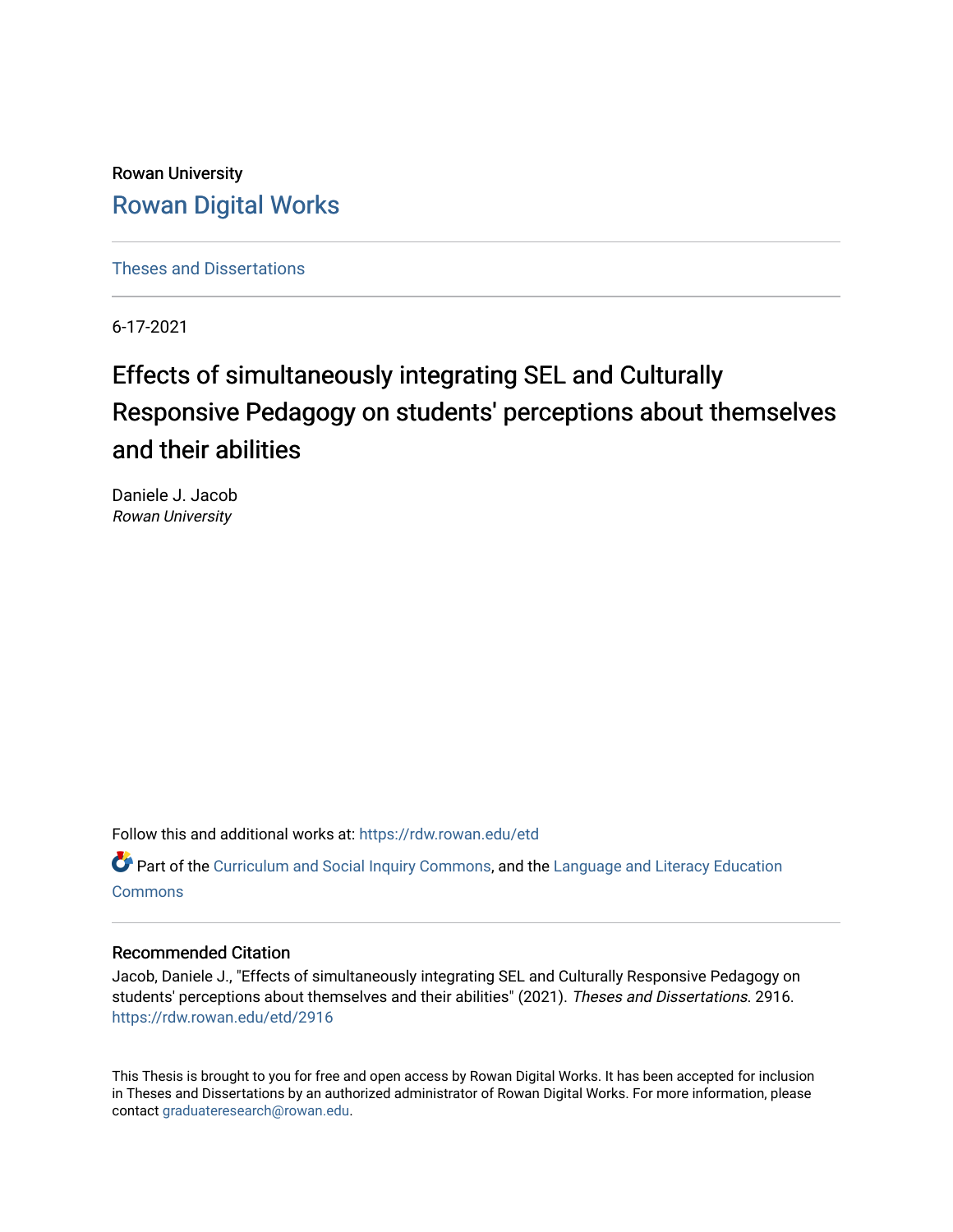# **EFFECTS OF SIMULTANEOUSLY INTEGRATING SEL AND CULTURALLY RESPONSIVE PEDAGOGY ON STUDENTS' PERCEPTIONS ABOUT THEMSELVES AND THEIR ABILITIES**

by

Daniele J. Jacob

A Thesis

Submitted to the Department of Language, Literacy, and Sociocultural Education College of Education In partial fulfillment of the requirements For the degree of Master of Arts in Reading Education at Rowan University May 25, 2021

Thesis Advisor: Valarie Lee, Ed.D.

Committee Members: Susan Brown, Ed.D. Marjorie Madden, Ph.D.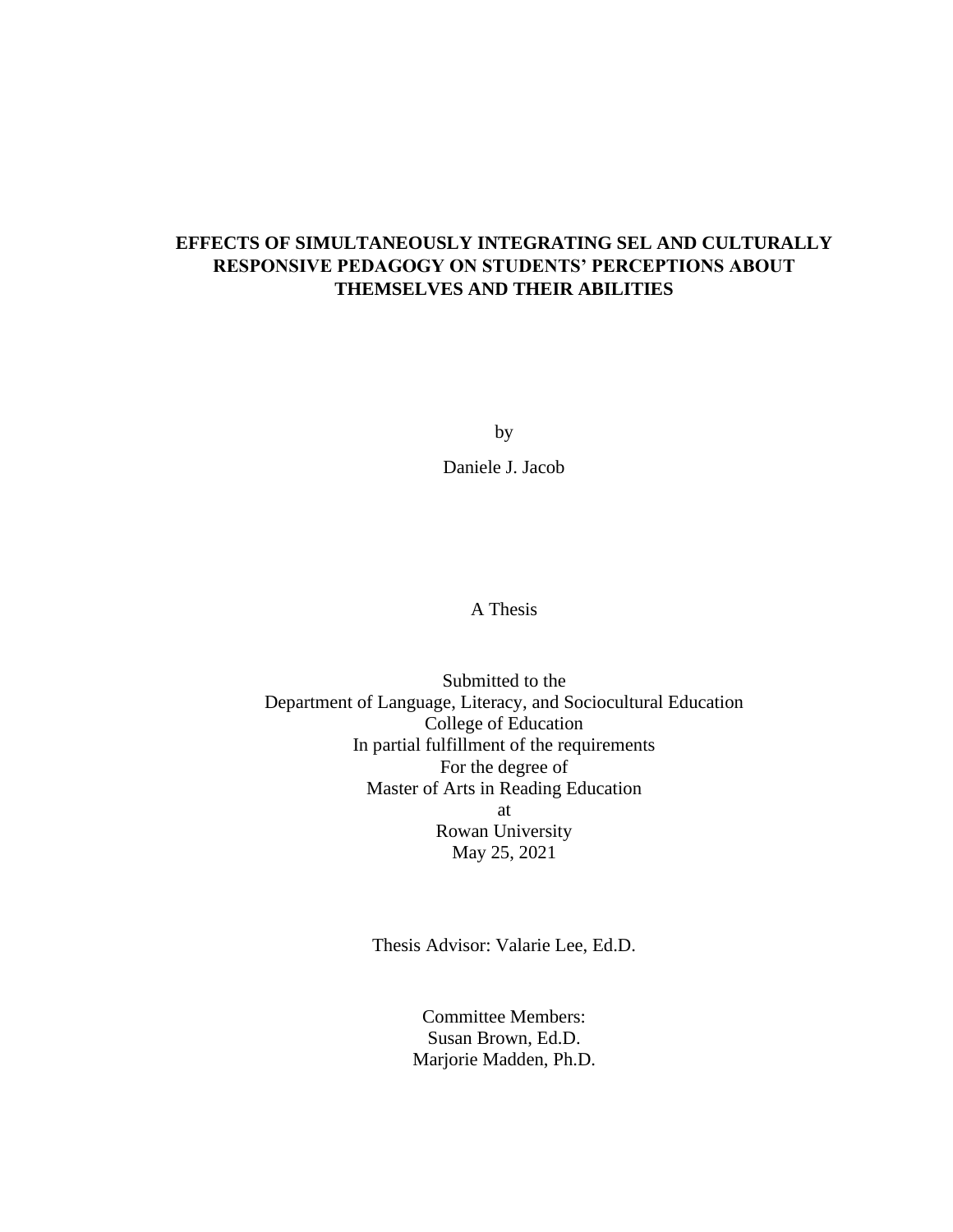# **Dedications**

I would like to dedicate this thesis to my husband, John. Thank you for cheering me on and supporting me through this endeavor. Although I may not have always remembered to express it in the moment, I truly appreciate all of the sacrifices you made. Thank you for the countless dinners you made, making sure everything ran smoothly, and for taking such good care of the dogs while I shut myself away to work. I love you!

I would also like to dedicate this thesis to my dad. You knew that I would become a teacher long before I ever did. As it turns out, parents really are always right. Even though you'll never get the chance to read this, I know you would be so proud of everything that I have accomplished. Thank you for teaching me the value of hard work and for all of the sacrifices that you (and mom) made for me. I love you and miss you.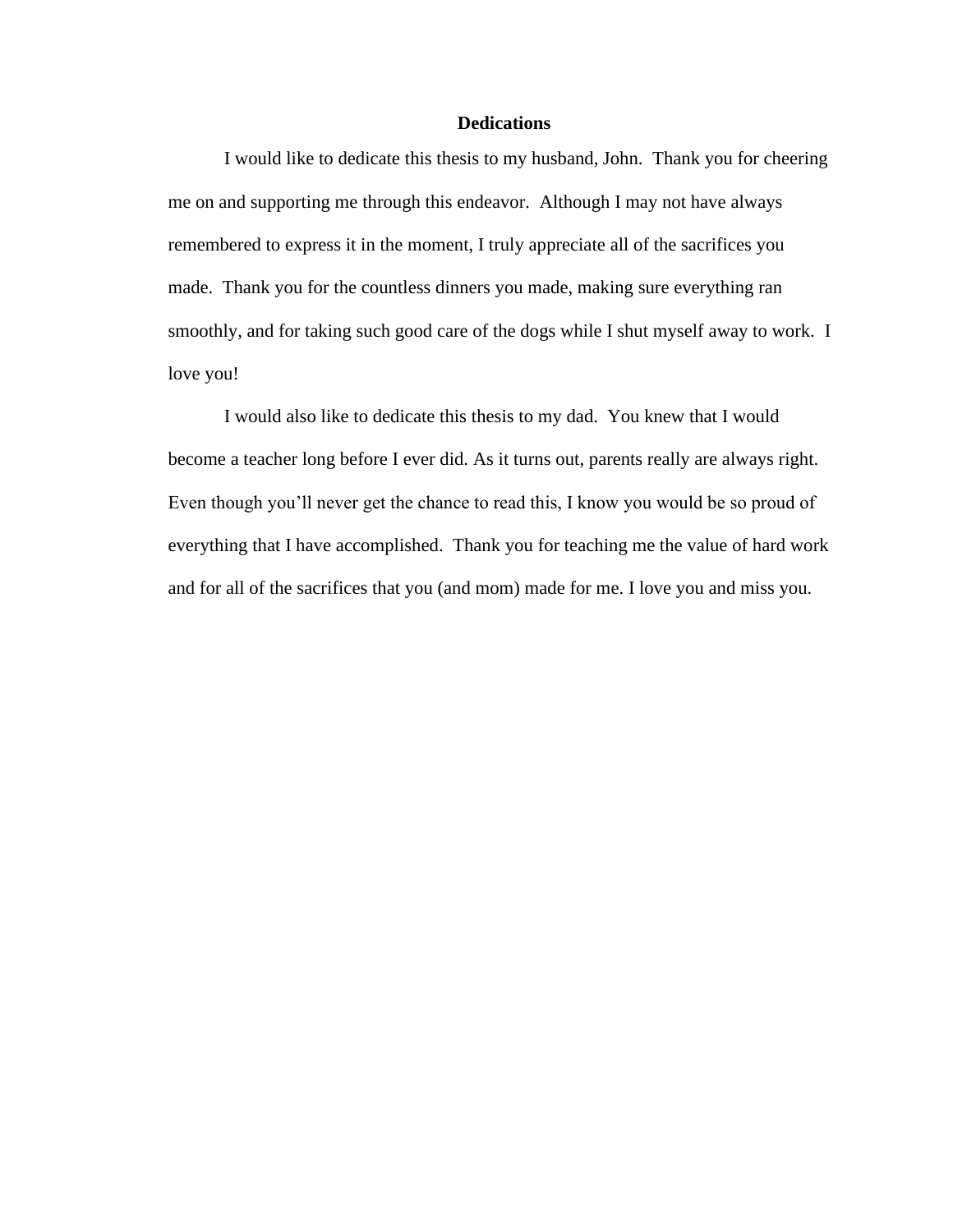#### **Acknowledgements**

I would first like to acknowledge Dr. Valerie Lee, my advisor. Thank you for your support and guidance throughout this journey. I appreciate every single time that you helped put things into perspective when I began to feel overwhelmed. I still cannot believe that we were able to accomplish this during a global pandemic.

I would also like to acknowledge my fellow students in the reading specialist program! Your friendship and support throughout this program will never be forgotten. The millions of text messages exchanged in our group chat not only helped motivate me to keep going, but also kept me laughing the entire way. I will never forget you! I can't wait to see all that you accomplish.

Finally, I would like to acknowledge my students for participating in my research. I am so grateful for your willingness to try new things and openly share your thoughts and feelings with me. I couldn't have asked for a more amazing group of kids. I know that each and every one of you will accomplish great things one day and I can't wait to hear all about it.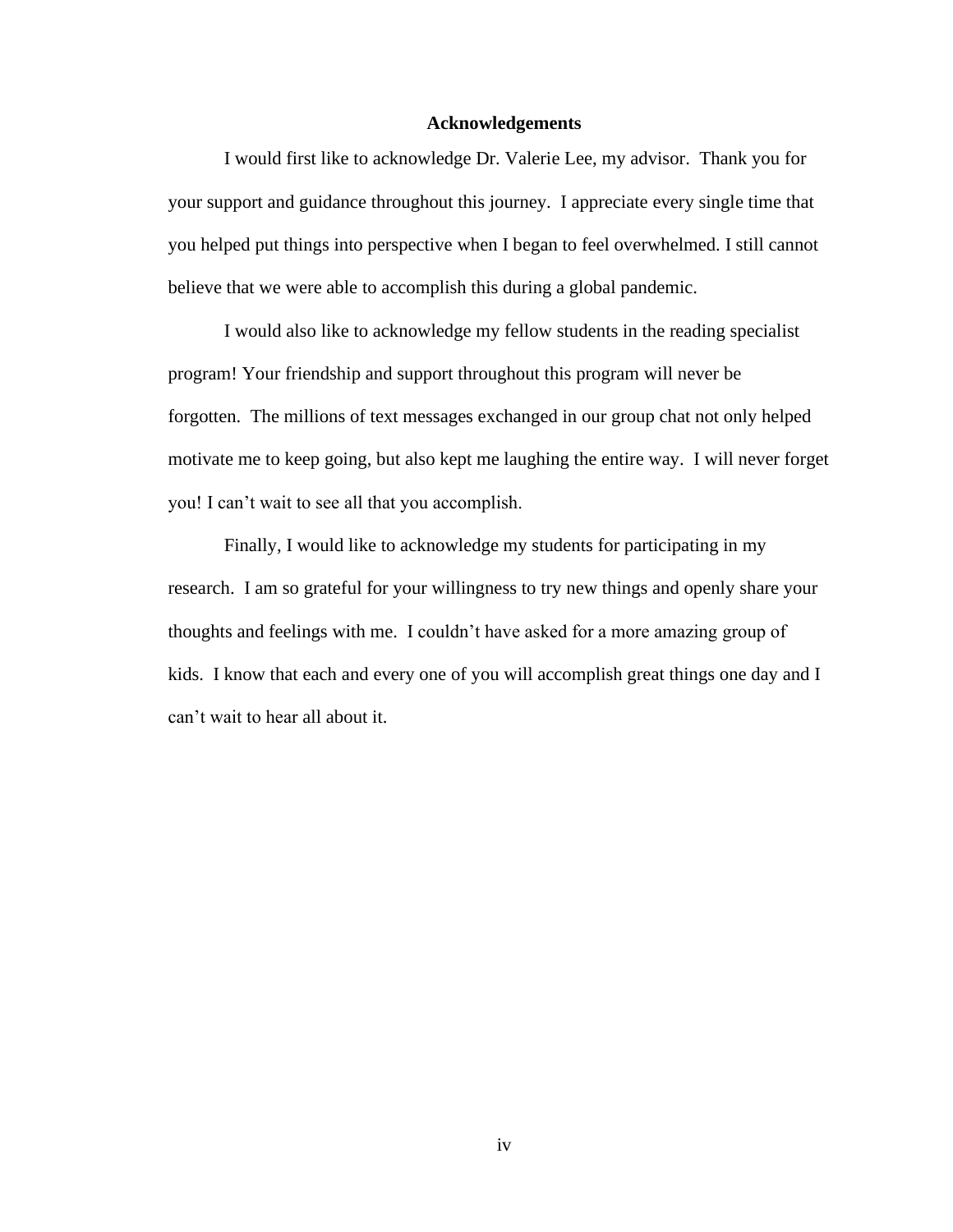#### **Abstract**

# Daniele J. Jacob EFFECT OF SIMULTANEOUSLY INTEGRATING SEL AND CULTURALLY RESPONSIVE PEDAGOGY ON STUDENTS' PERCEPTIONS ABOUT THEMSELVES AND THEIR ABILITIES 2020-2021 Valarie Lee, Ed.D. Master of Arts in Reading Education

The purpose of this qualitative research study was to understand what happens to students' perceptions about themselves and their abilities when social and emotional learning (SEL) and culturally responsive pedagogy (CRP) are simultaneously integrated into an elementary gifted and talented classroom setting. Prior to this research, a structured approach to addressing students' social and emotional learning needs did not exist. Additionally, culturally responsive practices were not being used purposefully or with intent. This left the researcher to wonder how the lack of these practices may be negatively impacting students. How SEL and CRP can positively affect students' perceptions about themselves and their abilities guided this qualitive research study. A teacher's research journal, audio/video recordings, student surveys, and student response journals were used to collect and analyze data from each class session over the course of fourteen weeks. The data was analyzed through inductive coding and thematic narrative analysis to determine themes that emerged from the study. Triangulation of all data sources was used to establish validity. Based on the data analysis, it was determined that the use of social and emotional learning and culturally responsive pedagogy can have positive effects on students' perception about themselves and their abilities.

v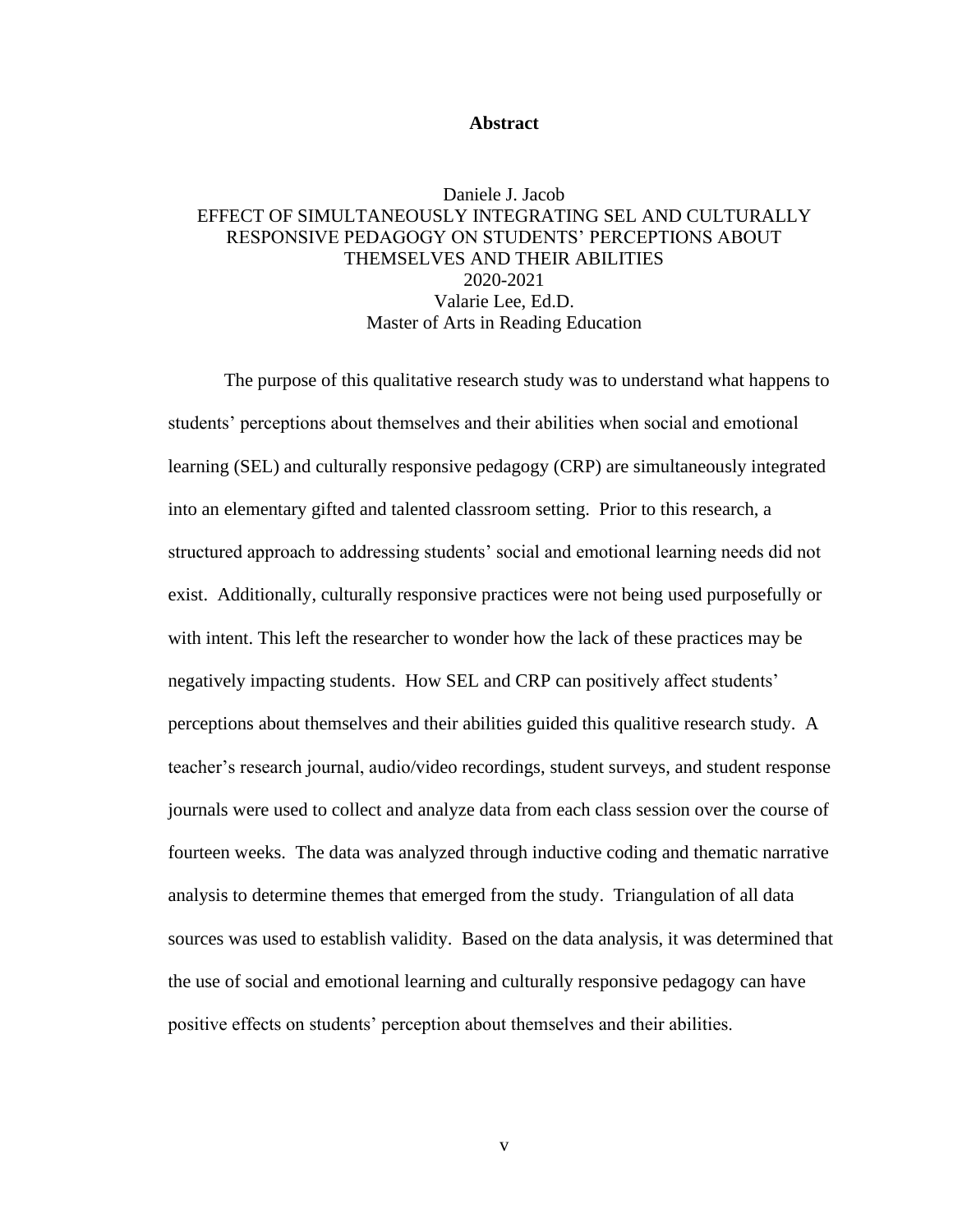| Social and Emotional Learning and Culturally Responsive Pedagogy 14 |
|---------------------------------------------------------------------|
|                                                                     |
|                                                                     |
|                                                                     |
|                                                                     |
|                                                                     |
|                                                                     |
|                                                                     |
|                                                                     |
|                                                                     |
|                                                                     |
|                                                                     |
| .26                                                                 |
| .26                                                                 |

# **Table of Contents**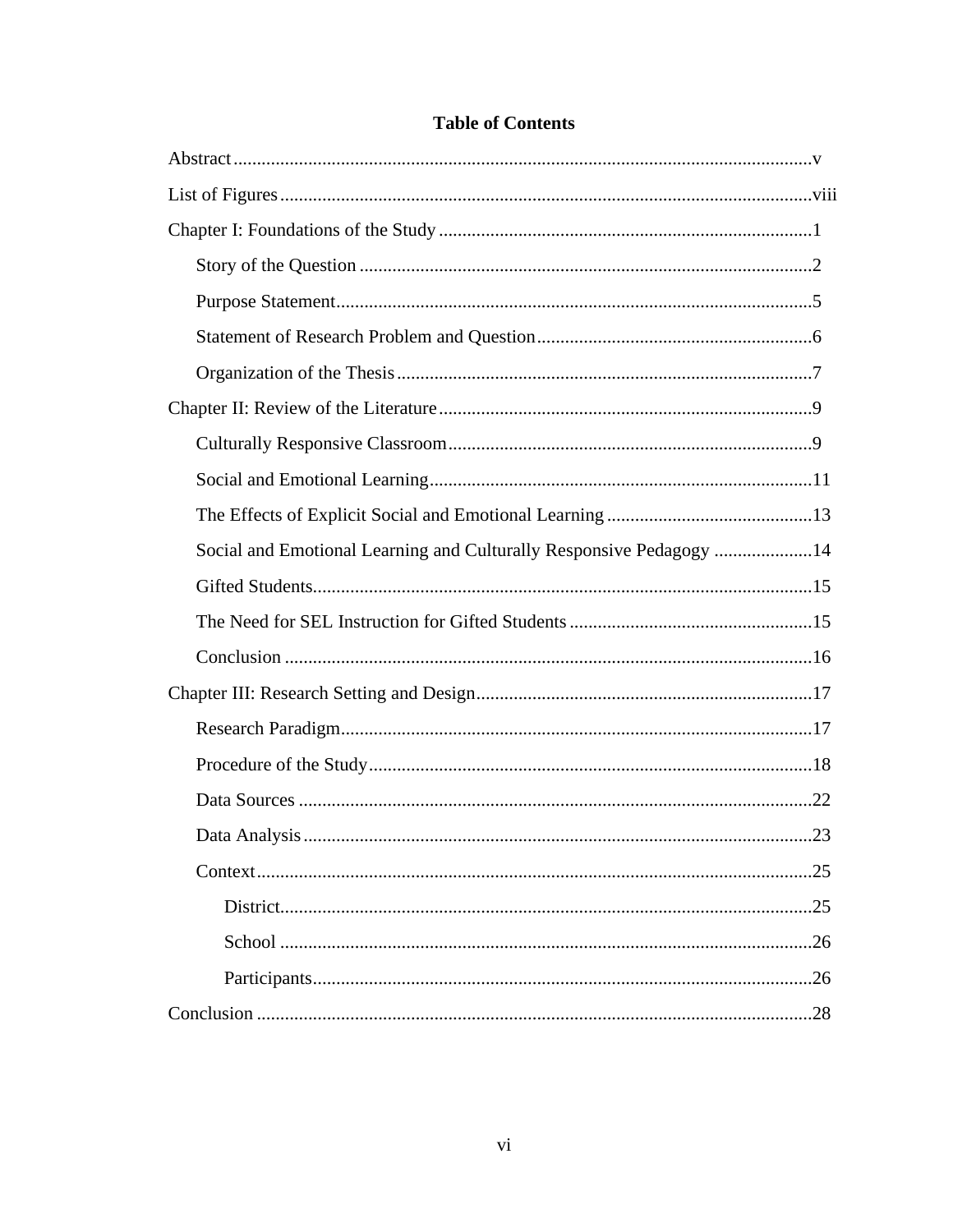# **Table of Contents (Continued)**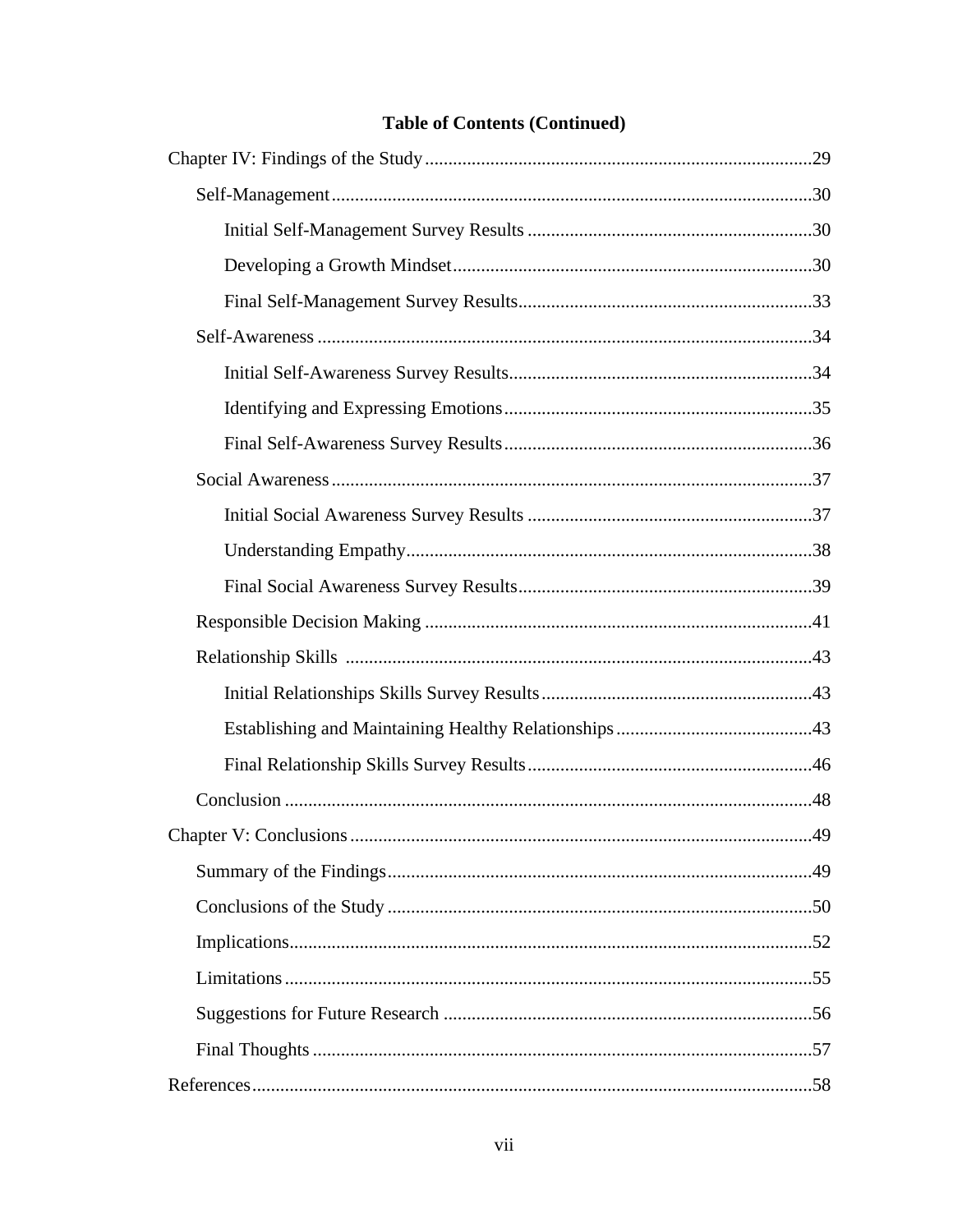# **List of Figures**

| Figure                                                                         | Page |
|--------------------------------------------------------------------------------|------|
| Figure 1. Growth Mindset Survey Results for Initial Survey and Post-Survey34   |      |
|                                                                                |      |
|                                                                                |      |
|                                                                                |      |
| Figure 5. Supportive Relationship Results for Initial Survey and Post-Survey47 |      |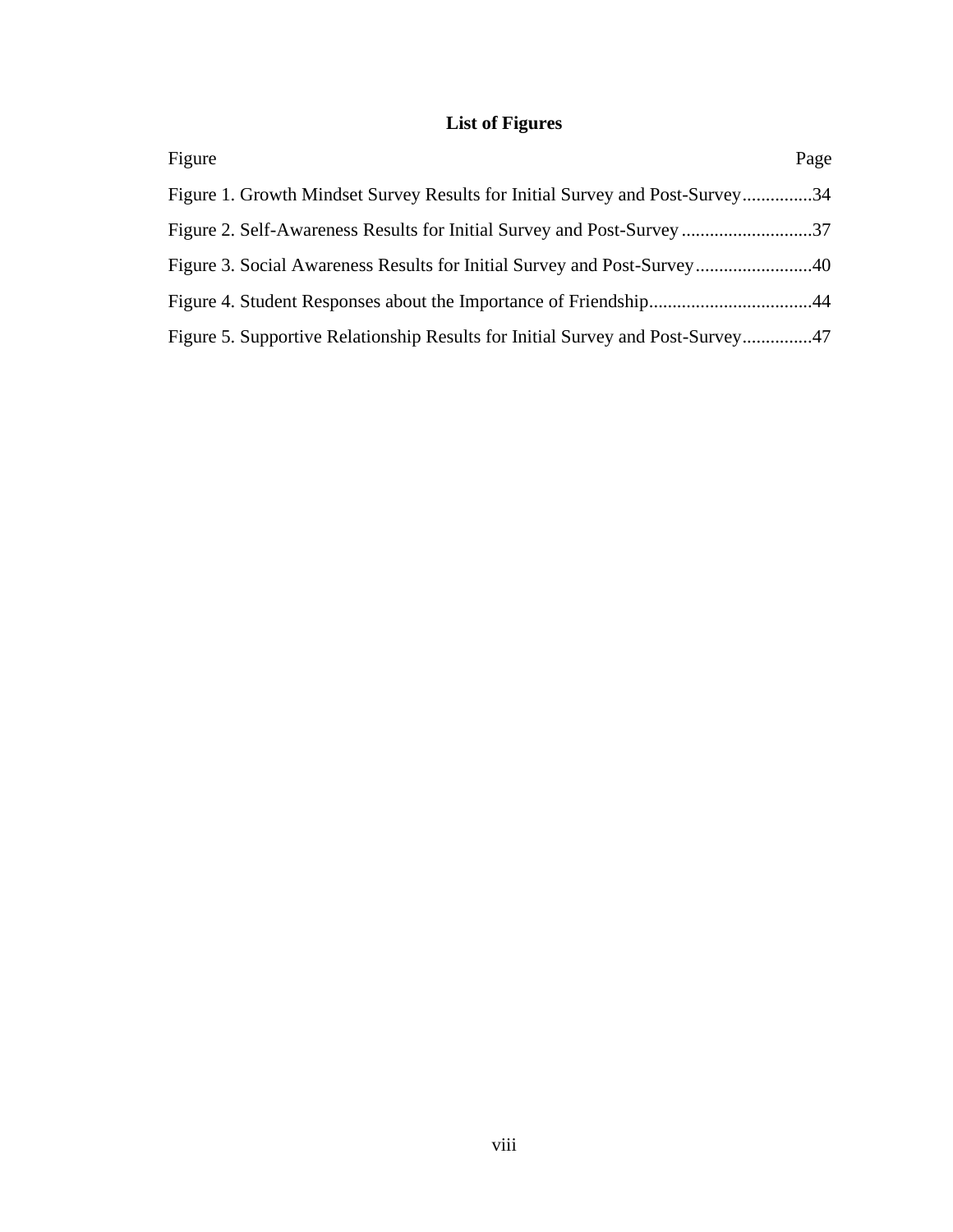#### **Chapter I**

#### **Foundations of the Study**

If your emotional abilities aren't in hand, if you don't have self-awareness, if you are not able to manage your distressing emotions, if you can't have empathy and have effective relationships, then no matter how smart you are, you are not going to get very far. (Daniel Goleman)

"I don't know what to write," Zoey groaned under her breath after letting out an exasperated sigh. Ms. Hannan looked on with concern as Zoey put her head down on her desk. The students were completing the writing task for their weekly ELA test. "What's the problem?" Ms. Hannan asks as she kneels down next to Zoey's desk. With a glint of tears in her eyes, Zoey whispers, "I don't know what to write for the essay." Knowing that Zoey always gets 100% on her tests, Ms. Hannan couldn't understand what Zoey was so upset about. "You're stressing too much. You read the story and I know you understood it. Just answer the question," she replied before moving on to help another student. Several minutes later, Ms. Hannan notices that Zoey still isn't writing. In fact, it's clear that Zoey can't seem to concentrate to get her work done. She appears stressed out and on the verge of a breakdown. Knowing that Zoey isn't the type of student to exhibit behavior problems, she once again approaches her desk. "Zoey, I don't understand what's going on. Can you tell me why you're so upset? Ms. Hannan asks quietly. "I don't know what to write. I'm going to get it wrong," Zoey replies in a defeated tone.

"Don't forget to turn in your video for your solar water heater projects this week" Ms. Merrick reminds her students at the end of class. As the students begin to log off of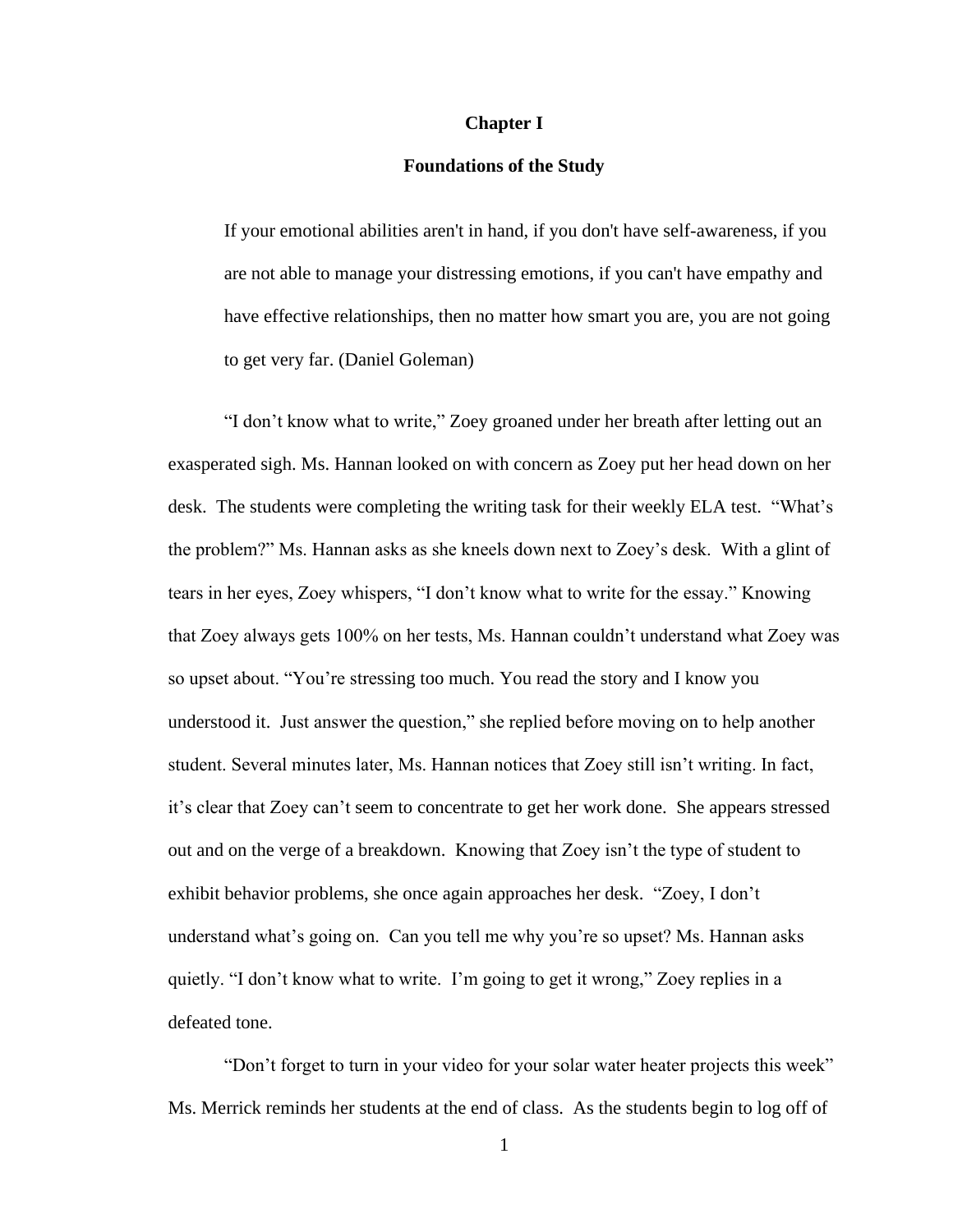their virtual class meeting, she asks one student in particular to stay behind and wait for all students to log off before speaking. "Noah, I noticed you haven't turned in any of your assignments for weeks. What's going on?" Ms. Merrick asks. With his head hung low, he murmurs, "I don't know." Knowing that there has to be more to it than that, she tries again. "I know that virtual learning is different and can be difficult. We're all learning how to adjust to these circumstances. What do you think is giving you the most trouble?" she asks gently. After several minutes of silence, Noah looks up with tears in his eyes. "I don't know where to start. I have work to do for every class. It's too much. I'll never catch up" he said.

In a virtual staff meeting a few days later, our school principal asked the teachers to share some of the challenges that they were currently facing during remote learning as a result of the global pandemic restrictions caused by the COVID-19 virus. Many teachers shared their frustrations with trying to teach effectively while teaching remote. They shared stories of students who hadn't attended any of their virtual meetings, students that hadn't turned in any work, difficulties contacting and working with parents to help their students, and so much more. Several teachers mentioned that student (and teacher) morale was low. Students were unmotivated, missing socialization, and so much more. Our school principal responded by saying, "I know that we have never experienced quite a challenge before, but you are all doing amazing work. I have a suggestion that I think may really help with some of your concerns."

#### **Story of the Question**

During my seventh year of teaching, I began a new position as my district's only teacher for our elementary gifted and talented program. My transition to being the gifted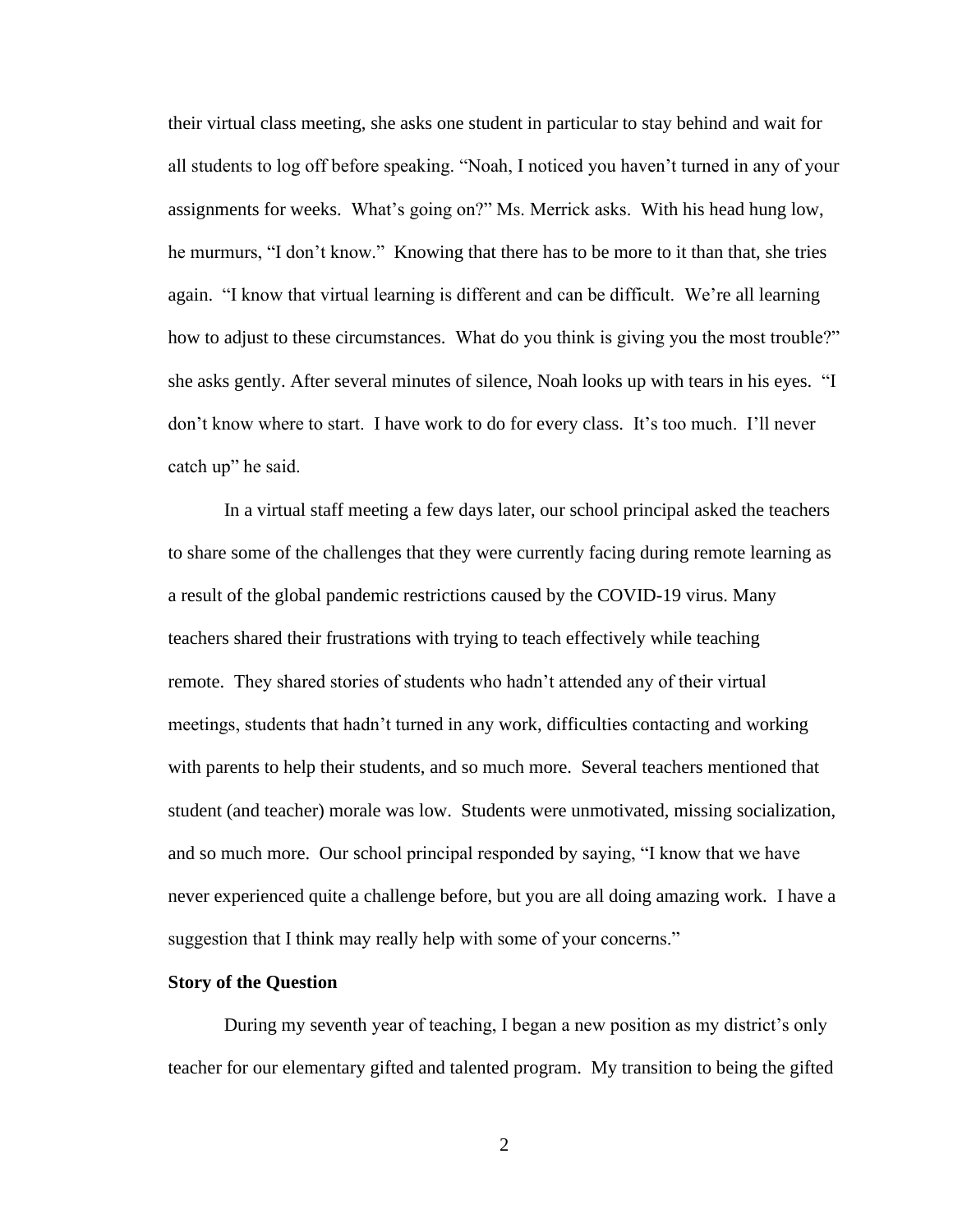and talented teacher was a welcome change after spending my first six years jumping between teaching basic skills, third grade, fourth grade, and fifth grade to meet the changing needs of my school each year. While I was excited about having a more stable position, I was even more excited about the freedom that I had to create a new curriculum to spark my students' curiosity and reach their untapped potentials.

During the first few months of my first year in this position, I started to notice certain characteristics in many of my students that I found surprising. Many of my students were afraid to take academic risks. They did not want to go outside their comfort zone and try new things. When asked to try things they'd never done before, many students would either freeze up and not know where to begin or would ask me to check their work multiple times to make sure that they were "correct" before turning it in. No matter how many times I told the kids that our class was a safe place where they got to try new things and did not have to worry about whether or not they got it right, many students were still so focused on trying to be perfect.

Another characteristic that I noticed is that some of my students only put limited effort into their work. Because they are considered academically advanced compared to their classroom peers, their limited effort still tended to exceed classroom expectations. Many of my students had not experienced many situations where they really had to try to learn something or put forth all of their effort and concentration to succeed at a task. Simply put, they were not used to hard work. What would happen to these kids when they finally faced a challenge?

With some of my students, I noticed that they had difficulty with their social skills. Some students were afraid to talk in class and did not volunteer their ideas in class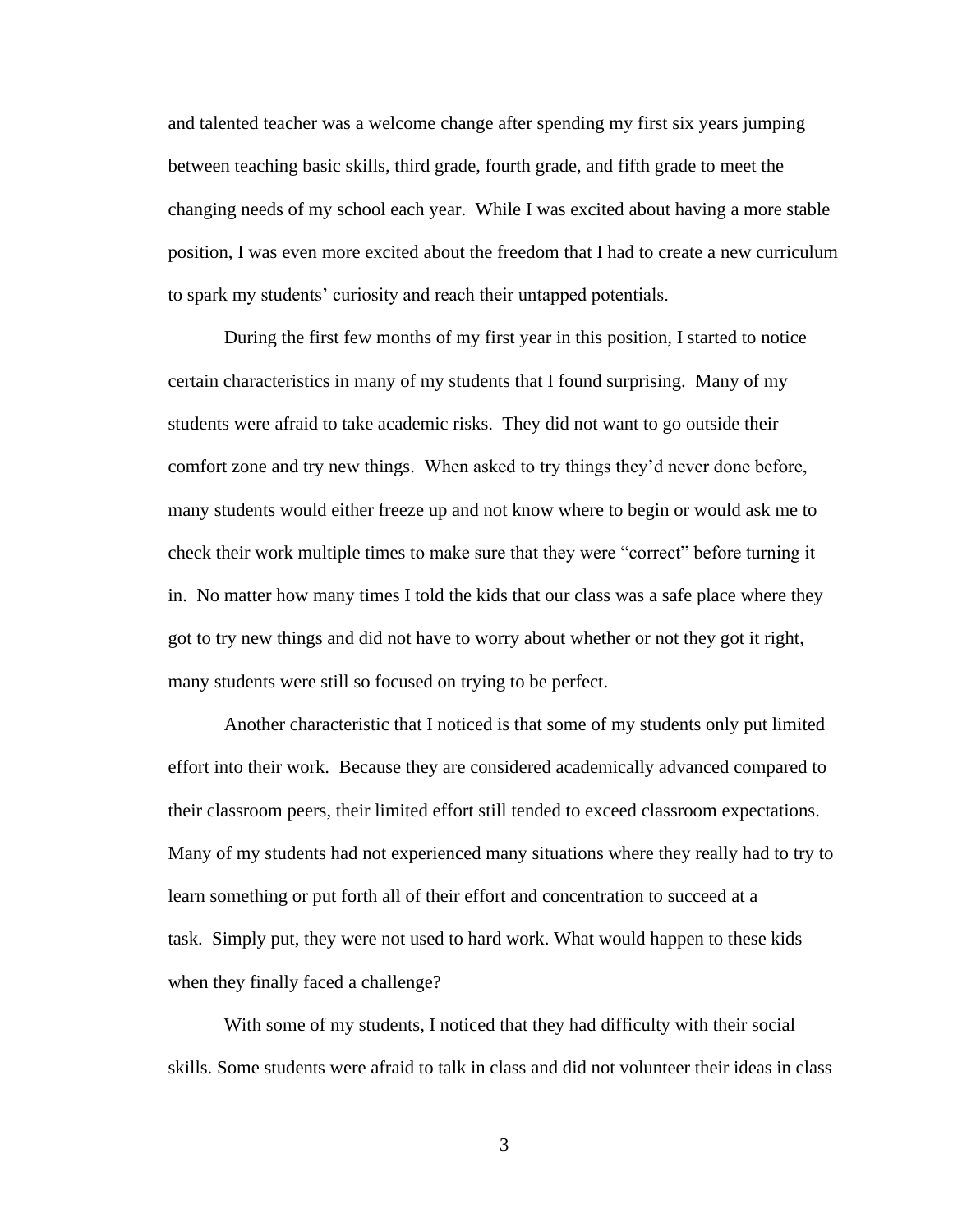discussions. They also tended to exhibit signs of being nervous when working as part of a group. There were also students who did not mind volunteering at all. So much so, that they tended to dominate classroom discussions without giving their classmates opportunities to share their ideas. These students would often forget to raise their hand, would take control while working in small groups, and had difficulty accepting other students' ideas when working together.

During the spring of my first year as the gifted and talented education (G.A.T.E) teacher, the world found itself in the midst of a global pandemic. Our school closed down and students began to engage in virtual or remote learning. As this was something unprecedented for our students and staff, we were in no way experts in what was being asked of us. Some students did not show up to virtual class meetings and did not turn in any of their work. It was almost as if they had dropped off the face of the earth. Other students logged in to their virtual classes, but did not turn on their cameras or participate in class discussions. On the other hand, some students that were not excelling in a traditional classroom seemed to bloom with online learning. It was almost as if everything we thought we knew about teaching had been turned upside down. Attempting to reach parents often proved futile, because either they could not be reached or they were just as overwhelmed and at a loss for solutions as we were.

At the virtual staff meeting mentioned earlier in the chapter, the school principal announced that she had a suggestion that may be beneficial to both students and staff. She suggested that we attempt to implement elements of social and emotional learning (SEL) into our instruction. A limited number of staff members took part in SEL professional development the previous year, but most teachers did not have any training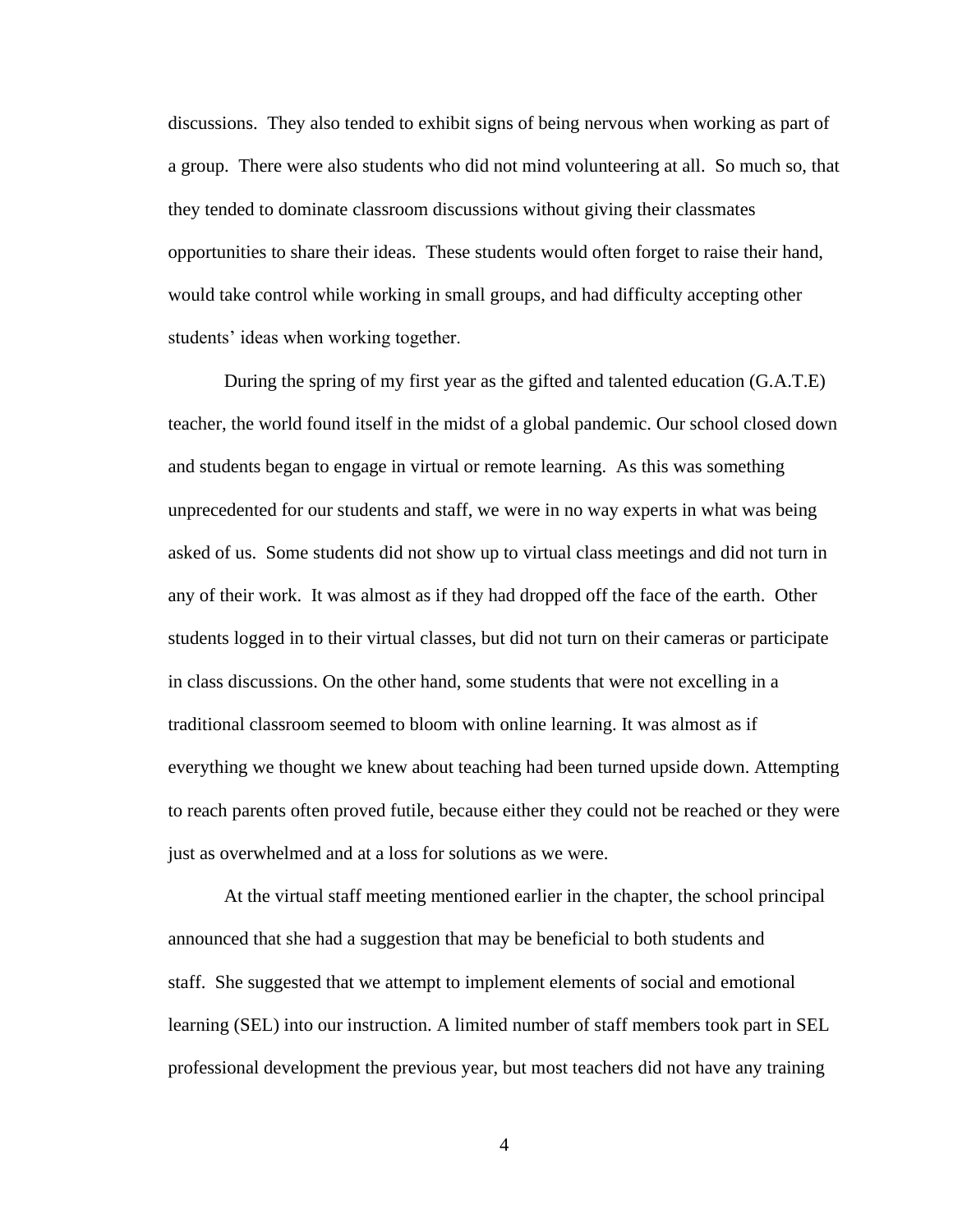in this area. The principal suggested that we reach out to teachers that took part in the training or do some research to learn more and find resources via the Internet.

After reflecting on my students' needs, it became clear that they needed a different type of support than what I was providing. I began to wonder, would implementing SEL help my students? Could I actually teach them to be more confident, more self-aware, and more socially aware? Could I help them develop their relationship skills? Armed with those questions, my journey with SEL began.

#### **Purpose Statement**

As I described earlier in the chapter, my principal recommended using a SEL approach to attempt to solve the problems many teachers are experiencing during remote learning. She suggested that implementing intentional SEL activities would not only help with the new challenges that presented themselves during the pandemic, but would also help students with SEL needs that existed prior to the pandemic that are likely to continue once students return to school. Since my students were demonstrating a need for social and emotional learning both prior to and during remote learning, I decided that implementing SEL with my gifted students may help me provide them with the tools necessary to work through their challenges.

Because I was not part of the professional development sessions to learn more about SEL, I recognized that my journey would begin with research. As I conducted research to learn more about the main principles of SEL along with the reported benefits, I also began to think about what it would look like in my classroom. Would I be using a curriculum or finding my own resources? How would I introduce the skills? What would I be expecting my students to do? How would being in a virtual classroom change the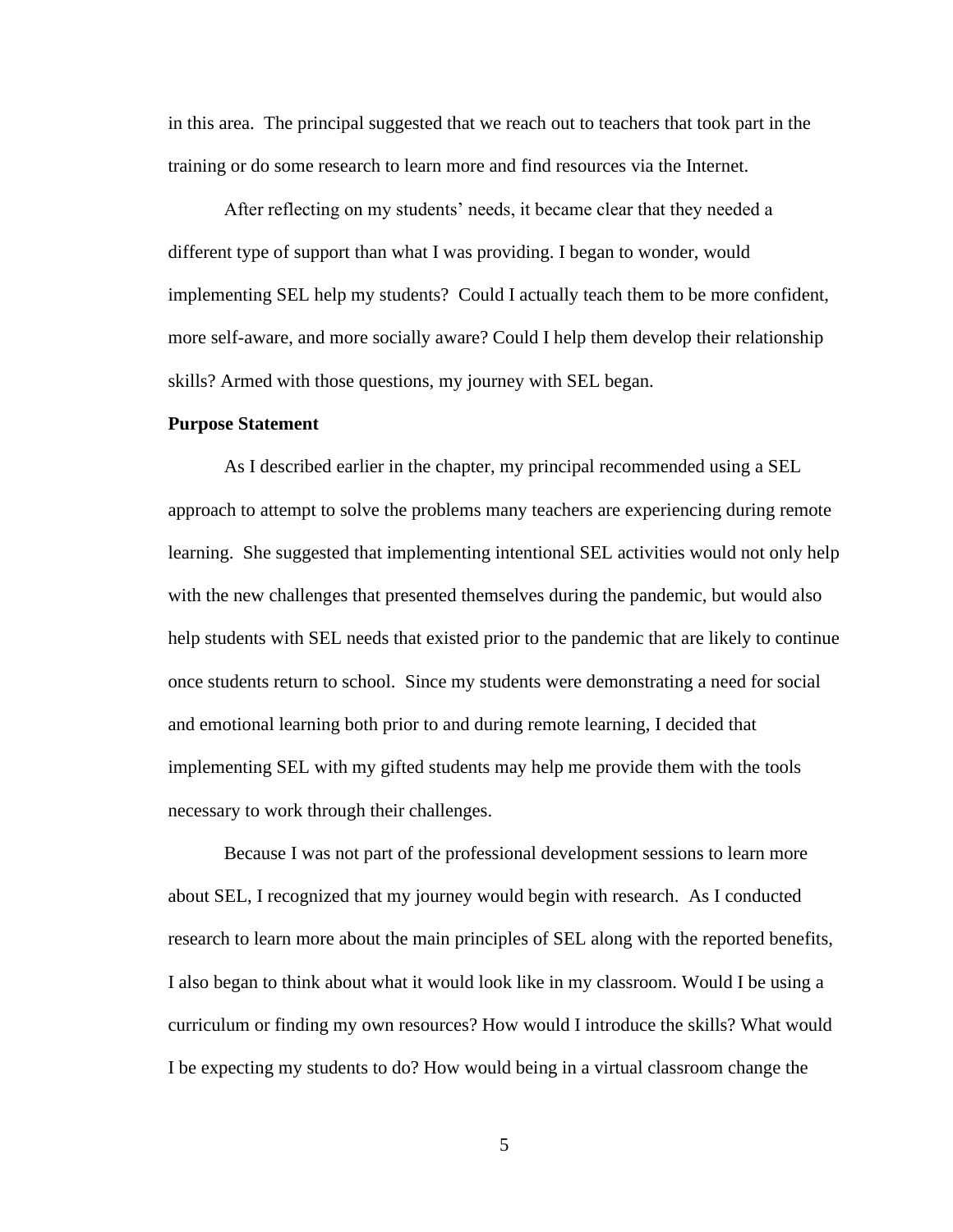needs, procedures, and outcomes of such an endeavor? How would I know if I had been successful in my mission?

 My research will focus on SEL, but more specifically, what effects it has on my gifted students' perceptions about themselves and their abilities. According to Durlak et al. (2011), "current findings document that SEL programs yielded significant positive effects on targeted social-emotional competencies and attitudes about self, others, and school" (p. 417). While SEL can provide a variety of benefits to students, its ability to improve my gifted student's perceptions about themselves and their abilities is what this research will look into further.

Because students come from a variety of cultural backgrounds, each student may have unique SEL needs. Social and emotional learning also has natural connections to culturally responsive pedagogy. According to Ginsberg & Wlodkowski (2019), "No learning is culturally neutral. Teachers and learners are individuals with complex identities, personal histories, and unique living contexts" (p. 58). This idea also pertains to SEL. It will be essential to consider the cultural backgrounds of the students engaging in SEL lessons and activities. A motivational framework for culturally responsive teaching developed by Wlodkowski & Ginsberg (2017) has four components which include establishing inclusion, developing a positive attitude, enhancing meaning, and engendering competence (p. 58). Each of the above components of the framework connects directly to components of SEL.

#### **Statement of Research Problem and Question**

One could argue that now, more so than ever, students need help developing their social and emotional skills. SEL helps students learn to work through or overcome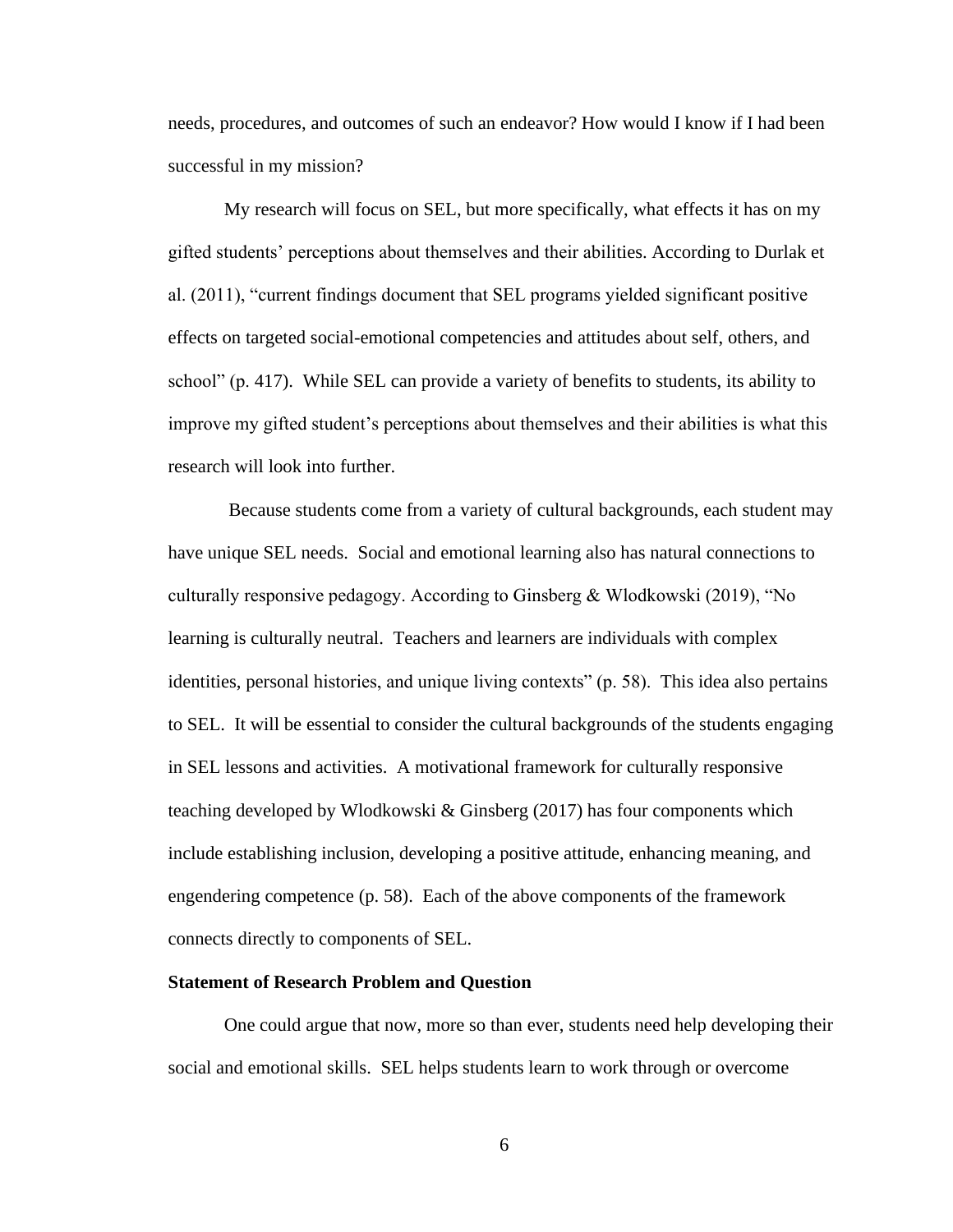challenges, understand their strengths and weaknesses, and manage their own learning. It also helps them develop the skills necessary to be able to recognize and articulate their feelings as well as develop and maintain positive relationships with others. Each of the aforementioned skills are in even greater demand due to the pandemic.

To effectively integrate SEL into the current gifted and talented curriculum, it is vital to also consider the cultural backgrounds of my students. As Lisa Delpit (2012) asserts, "If the curriculum we use to teach our children does not connect in positive ways to the culture young people bring to school, it is doomed to failure" (p. 20). In order to do so, I need to understand the cultural backgrounds of my students. Moll et al. (1992) describes funds of knowledge as the background knowledge and skills that students have acquired through their home, culture, community, and life experiences. A student's funds of knowledge can include a wide variety of knowledge and skills such as navigating social constructs, ideas about family structure and/or roles, and religious beliefs and practices. It could also include trade skills, financial literacy, childcare practices or household management skills. Understanding my students' unique funds of knowledge will allow me to design engaging and motivating SEL lessons to help develop the specific skills that they need to navigate not only virtual learning, but to help them succeed in all areas of life. As a result, the research question I plan to investigate is as follows: What is the effect of simultaneously integrating SEL and culturally responsive pedagogy on students' perceptions about themselves and their abilities?

#### **Organization of the Thesis**

The following chapters outline the organization of the thesis. Chapter II focuses on the literature supporting culturally responsive classrooms, social and emotional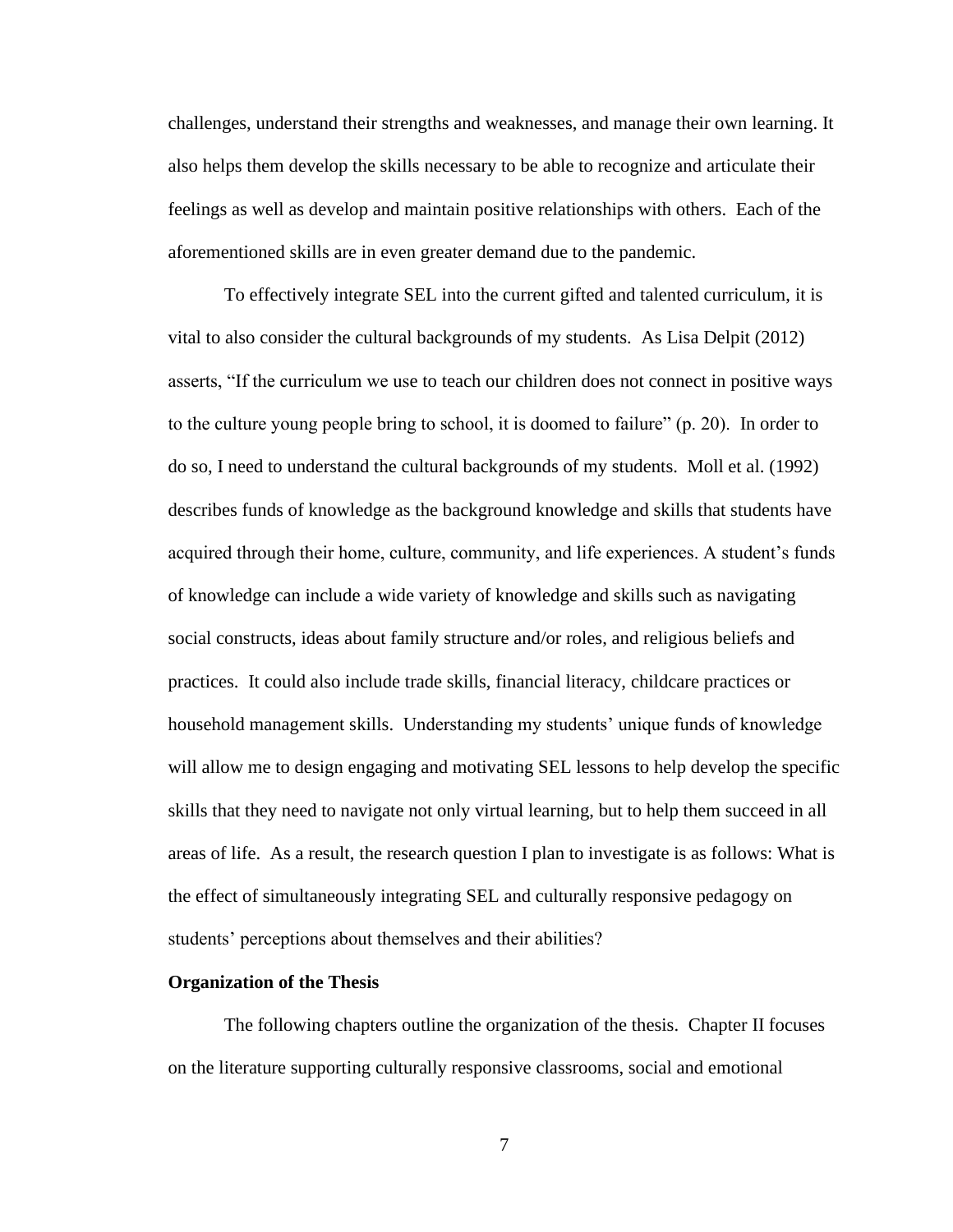learning, and giftedness. Topics that are discussed in the chapter include Culturally Responsive Classroom Practices, Social and Emotional Learning, The Need for Social and Emotional Learning, The Effects of Social and Emotional Learning, Social and Emotional Learning Through the Culturally Responsive Classroom Lens, A Definition of Giftedness, and The Need for Social and Emotional Learning for Gifted Students. Chapter III discusses the context of this study, qualitative research, data collection methods, and sources of data. Chapter IV explains the data that was collected during the study as well as major findings. Chapter V concludes with a summary of the findings, conclusions drawn from the study, and recommendations for further research.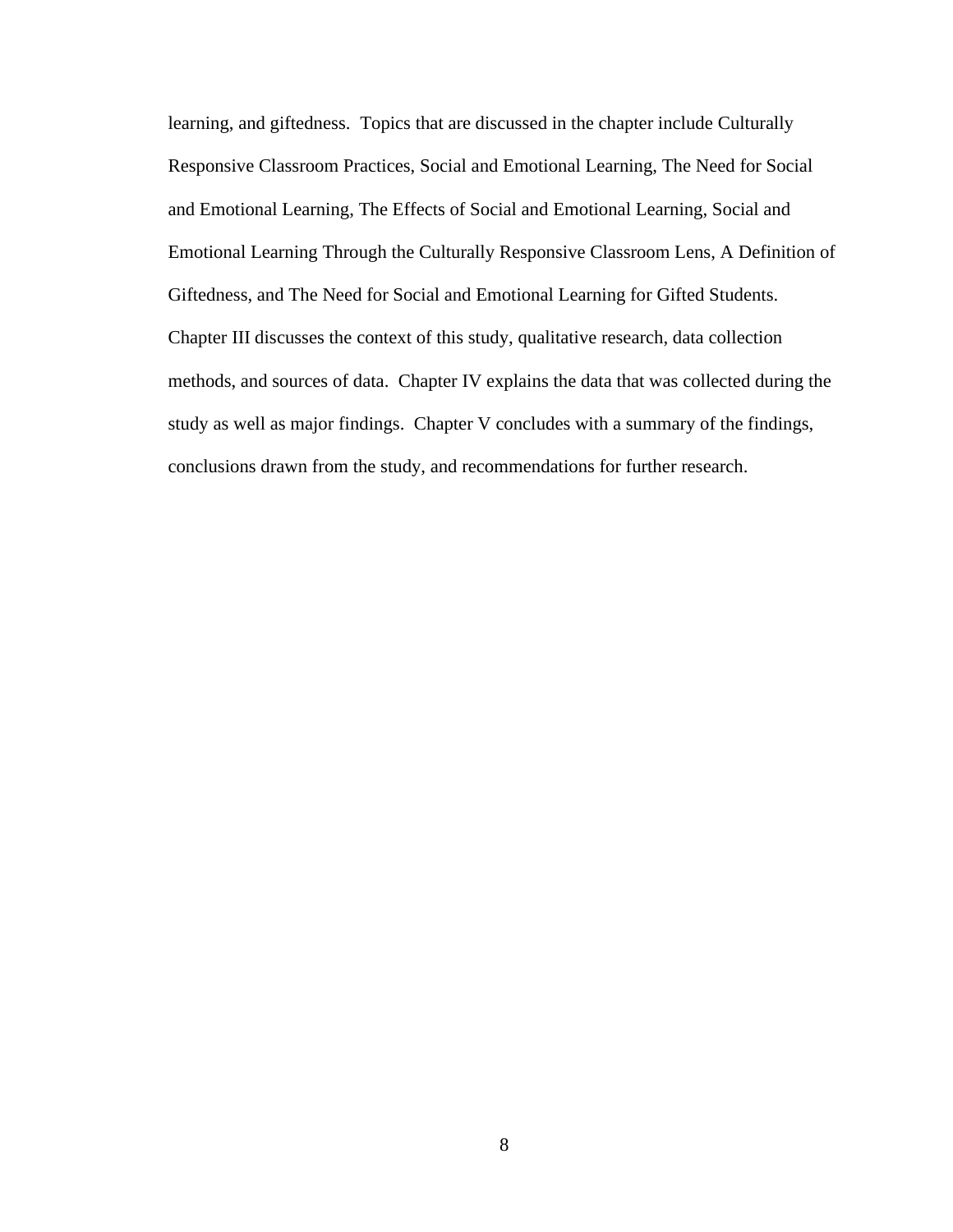#### **Chapter II**

#### **Review of the Literature**

Social and emotional learning, or SEL, is a topic of interest among many educators. School districts around the world are beginning to implement social and emotional learning curriculums in an attempt to reap the multitude of benefits that research has shown it has for students. Chapter II presents literature in the area of social and emotional learning, particularly as it pertains to gifted students. It also explores the connections that SEL has with culturally responsive pedagogy (Gay, 2000) and funds of knowledge (Moll et al., 1992). Section one gives a definition of culturally responsive pedagogy. The next section defines social and emotional learning, its necessity in the classroom, the effects of explicit instruction, and the connection between SEL and culturally responsive pedagogy. The third section provides a definition for giftedness and the connections between gifted students and SEL. The final section explores research pertaining to the effects of explicit SEL instruction.

#### **Culturally Responsive Classroom**

Culturally responsive classrooms make learning relevant to students by taking into consideration their cultural backgrounds. Kathryn Au (2009) defines culturally responsive teaching as "teaching that allows students to succeed academically by building on background knowledge and experiences gained in the home and community" and "aims at school success for students of diverse cultural and linguistic backgrounds, acknowledging that a disproportionate number of these students typically experiences failure in school" (p. 179). She further explains that culturally responsive teaching can be successful in all classrooms, not just classrooms where the majority of the students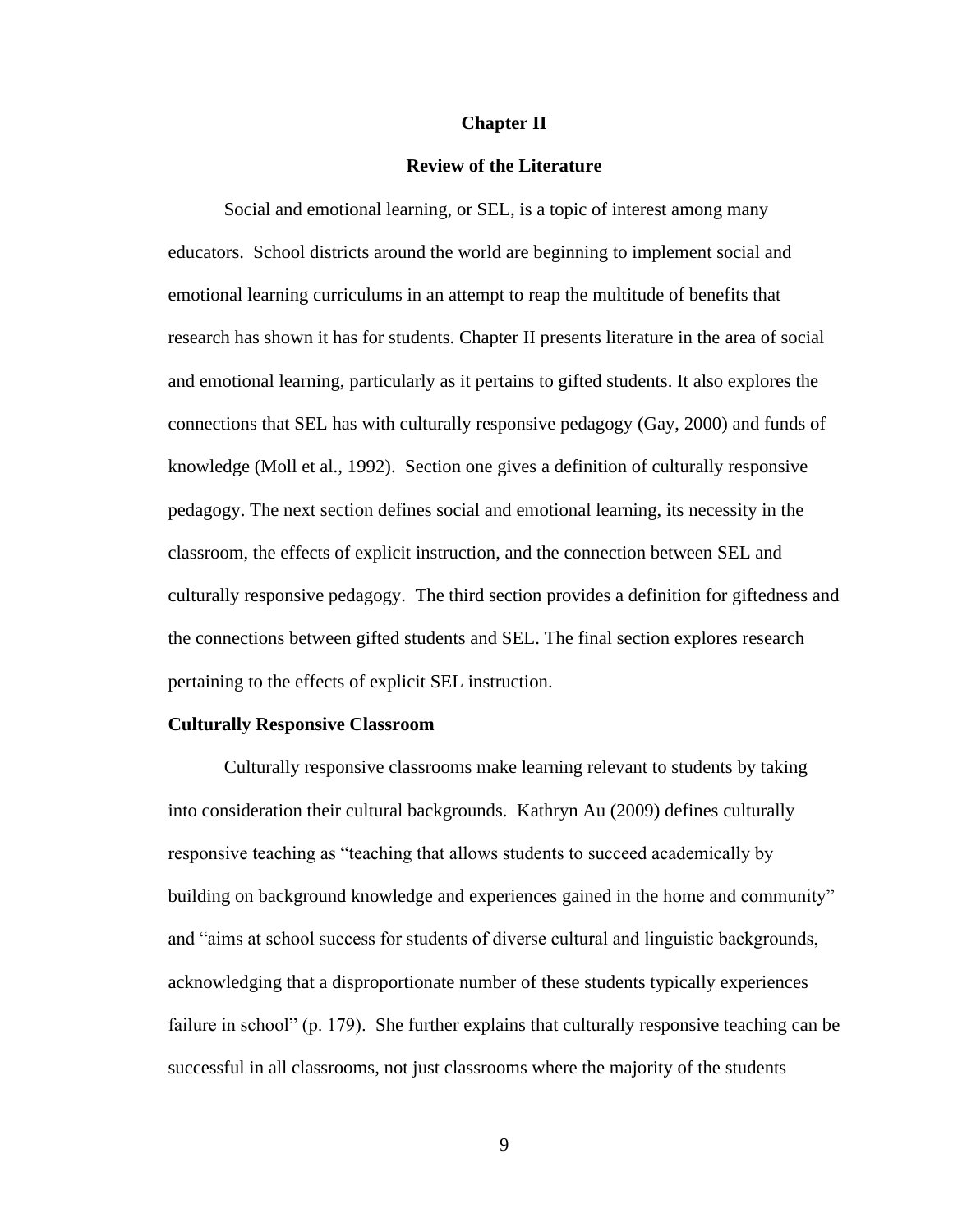belong to a particular ethnic group. To do this, Au explains that the goal is "to make sure the values reflected in the diverse worldview find a place in the classroom because patterns typically observed in the classroom tend to reflect primarily mainstream values" (p. 180). All students benefit from classroom instruction that includes both mainstream and diverse values.

Gloria Ladson-Billings (1992) is credited as the researcher and theorist that coined the phrases culturally relevant pedagogy or CRP. Ladson-Billings (1995) explains that over 15 years of research aimed to connect students' cultures to the classroom resulted in a variety of new terms to describe findings such as "culturally appropriate" and "culturally congruent" to name a few (p. 160). Ladson-Billings states that "culturally relevant teachers utilize students' culture as a vehicle for learning" (p. 161). She shares stories about educators successfully utilizing CRP in the classroom. One story described an educator that used rap music to bridge the gap between culture and school learning as students analyzed lyrics to music familiar to them to study figurative language. Another story shared is of a teacher that invited family members into the classroom. The teacher "created an 'artist or craftsperson-in-residence' program so that the students could both learn from each other's parents and affirm cultural knowledge" (p. 161). Finally, a third teacher encouraged her students to use their home language while expressing themselves in their classroom both in speaking and in writing. Then, they would translate their work to conventional classroom English which eventually resulted in students using both languages more successfully.

Geneva Gay (2018), building on the work of Gay, Ladson-Billings, developed a framework for culturally responsive pedagogy. She states "although called by many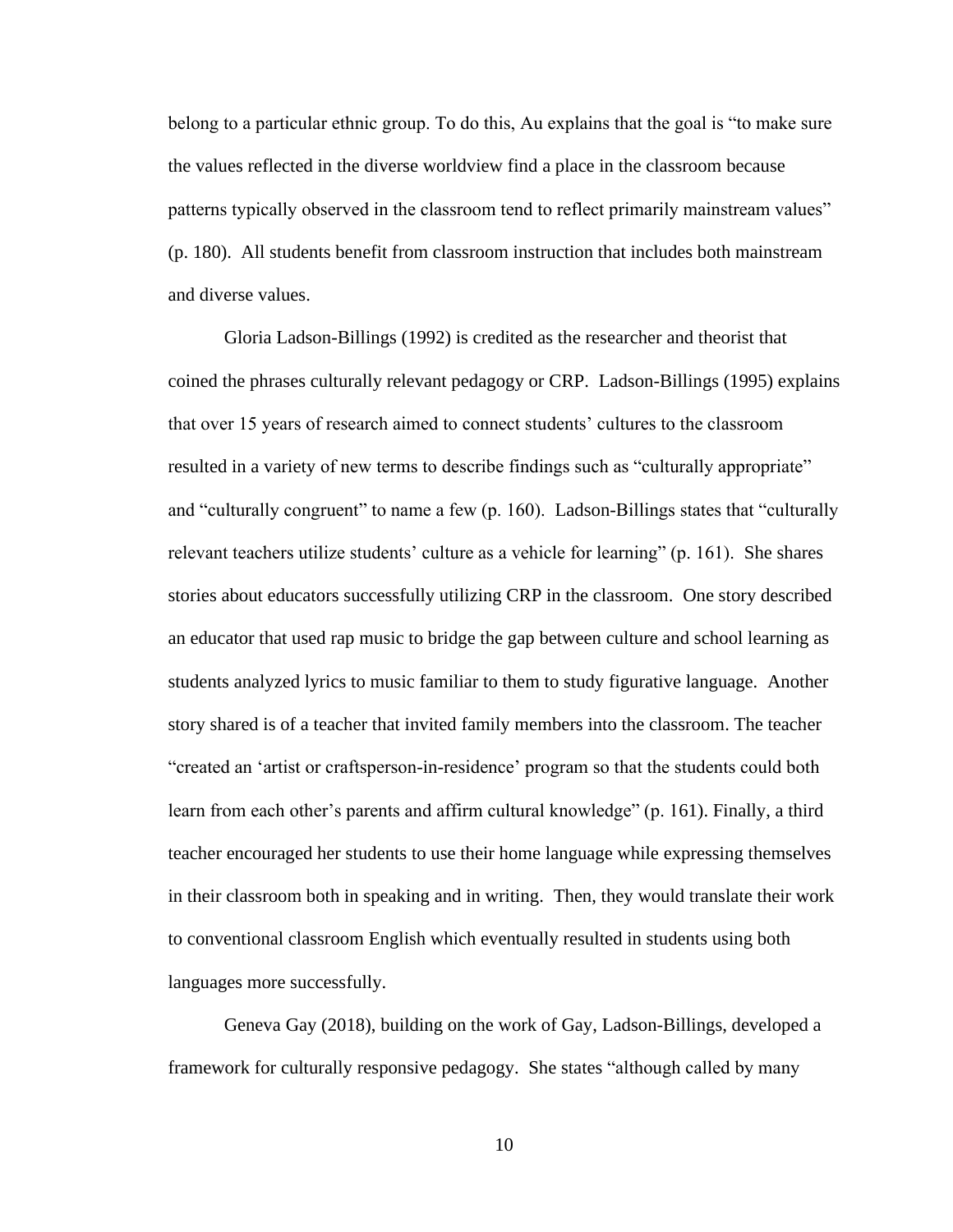different names, including culturally relevant, sensitive, centered, congruent, reflective, mediated, contextualized, synchronized, and responsive, the ideas about why it is important to make classroom instruction more consistent with the cultural orientations of ethnically diverse students, and how this can be done, are virtually identical" (p. 36). Gay's framework includes five actionable steps to engage in culturally responsive pedagogy. Those five essential steps include "developing a knowledge base about cultural diversity, including ethnic and cultural diversity content in curriculum, demonstrating caring and building learning communities, communicating with ethnically diverse students, and responding to ethnic diversity in the delivery of instruction" (Gay, 2002 p. 106). It is Gay's belief that these actions will help us recognize and attend to the abilities and intelligences of ethnically diverse students that tend to go untapped so that we may help improve those students' academic achievements (Gay, 2018).

### **Social and Emotional Learning**

In recent years, schools have recognized the need to attend to students' social and emotional needs. This has led to many schools making a concerted effort to incorporate social and emotional learning, or SEL, in their curriculums. The Collaborative for Academic, Social, and Emotional Learning, CASEL, has defined social and emotional learning as "the process through which all young people and adults acquire and apply the knowledge, skills, and attitudes to develop healthy identities, manage emotions and achieve personal and collective goals, feel and show empathy for others, establish and maintain supportive relationships, and make responsible and caring decisions" (CASEL, 2021).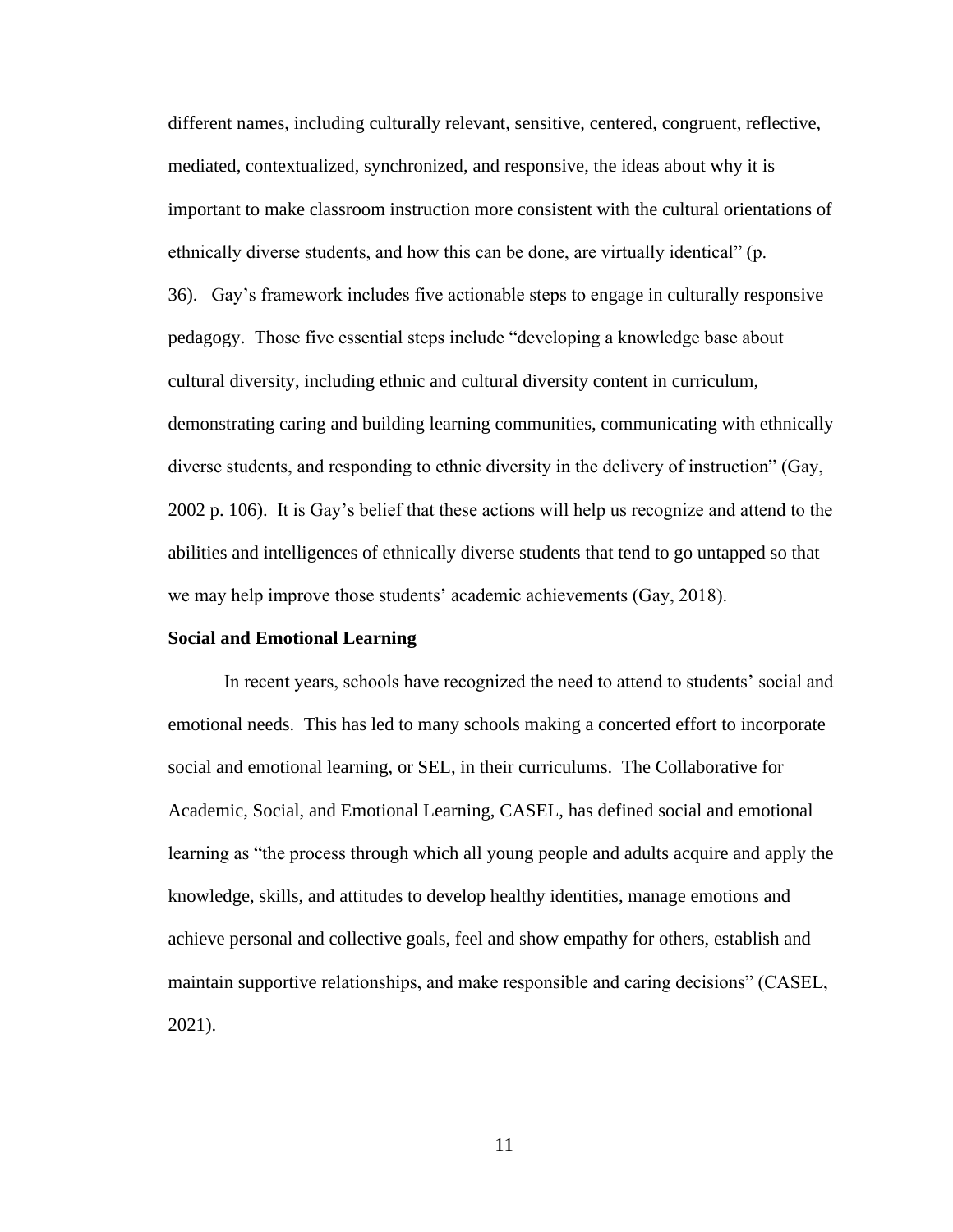According to CASEL, the goals of SEL can be broken down into five widely recognized domains or competencies that should be taught to help students develop their social intelligence. These competencies include self-awareness, self-management, social awareness, relationship skills and responsible decision-making. While different researchers may ultimately choose to describe these areas in different ways, most have the same goal in mind. Each of the five competencies aim to help students develop specific areas of social intelligence. The goal of self-awareness is for students to develop the ability to recognize and understand their own thoughts, emotions, and values as well as how each of those factors influence their behavior. Self-management builds upon selfawareness to help students learn to manage their thoughts, emotions, and behaviors. Social-awareness focuses on developing the skills necessary to understand the perspectives of others and to act in manners demonstrating empathy, compassion, and perspective-taking. The relationship skills component focuses on developing skills such as effective listening and communication to form and maintain healthy and supportive relationships with others. Finally, responsible decision-making focuses on developing skills to think through possible outcomes and/or consequences of one's choices (CASEL, 2021).

Experienced teachers have long recognized a need to attend to the social and emotional needs of their students to help them succeed in the classroom. It is not uncommon to hear educators talk about a time when a student struggled in the classroom due to problems at home or traumatic experiences that had left their emotional and mental health in a vulnerable place. Durlak, et. al (2011) explain that "emotions can facilitate or impede children's academic engagement, work ethic, commitment, and ultimate school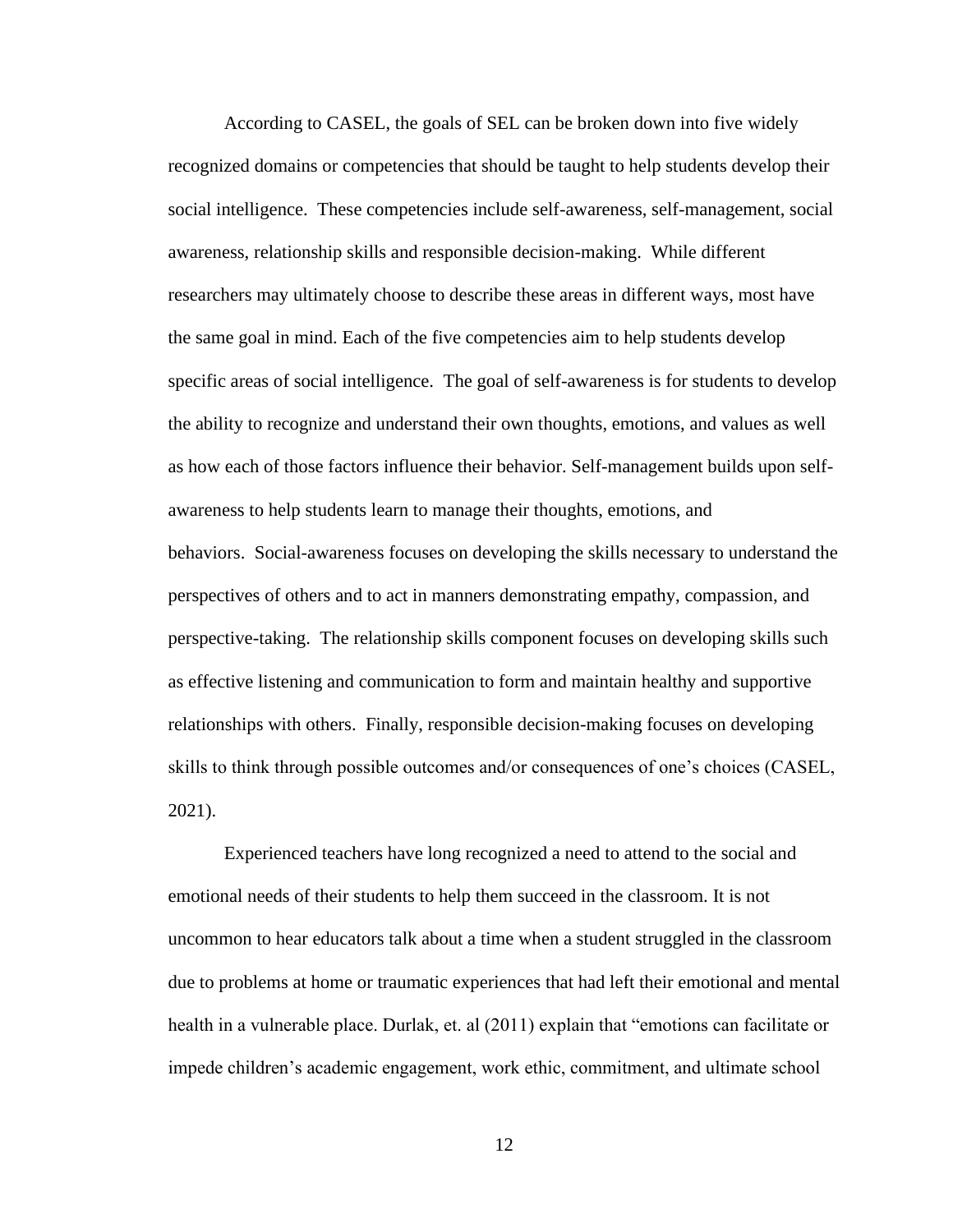success" (p. 405). SEL can help students recognize those emotions and develop strategies to keep them from impeding their success.

Maurice Elias (1997) asserts that "when schools attend systematically to students' social and emotional skills, the academic achievement of children increases, the incidence of problem behaviors decreases, and the quality of the relationships surrounding each child improves" (p. 1). Research, such as that of Elias, may be beneficial in helping school districts understand the potential benefits of implementing SEL in their schools.

#### **The Effects of Explicit Social and Emotional Learning**

Durlak, et al. (2011) conducted a meta-analysis of 214 school-based SEL programs with 270,034 students in kindergarten through high school. They found "SEL participants demonstrated significantly improved social and emotional skills, attitudes, behavior, and academic performance that reflected an 11-percentile-point gain in achievement" (p. 405). They were also able to determine that SEL programs can be effectively conducted by teachers themselves and that they can be effective at all grade levels.

Ashdown and Bernard (2011) investigated the effects of implementing an SEL program with explicit, direct instruction with preparatory and grade one students in a Catholic school in Melbourne, Australia. Students engaged in structured lessons from a formal curriculum three times a week for ten weeks. Lessons were delivered by the students' classroom teachers and focused on developing key skills such as resilience, confidence, and persistence. They found that the program "had a statistically significant positive effect on levels of social-emotional competence and well-being for the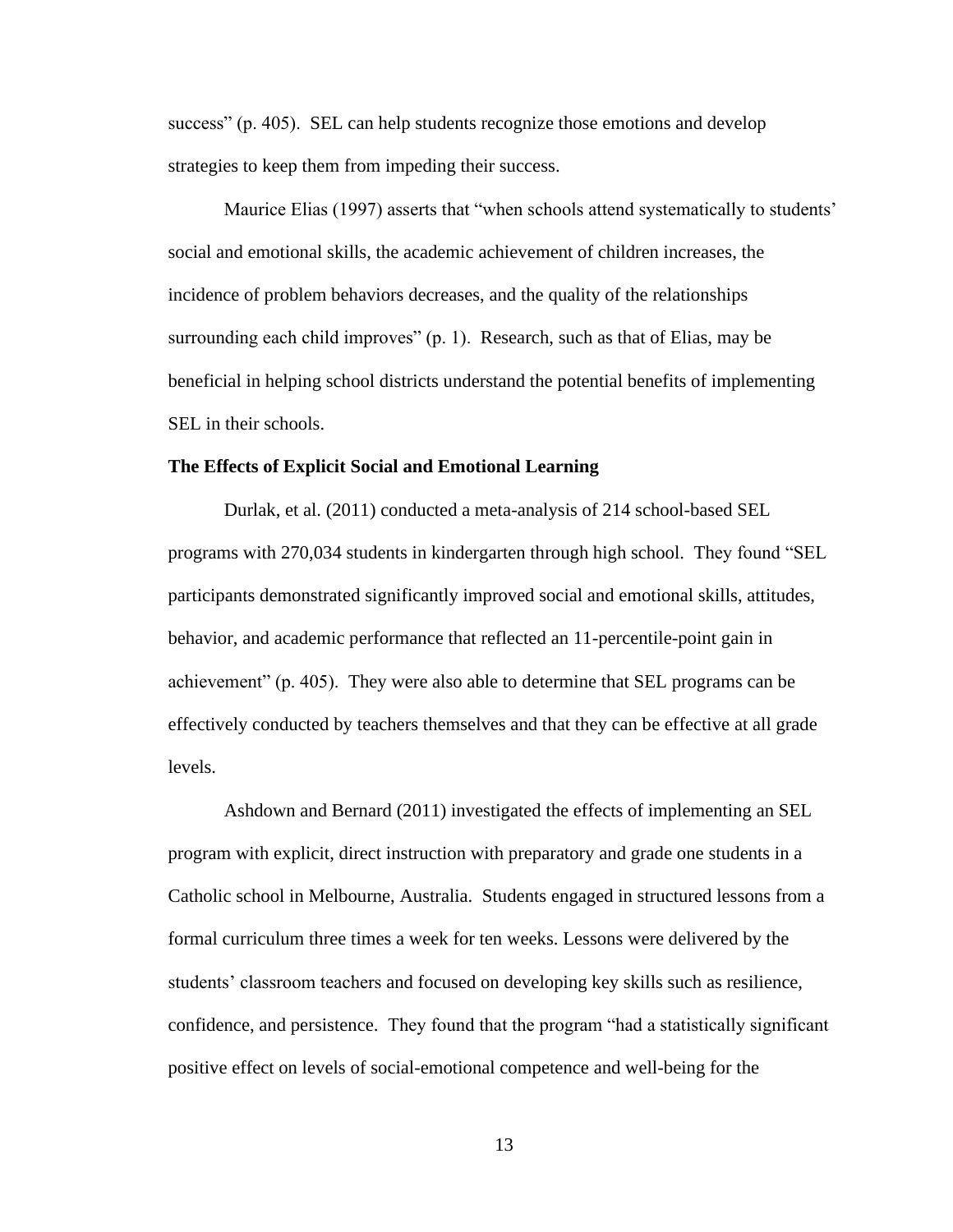preparatory and grade 1 students" (p. 397). Other significant results included an increase in reading achievement and a decrease in various problem behaviors. Ashdown and Bernard also found that because teaching social and emotional skills is a complex task, the use of explicit instruction from a formal curriculum is beneficial to both teachers and students.

# **Social and Emotional Learning and Culturally Responsive Pedagogy**

O'Brien and Rodgers (2016) assert learning is cultural in nature because people learn best when "the ways in which they learn are mediated by tools, including language, and their acquired disciplinary knowledge as well as the personal qualities they bring to situations" (p. 319). Bearing this in mind, it is important that SEL curriculums strongly consider students' varying cultural backgrounds. Failing to do so has resulted in unintended consequences. Soutter (2019) explains that although teachers may have good intentions when it comes to teaching SEL, sometimes the messages are not perceived by students in the intended manner. For example, students may come to believe that being a leader means obeying or complying with rules. Soutter states "SEL programs have a larger purpose than merely creating compliant children who may be afraid to use their voices--especially if those children are from historically marginalized communities" (p. 61).

Yosso (2005) asserts that teachers need to recognize and utilize culture capital, which she defines as the "array of multicultural knowledge, skills, abilities, and contacts possessed by socially marginalized groups that often go unrecognized and unacknowledged" (p. 69). One way that educators discover their students' culture capital is through learning about and valuing what Moll et. al (1992) called Funds of Knowledge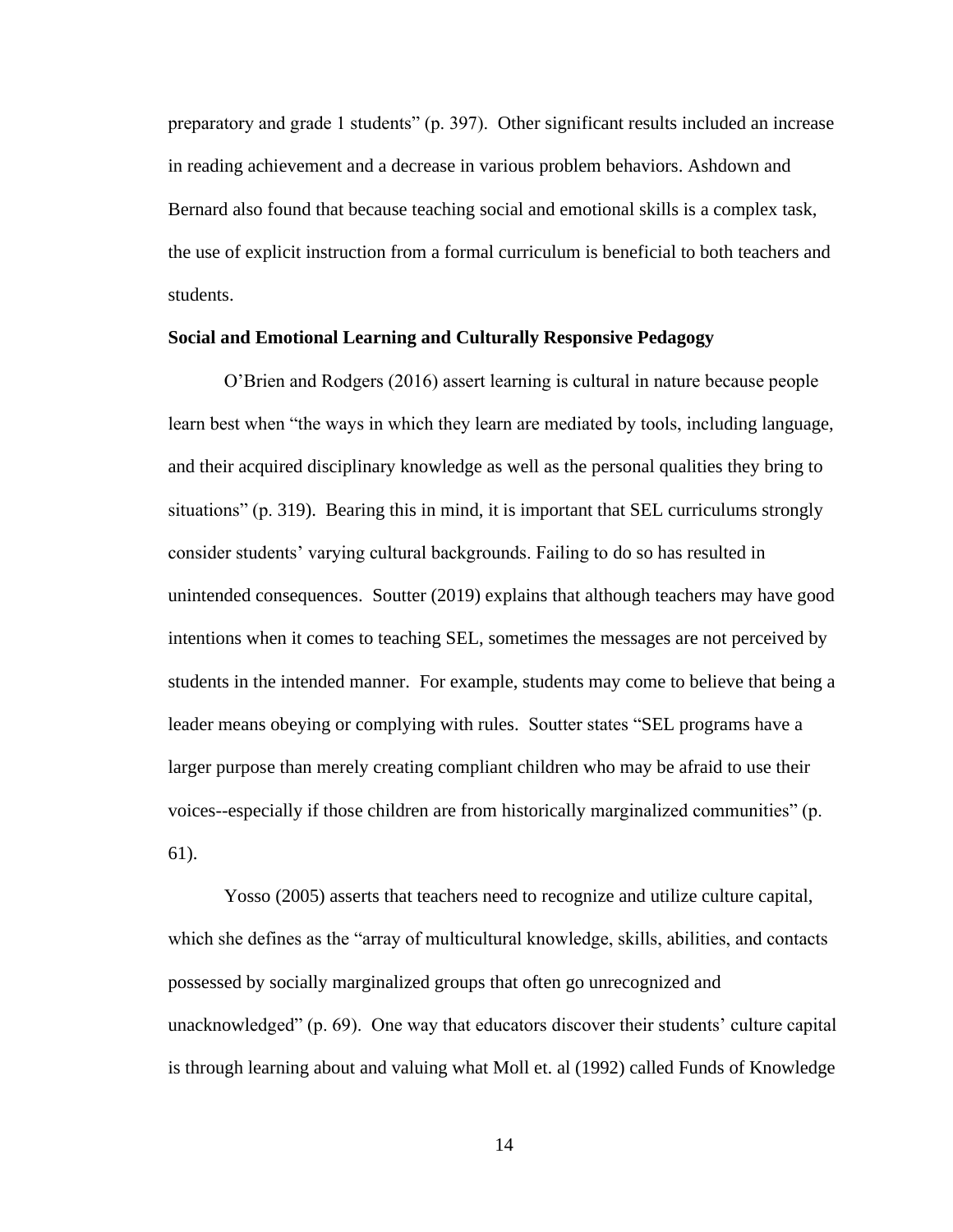which they described as "historically accumulated and culturally developed bodies of knowledge and skills essential for household or individual functioning and well-being" (p. 133). Through their research, Moll and his colleagues conducted a qualitative study of families and their household dynamics. They aimed to discover how "household members use their funds of knowledge in dealing with changing, and often difficult, social and economic circumstances" (p. 133). Understanding and capitalizing on the Funds of Knowledge of students is undervalued means of increasing both participation and academic achievement.

# **Gifted Students**

To understand the SEL needs of gifted students, one must establish a definition of giftedness. Bar-On (2007) explains that "Giftedness implies possessing exceptionally high cognitive intelligence, potential for superior academic and professional performance, enhanced capability and drive to do one's best and realize one's potential, as well as an advanced ability to apply a variety of different approaches to solve problems in more innovative and creative ways when compared with others" (p. 125).

Considering giftedness in conjunction with establishing a culturally responsive classroom, it is important to understand that "disadvantaged gifted are those who possess the same abilities and potential for gifted performance together with a well-developed sense of resiliency that is directed toward coping with the disadvantageous situations and conditions with which they are faced" (Bar-On, 2007, 125).

# **The Need for SEL Instruction for Gifted Students**

To achieve academically, students must be able to handle their emotions, validate their feelings, keep things in perspective, solve problems, and possess self-motivation. In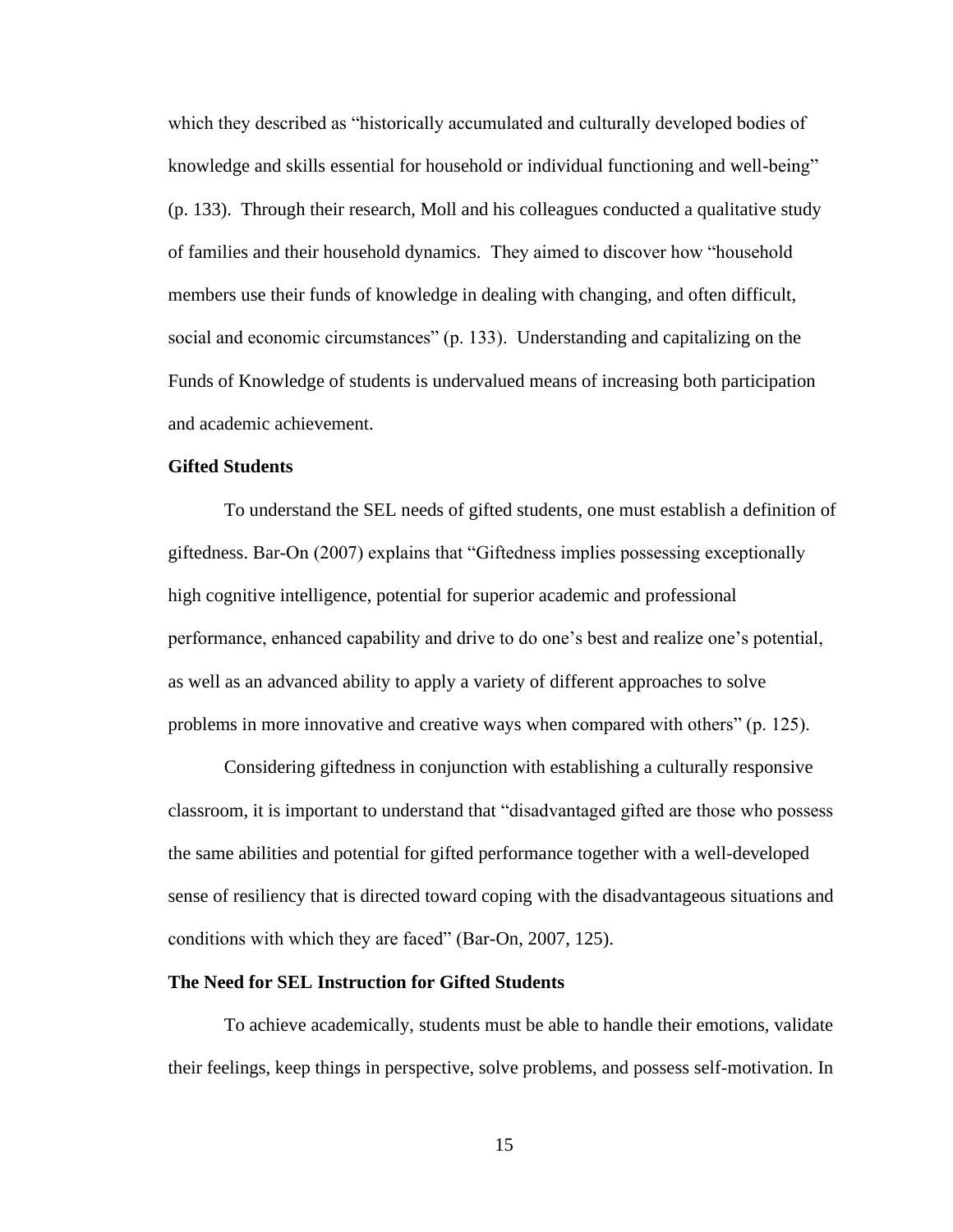his study on the relationship between emotional intelligence (EI) and giftedness, Reuven Bar-On (2007) found that problem solving skills are most impacted by one's ability to be optimistic, their degree of self-motivation, and their ability to use multiple approaches to problem solving. He also found that stress tolerance and the ability to regulate one's emotions have the most impact on one's cognitive intelligence. Since these skills are at the heart of an SEL program, it makes sense for gifted students to receive instruction in social and emotional learning. Bar-On states that gifted students "should be provided with coaching designed to enhance those EI factors that were found to impact cognitive skills, problem solving, creativity, and self-actualization in order to facilitate their continued development" (p. 133).

# **Conclusion**

The literature presented in this chapter suggests that implementing implicit SEL instruction in a gifted classroom can have positive effects on the academic achievement of students. Research has shown the benefits of using culturally responsive SEL instruction; however, its connection to gifted students would benefit from further research.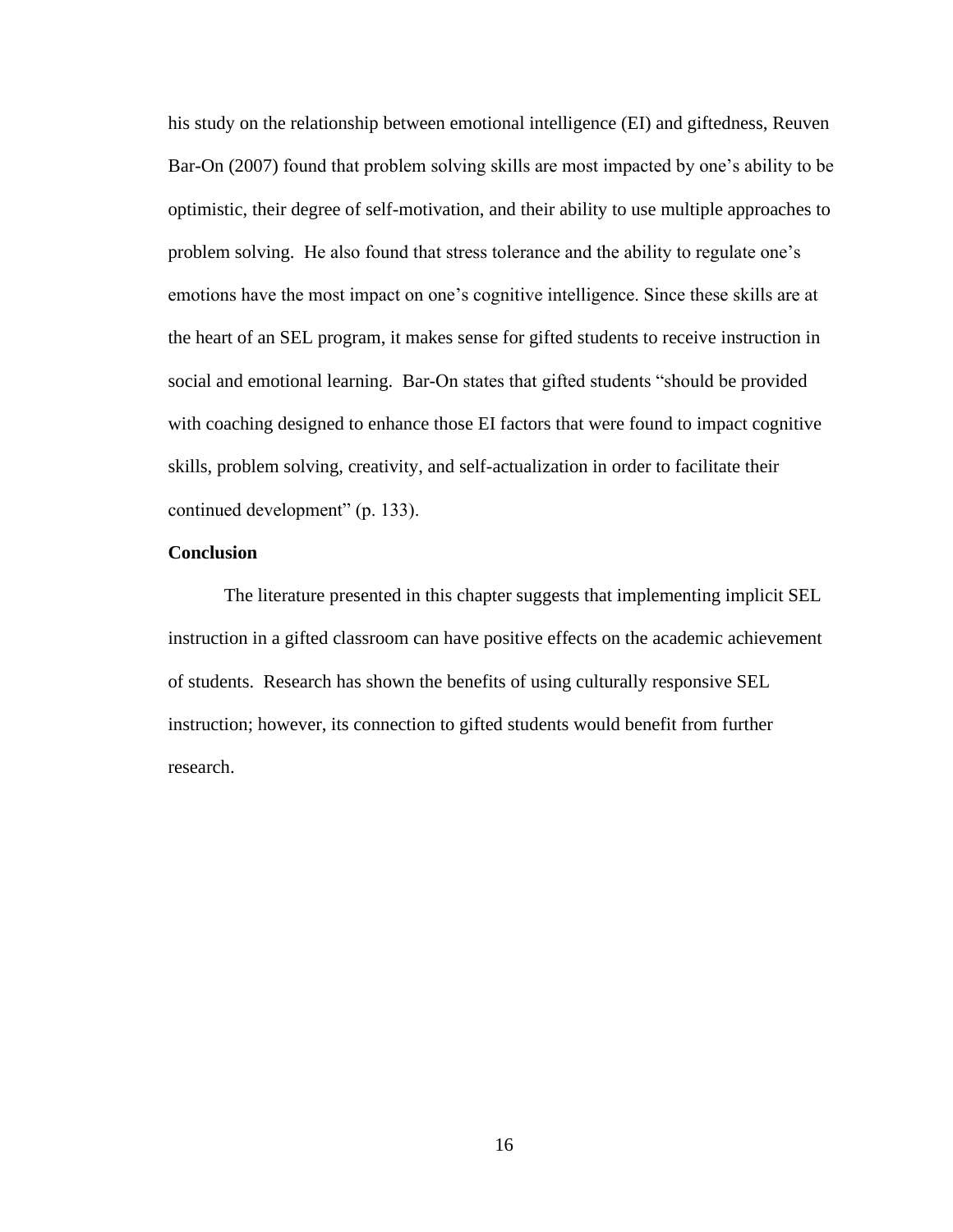#### **Chapter III**

# **Research Setting and Design**

The strength of character and emotional intelligence to face your failures and learn from them are at the core of success. (Robert Kiyosaki)

#### **Research Paradigm**

The research methodology for this study is a qualitative approach to learning about the social and emotional needs of gifted students. Qualitative research focuses on answering questions such as "what happens when" or "why" which makes it ideal for teachers looking to describe what is happening in their classrooms. Qualitative research provides researchers with the "ability to probe into responses or observations as needed and obtain more detailed descriptions and explanations of experiences, behaviors, and beliefs—this is how we answer the why and how question" (Guest, et. al, 2013, p. 21). Manning and Kunkel (2014) claim that "qualitative relationship research is also an excellent outlet to make sense of understudied relationships and the people in them" and its methods "allow for natural observation of how people are working through such meaning making in their day-to-day lives" (p. 435). This study is especially suited for qualitative research because qualitative research will allow me to observe what happens as SEL and CRP are implemented in a gifted education classroom. It will allow me to dig deeply into what I am observing in my classroom as well as to uncover additional insights through the analysis of student response journals.

This study can be further classified as teacher research, which "has a primary purpose of helping the teacher-researcher understand her students and improve her practice in specific, concrete ways" (Shagoury and Power, 2012, p. 4). Teacher research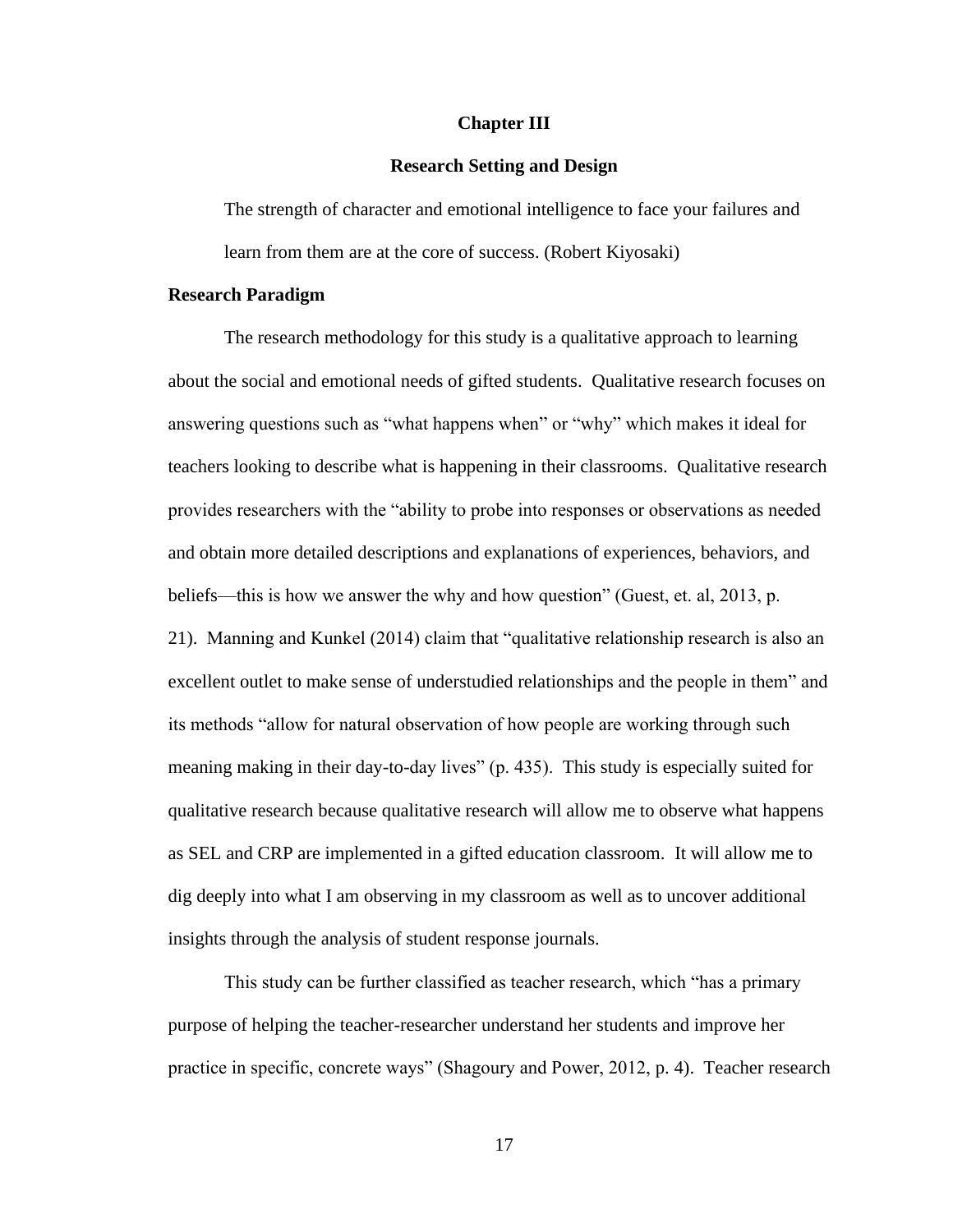is best suited for this study because it focuses on observing things that naturally occur in my classroom and will help me answer questions that I have about my students as well as my teaching practices. As Shagoury and Power (2012) explain, "Every teacher has wonderings worth pursuing. Teacher research is one way to pursue those wonderings in a thoughtful, systematic, and collaborative way" (p. 9). Teacher research will allow me to take my wonderings about the social and emotional skills of my students and turn them into knowledge that will inform my teaching.

Lytle and Cochran-Smith (1992) explain the importance of teacher research by stating that "inquiry conducted by teachers is one way to build knowledge both locally and publicly-- for the individual teacher, for communities of teachers, and for the larger field of university-based researchers and teacher educators, policymakers, and school administrators" (p. 469). The knowledge gained through my research not only has the potential ability to transform my own teaching, but also the ability to help other teachers in my district that teach my students in their regular classroom settings. Furthermore, it may contribute to the collective body of knowledge for other teachers in the field.

# **Procedure of the Study**

This study was conducted from November to March, spanning approximately fourteen weeks in the midst of the COVID-19 global pandemic. Due to the pandemic, all classes were conducted via virtual class sessions for approximately thirty minutes per class session once a week. If the study had been conducted under the original plan, students would have participated in forty-minute classes twice a week in their typical school setting.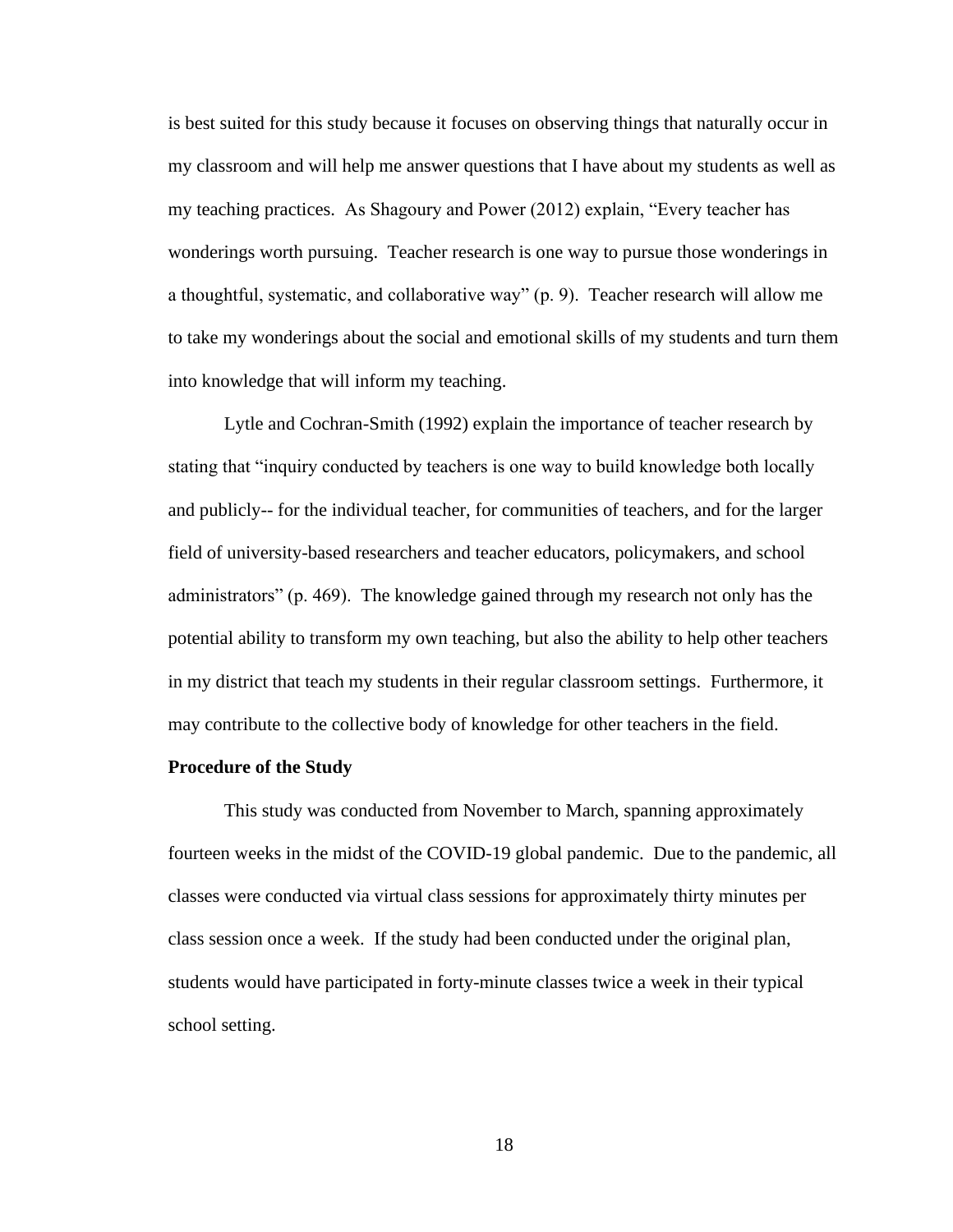At the onset of the study, I sought to understand the effects of simultaneously integrating social and emotional learning and culturally responsive pedagogy on students' perceptions about themselves, their abilities, and their relationships with their peers. Due to unforeseen circumstances caused by the pandemic, many aspects of the original research plan were modified. Time constraints played a major role in the modification of the research study. Schedule changes resulted in instructional time decreasing by 50 minutes each week. For this reason, I chose not to study students' perceptions about their relationships with their peers.

The pandemic significantly increased the responsibilities placed upon students and families. Many parents found themselves trying to assist their children with virtual learning while working from home and juggling many other responsibilities. Students not only had to learn to navigate virtual learning and new learning platforms, but also needed to learn how to follow schedules independently, log themselves on to virtual meetings, remain engaged in virtual environments, utilize time management skills, and handle the toll that the pandemic and being out of school took on their social and emotional wellbeing all at the same time. The increased academic demands in conjunction with the unique social and emotional challenges placed upon families by the pandemic required me to be mindful of the workload being assigned to students throughout the course of the research study. This led to more modifications to my initial research plans. Originally, one way that I intended to incorporate culturally responsive pedagogy was for students to work on a project with their families to discover their own funds of knowledge. This information would have been used to plan for instruction throughout the research study as well as for my teaching in general. Asking my students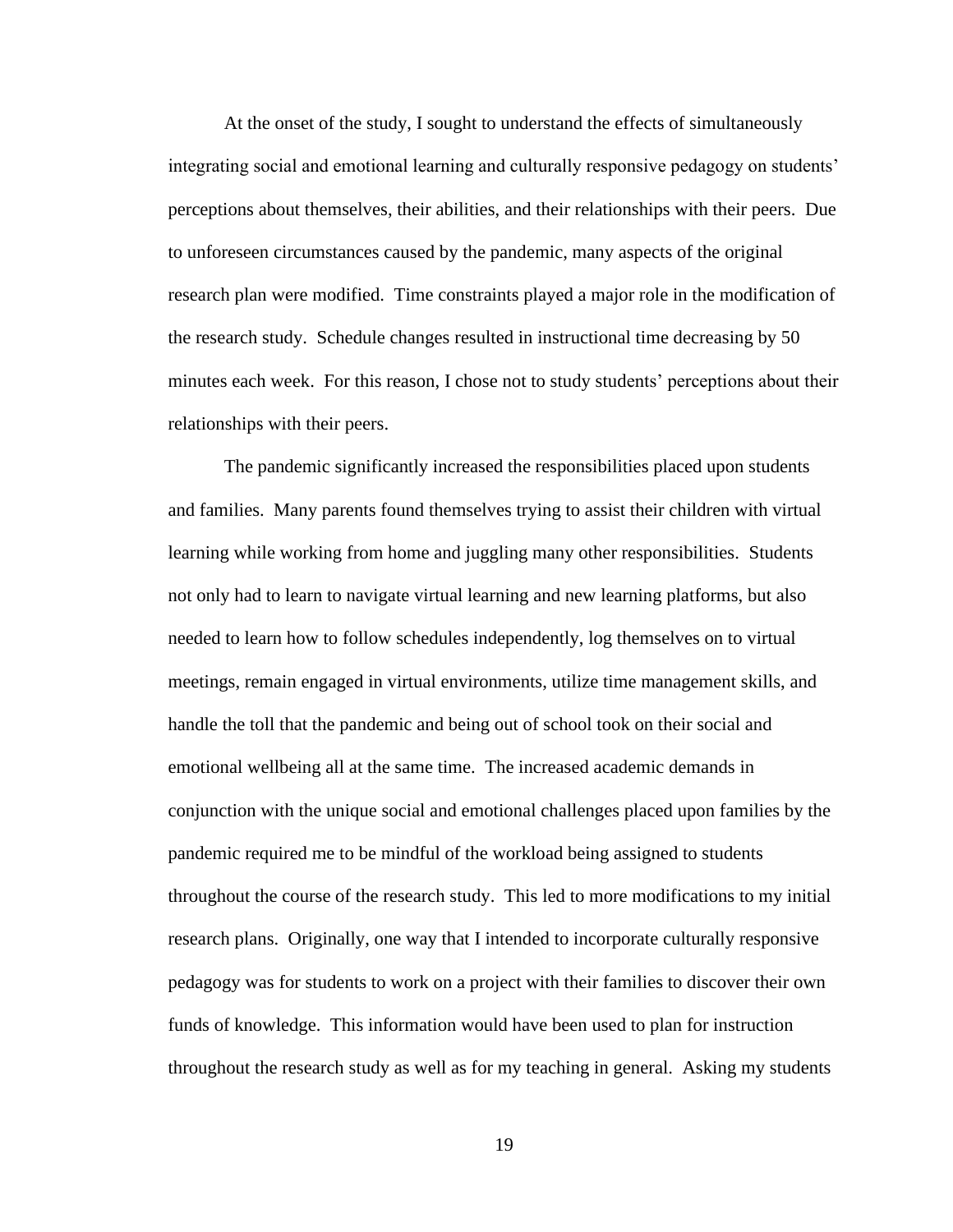and their families to engage in such a time-consuming project during an already stressful and challenging time would have placed an unnecessary burden upon them and therefore was not included in the research study.

The increased responsibilities faced by many families may have also played a factor in the number of students that opted to participate in the research study. Families may have viewed the research study as adding additional responsibility to an already full plate. Culturally responsive pedagogy was intended to be a major component of the research study. My intent was to have a diverse population of students represented in the study and to integrate CRP into my teaching practices alongside social and emotional learning. Only eight students opted to participate in the research study and all of them were white, English speaking students. This caused me to shift the way that I needed to approach CRP in my classroom. Originally, I intended to learn about the cultural backgrounds, lived experiences, and funds of knowledge of my students to use that in conjunction with their academic skills and knowledge in order to create a culturally responsive classroom environment where all students' unique intelligences are not only valued but used as vehicles to help them succeed. Due to a lack of diversity in my classroom, my focus shifted away from cultural diversity and narrowed in on creating an inclusive and collaborative learning community where students were comfortable learning, working, and expressing themselves together. To achieve this, CRP was interwoven with the various components of social and emotional learning, such as selfawareness or self-management, and put into action through a series of mini-lessons or longer classroom projects. Creativity, choice, and student-centered learning, other essential factors of CRT, were also essential aspects of the research study.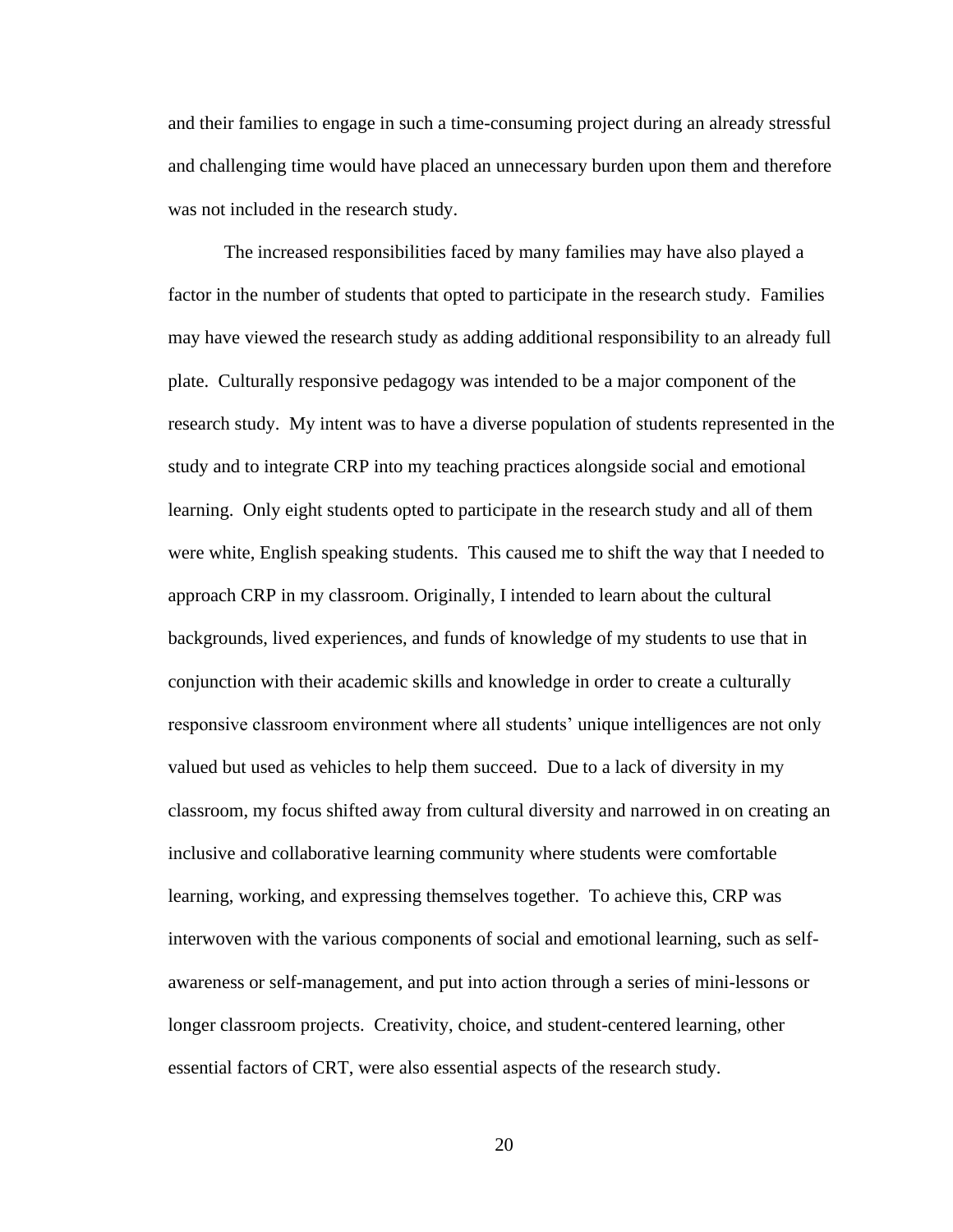Data collection took place during virtual class sessions once a week for approximately thirty minutes per session. The following outlines the procedures of the study:

- Week 1: Obtained parental consent for participation in the research study as well as to collect and utilize data in the form of student survey responses, video and audio recordings of lessons, student journal responses, and traditional teacher observation data.
- Weeks 2-3: Administered a questionnaire with questions concerning selfmanagement, self-awareness, social awareness, and relationships to determine students' current thoughts and feelings surrounding these aspects of social and emotional learning (SEL).
- Weeks 4-5: Introduced students to SEL mini-lessons. Discussed the purpose of the lessons as well as rules for participation. Began with mini-lessons on selfmanagement. Topics discussed included growth mindset, optimism, and brain science. Students completed various activities including a digital escape room.
- Weeks 6-7: Continued SEL mini-lessons with a focus on self-awareness. Lesson topics included identifying and expressing emotions. Students worked together to brainstorm lists of emotions and categorize them in multiple ways and explored complex emotions.
- Weeks 8-9: Students participated in a mini-lesson on social awareness. Discussed empathy and completed a read aloud and book discussion. Students reflected on empathy in their student journals.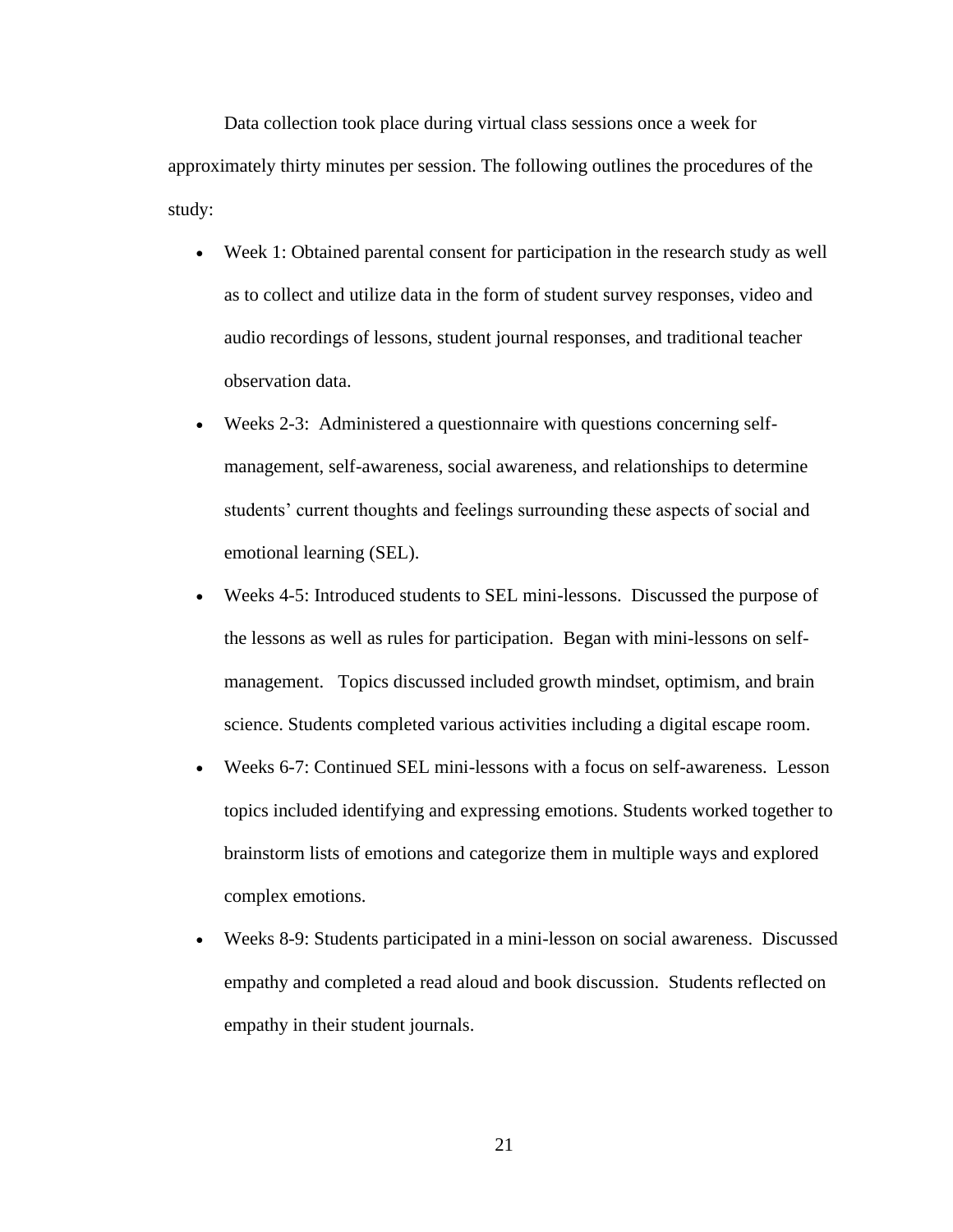- Weeks 10-11: Students participated in a mini-lesson on responsible decision making. They contemplated various difficult scenarios where they needed to make a decision on how to act. Before making a decision, students had to identify all stakeholders and how their actions affected them in order to make a responsible decision.
- Weeks 12-13: Students participated in a mini-lesson on relationships skills that focused on the importance of friendships, qualities of a good friend, and how to establish and maintain friendships. Students discussed friendship topics in their journals.
- Week 14: Re-administered the initial questionnaire about self-management, selfawareness, social awareness, and relationships to determine if students' attitudes and feelings about each topic changed throughout the study.

# **Data Sources**

In order to examine what happens when SEL lessons are implemented alongside culturally responsive teaching practices, a variety of data sources were collected. The initial data source was a student questionnaire. At the beginning of the research study, all students completed a survey about growth mindset, self-management, supportive relationships, emotion regulation, classroom effort, self-efficacy, social awareness, and GRIT to determine their current thoughts and feelings surrounding these SEL topics. The same survey was given at the end of the research study to determine if there was any change in the way students thought or felt about each topic.

A second data source includes observations of students captured in a teacher research journal. As I observed students during live instruction (remote learning via an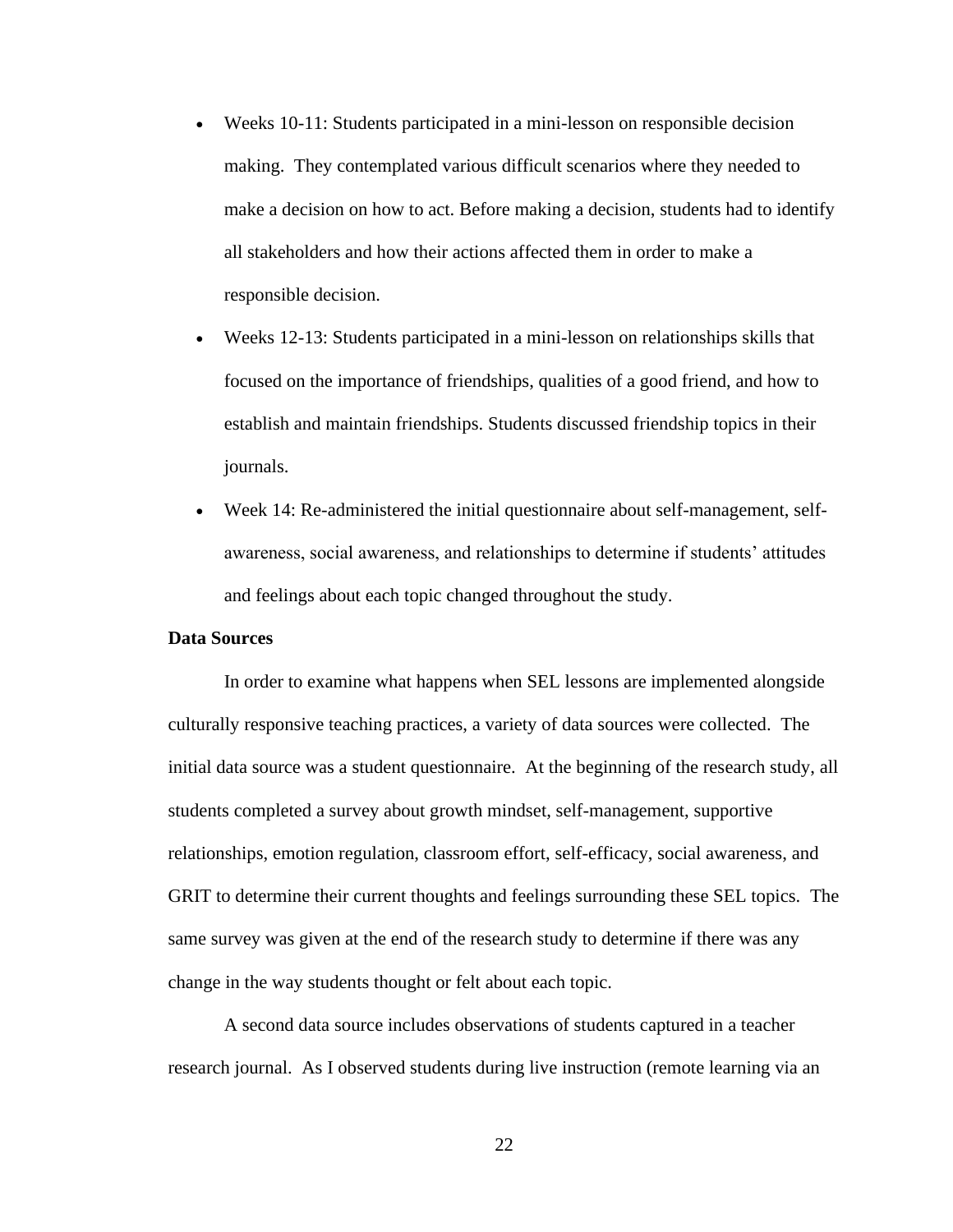Internet meeting platform), I took notes about students' participation. In particular, I paid close attention to whether they participated, levels of confidence (or lack of confidence) evident in their responses, the ways in which students interacted with others, and how attentive students were to both the topic at hand and the responses of their classmates.

Another data source is the student journal entries completed at the end of each activity or mini-lesson. Journal entries focused on the topics discussed during class and provided an opportunity for students to share their thoughts in a more confidential manner. It also provided all students an opportunity to be heard. Students knew that their responses would not be shared with their classmates without their permission.

A fourth data source is the audio and video recordings of each lesson. Each lesson was conducted via an Internet meeting platform and recorded for future analysis. The ability to go back and analyze the recordings after each lesson allowed me to see much more than I could see during the live class session. In particular, I could see more of how each student reacted to each other through their words as well as their body language or responses in the chat box.

#### **Data Analysis**

The main method of data analysis utilized in this study is a general inductive approach. According to Thomas (2003), "the primary purpose of the inductive approach is to allow research findings to emerge from the frequent, dominant, or significant themes inherent in raw data, without the restraints imposed by structured methodologies" (p. 2). In order for research findings to emerge, inductive coding was utilized. Multiple reviews of the data enabled me to identify common themes throughout student survey responses, journal responses, classroom conversations (captured via video/audio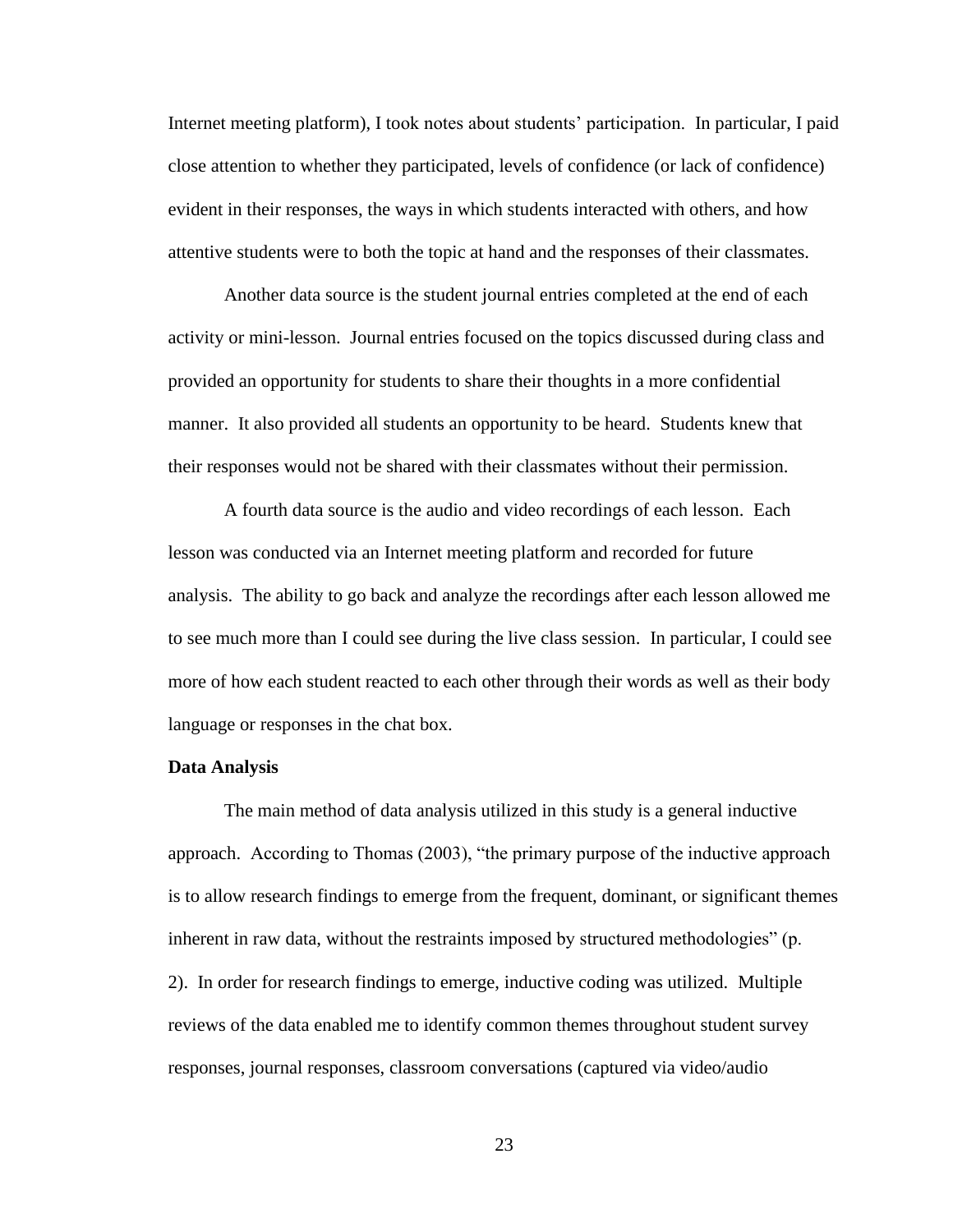recording or written in a teacher research journal). Common themes included ideas that were seen frequently in the data which were further categorized by correlation to specific components of SEL or CRP. The themes that I noticed when analyzing the data are how SEL and CRP encouraged students to believe that they can improve different skill sets with hard work and practice, how students can establish and maintain friendships, and how students can identify and express their emotions.

A second method of data analysis used in this study is thematic narrative analysis. Reissman (2005) explains that this method allows researchers to "collect many stories and inductively create conceptual groupings from the data" (p. 2). Stories are then analyzed and organized by emerging themes. Student journal entries and responses to open-ended questions were analyzed alongside transcribed audio recordings from class discussions in order to find common themes and patterns about participant's experiences, thoughts, and feelings.

Data collected throughout the study was also analyzed utilizing triangulation to determine validity. According to Guion (2002), triangulation is a "method used by qualitative researchers to check and establish validity in their studies'' (p. 1). Specifically, methodological triangulation was employed. This method uses multiple qualitative or quantitative methods which include methods such as observation, interviews, and surveys. With this method, validity is established when the findings of each method result in similar findings (Guion, 2002). Data sources utilized in this research study included student surveys/questionnaires, a teacher research journal, student journal entries, and audio/video recordings of lessons.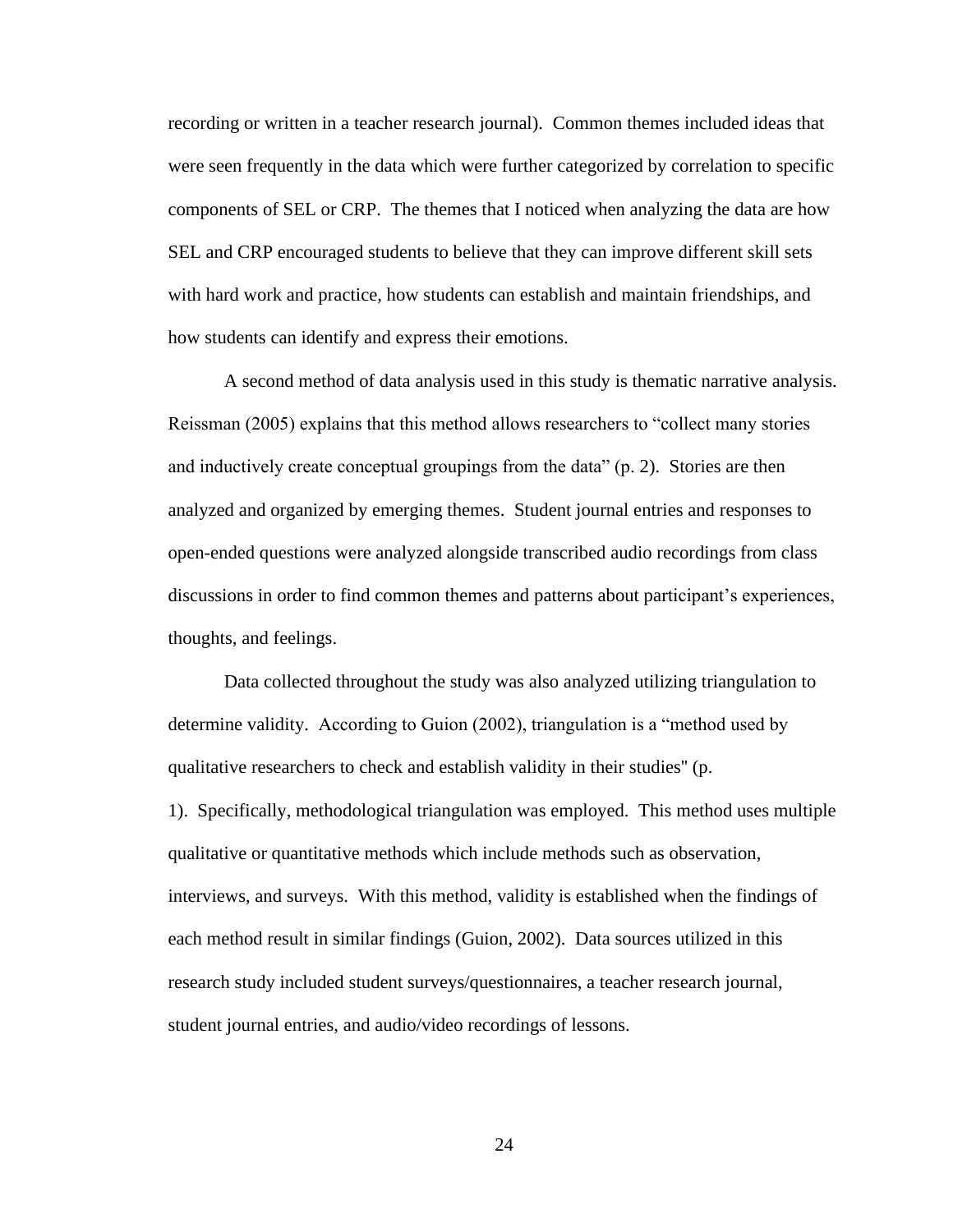# **Context**

### *District*

The Treeford Public School District (pseudonym) is located in a suburban area of southern New Jersey. It is home to two early childhood centers, four elementary schools serving students in second through sixth grade, one middle school serving students in seventh through eighth grade, and a high school for students in ninth through twelfth grade. There are approximately 4,100 students in the district as well as approximately 347 teachers and 24 administrators. Instruction provided includes regular education, special education, ESL, gifted and talented, and basic skills instruction.

The teacher population of Treeford Public School District is 93.7% White, 3.7% Black or African American, 1.4% Hispanic, and 1.2% American Indian or Alaska Native. Females make up 79.8% of the teaching staff while males make up 20.2% of the staff. All certified teaching staff members have a Bachelor's Degree and 27% of the teaching staff also have a Master's Degree.

The district's student population is 58.8% White, 22.8% Black or African American, 11.4% Hispanic, 6.5% Asian, 0.2% Native Hawaiian or Pacific Islander, 0.1% Native Indian or Alaska Native, and 0.1% two or more races. English is spoken in 91.9% of the students' homes. Spanish is spoken in 3.3% of students' homes, Panjabi is spoken in 1.1% of students' homes, and other languages are spoken in 3.7% of students' homes. Approximately 36.6% of the student population is considered to be economically disadvantaged, 23.1% of the students have disabilities, and 2.1% of students are English learners (New Jersey Department of Education, 2018-2019).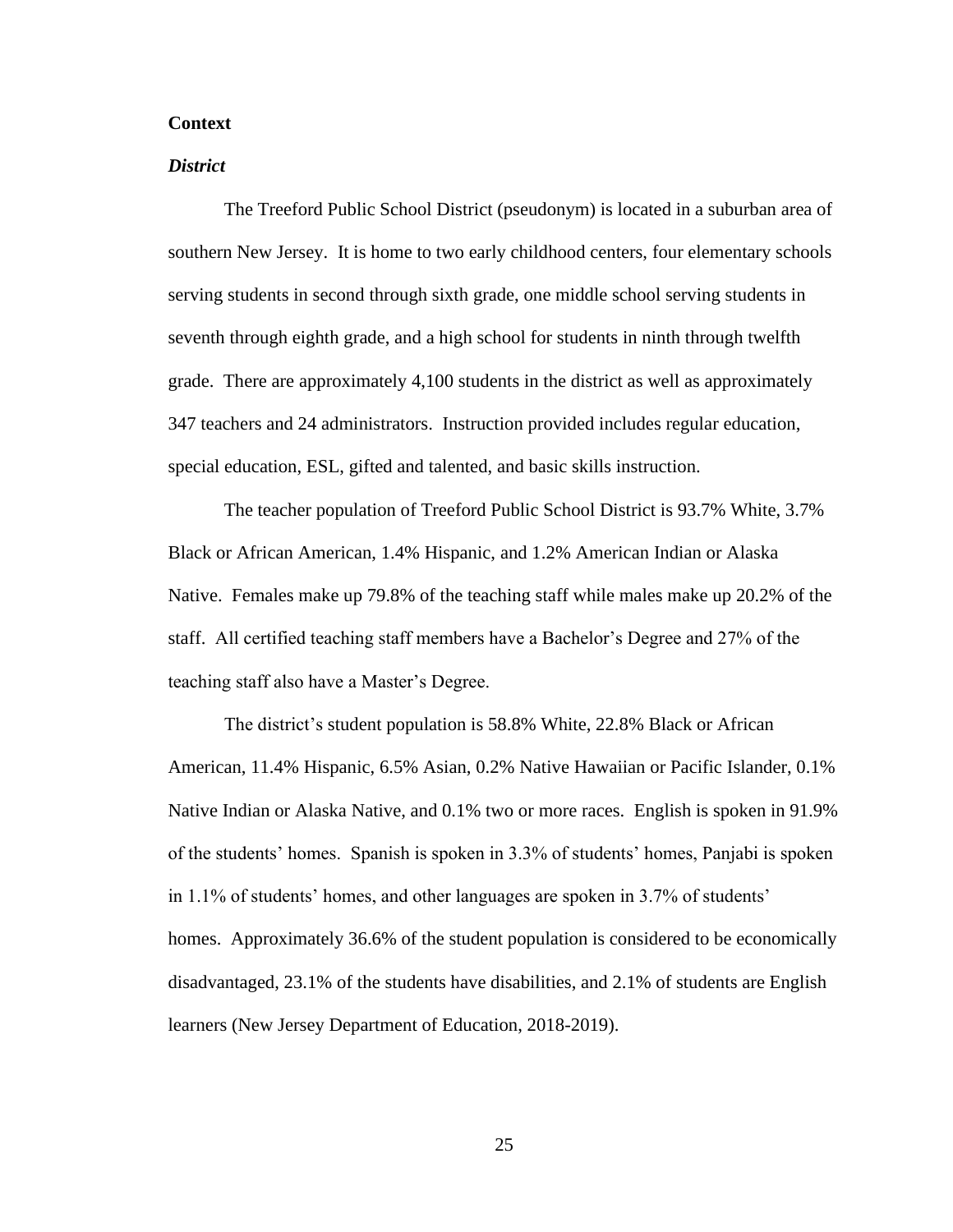# *School*

Tall Trees Elementary School (pseudonym) is one of four elementary schools within the Treeford Public School District. The school is home to grades second through sixth grade. Approximately 376 students attend the school and are taught by about 36 teachers.

The teacher population of Tall Trees Elementary School is 88.9% White, 5.9% Black or African American, and 5.6% American Indian or Alaska Native. Females make up 86.1% of the teaching staff while males make up 13.9% of the staff. All certified teaching staff members have a Bachelor's Degree and 25% of the teaching staff also have a Master's Degree.

The student population of Tall Trees Elementary School is 71% White, 10.4% Hispanic, 15.7% Black or African American, 1.6% Asian, and 1.3% two or more races. English is spoken in 97.6% of the student's homes and Spanish is spoken in 1.6% of students. Less than 1% of the student population speaks a language other than English or Spanish at home. Approximately 31.6% of the student population is classified as economically disadvantaged, 26.3% of the students have disabilities, and no students are classified as English Learners. (New Jersey Department of Education, 2018-2019).

# *Participants*

The students participating in the study are eight fourth-and fifth-grade students whose ages range from ten through eleven. Twenty-one students, in total, were originally asked to participate in the study; however, only eight students returned consent forms to use their data in the study. Of the eight students, four are girls and four are boys. Three of the students are in fourth grade and five of the students are in fifth grade. All of the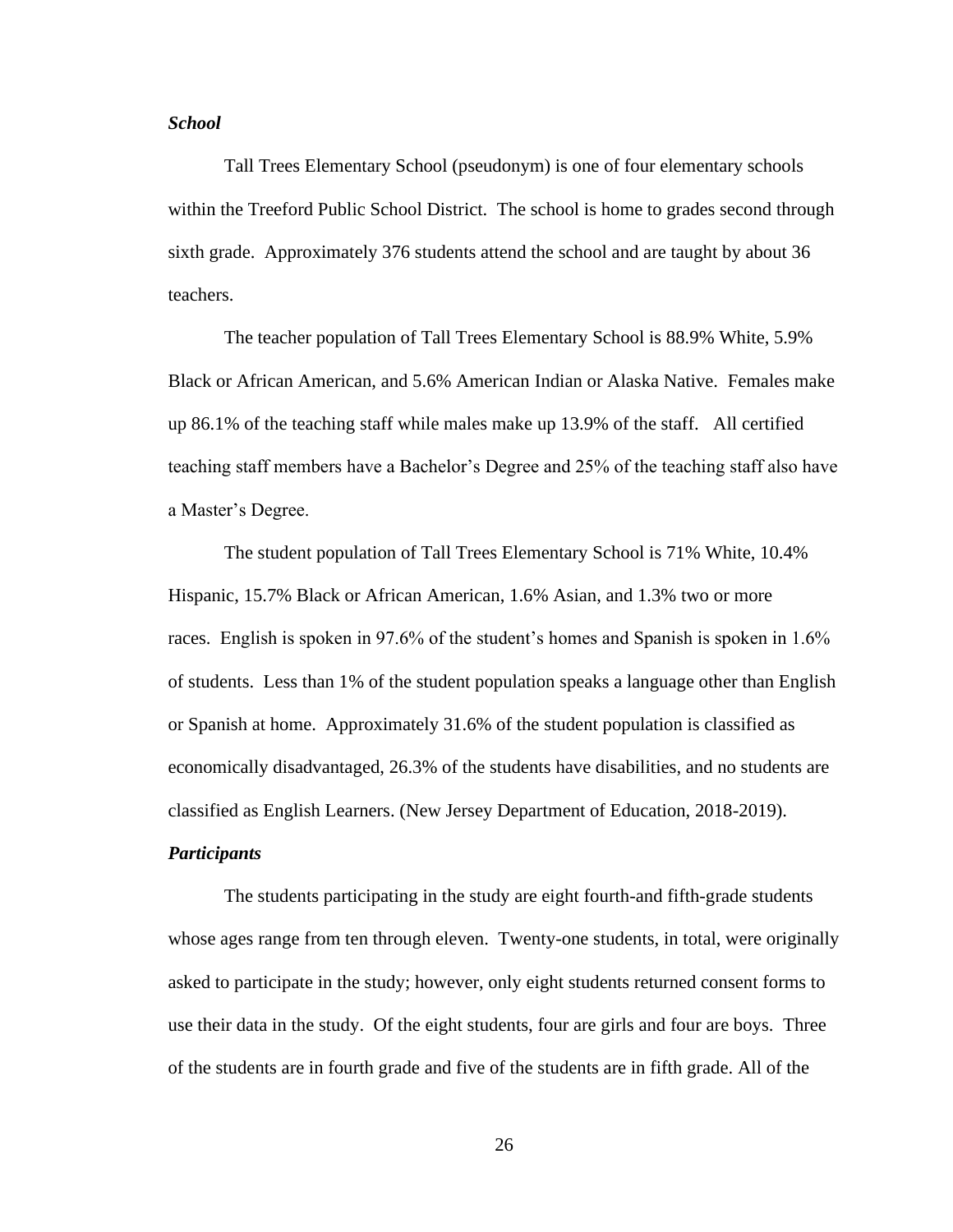students identify as white/Caucasian with English being the only language spoken at home and in school. All participants are students in the school's gifted and talented program that I teach.

The school district's Gifted and Talented Education (GATE) program for elementary students consists of sixty-five students in second through sixth grade. Each of the students attend one of the four district elementary schools. Of the sixty-five students, thirty-four are male while thirty-one are female. The program's student population is 66% White, 15.38% Asian, 13.8% Black or African American, 3.07% Hispanic, and 1.53% two or more races.

Admission into the GATE program consists of multiple measures. First, all students are universally screened in second grade using a group-administered IQ test. Students scoring in the top 10% of all student scores are further evaluated using grade level benchmark tests in both language arts and mathematics that are administered in the beginning of the school year. Additionally, a teacher rating scale is completed by the classroom teacher of any student being considered for admission. Students who receive enough points on a matrix that includes each of these three measures are offered admission into the program. If students are not admitted in second grade, there are future opportunities to be admitted that typically begin with a teacher recommendation or via a parent request for re-testing.

During gifted and talented classes, I am the only teacher present. Currently, fourteen students participate in the fourth-grade class and sixteen students participate in the fifth-grade class regardless of consent to participate since I am implementing social and emotional learning in all gifted and talented classes. Prior to data collection, all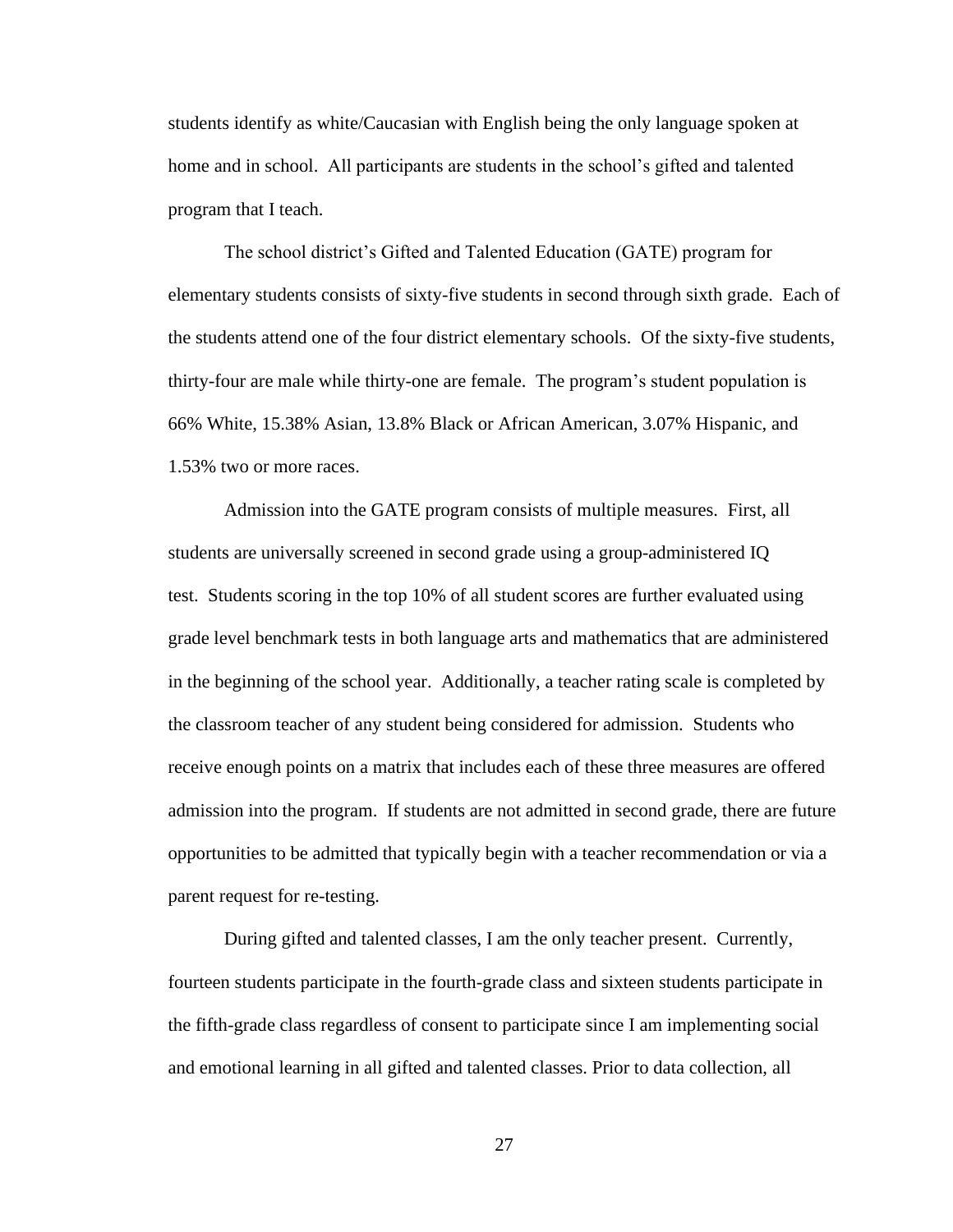students were informed about the research and their role within the study. The students were asked to participate through verbal consent. The eight participants also received written parental consent to participate. After understanding the purpose of the study and associated activities, all eight students expressed enthusiasm about participating.

# **Conclusion**

The next chapter focuses on the analysis of the data collected throughout the research study. Common themes were identified that were revealed through the data.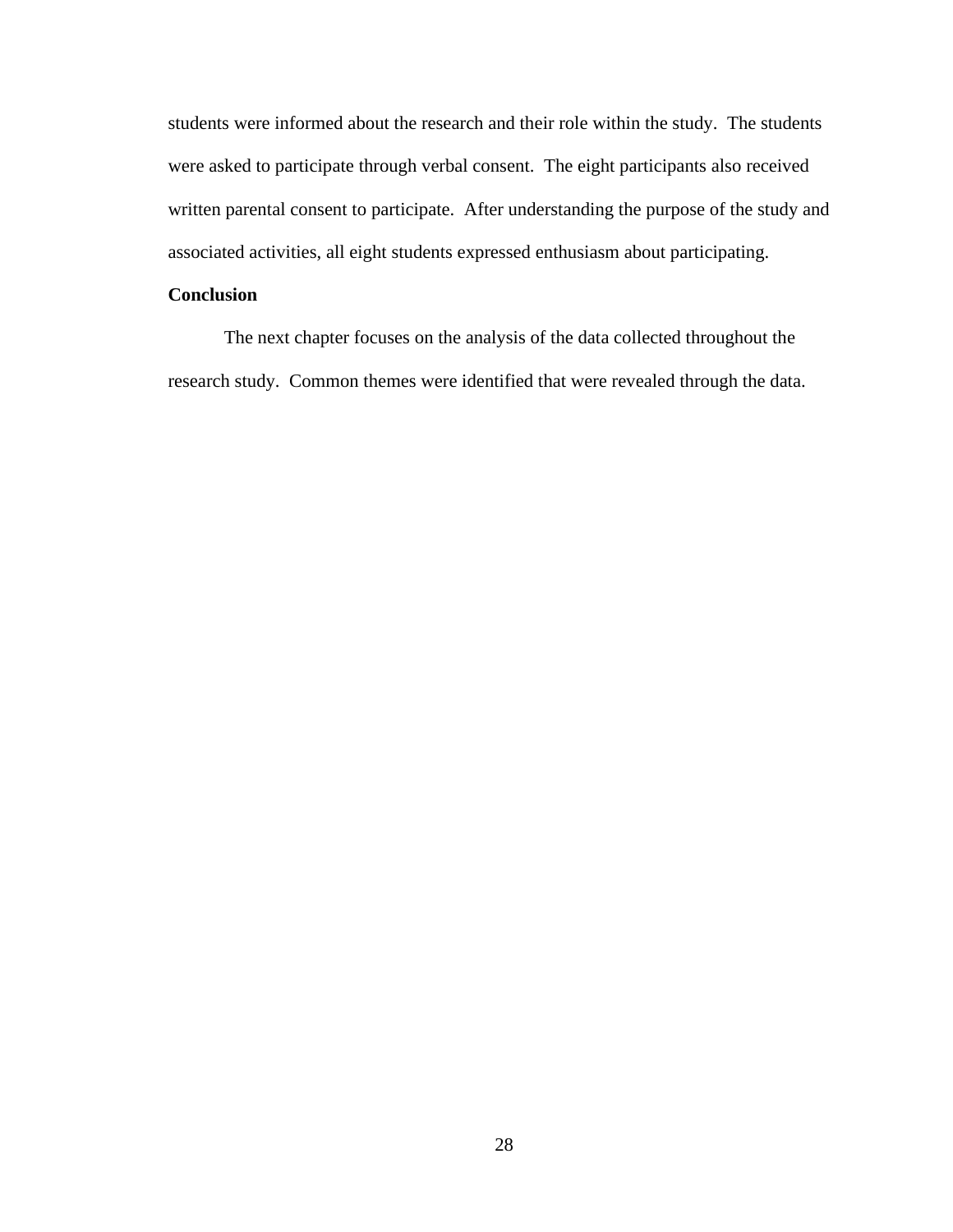# **Chapter IV**

# **Findings of the Study**

No one cares how much you know, until they know how much you

care. (Theodore Roosevelt)

This chapter focuses on the data collected to help understand the effects that social and emotional learning (SEL) and culturally responsive pedagogy (CRP) had on my gifted students' perceptions about themselves and their abilities. I focus first on my students' perceptions about themselves and their abilities prior to implementing social and emotional learning into our lessons. The remainder of the chapter outlines themes that evolved from the study. The results of the study are noted within each theme and focus on the five most widely recognized SEL competencies: self-awareness, selfmanagement, social awareness, relationship skills, and responsible decision-making.

Prior to simultaneously integrating SEL and CRP into my gifted education classes, a structured approach to addressing my students' social and emotional needs did not exist. While I would, of course, address individual needs as they arose, there was no plan, curriculum, or strategies in place to proactively address these needs before they became a hindrance to my students' ability to succeed in the classroom. At the suggestion of my school principal, I decided to implement these practices in my own classroom and observe the effects.

Before simultaneously implementing social and emotional learning and culturally responsive teaching practices in my classroom, students were asked to complete an initial survey to help me learn about their thoughts and feelings in areas such as self-awareness, self-management, social awareness, and relationship skills. These surveys helped me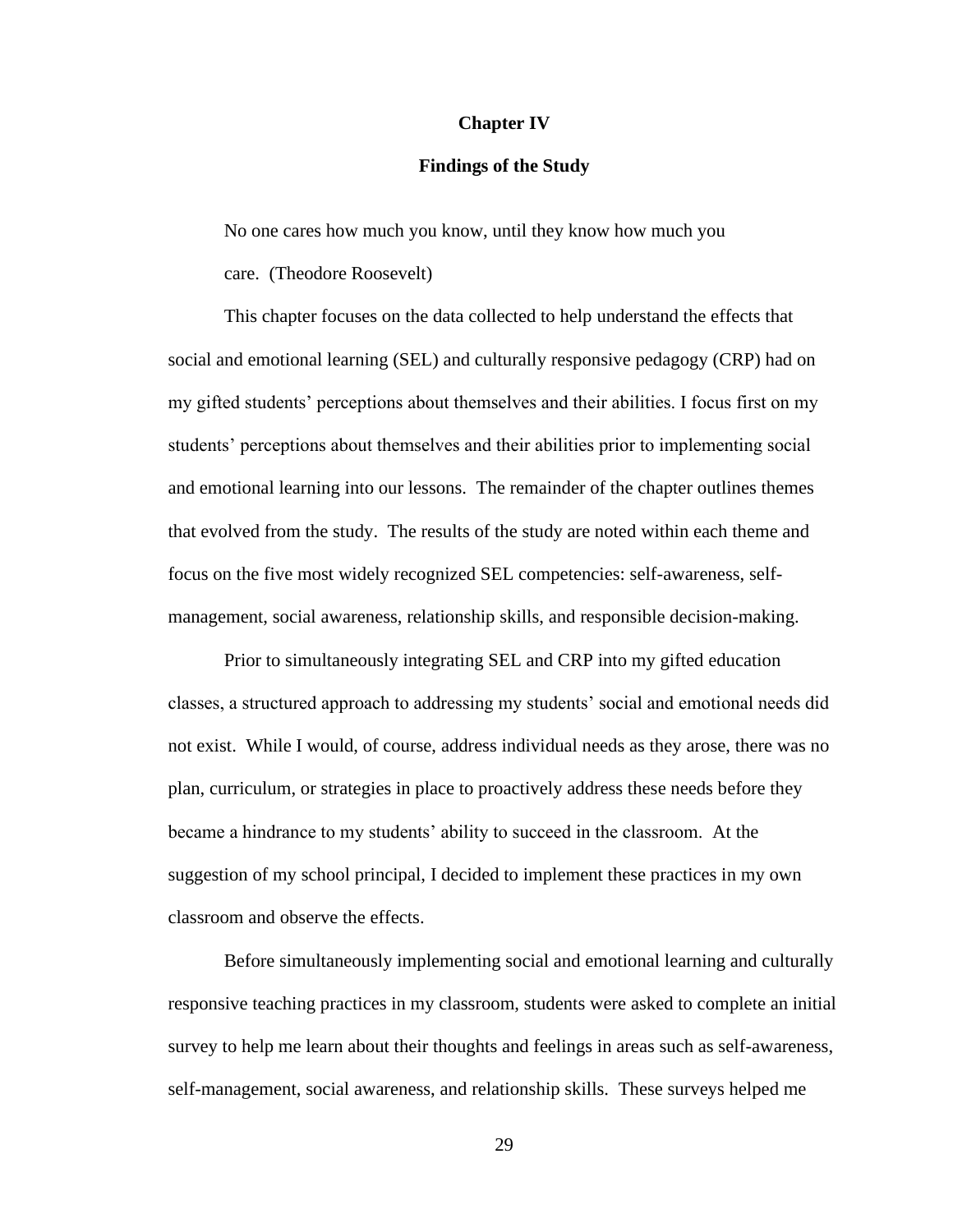learn more about their perceptions of themselves and their abilities. The results of each part of the survey can be found in the next section.

#### **Self-Management**

#### *Initial Self-Management Survey Results*

In the first part of the initial survey, students were asked questions related to selfmanagement. In particular, they were asked a series of questions related to having a growth mindset. Students were asked to determine how possible it is for someone to change something (talent, level of intelligence, effort, etc.) by selecting one of the following answer choices for each question: completely possible to change, quite possible to change, somewhat possible to change, a little possible to change, and not at all possible to change.

In particular, students were asked how possible it was for someone to change being talented. Over half of the students (62%) stated that it was only somewhat possible or a little possible to change being talented. These results indicated that many of my students needed to work towards developing a growth mindset.

#### *Developing a Growth Mindset*

After analyzing students' initial beliefs concerning growth mindset, I realized that my students needed to learn more about how abilities, talents, and intelligences are developed. Culturally responsive teaching practices support helping students foster a growth mindset based on the belief that doing so will help them reach their full potential. My classroom practices hold students to high academic standards where my students know that I not only believe that they can succeed, but expect success. Helping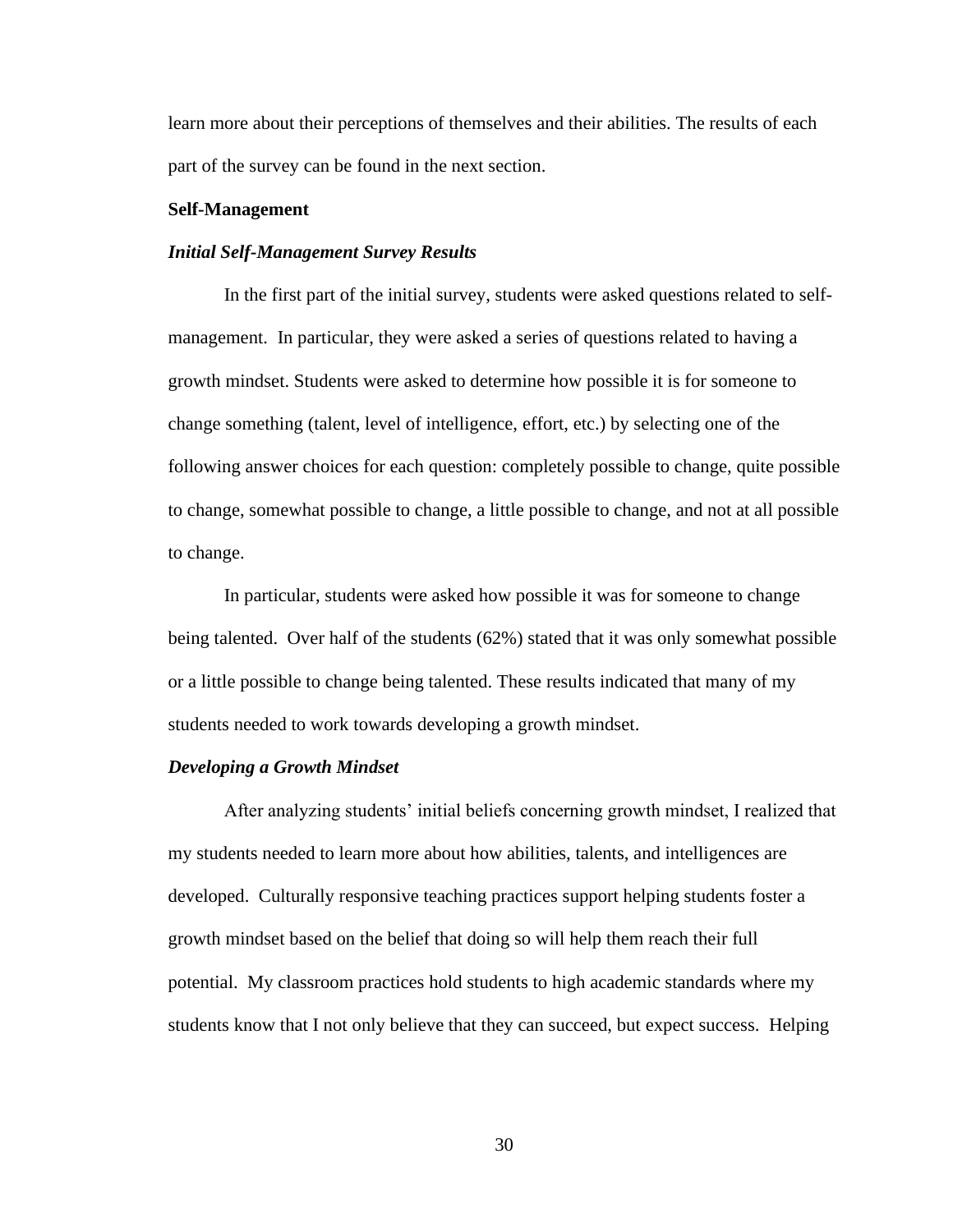students develop a growth mindset will enable them to persevere through academic challenges to meet the academic demands found in our classroom and beyond.

To begin our growth mindset mini-lesson, students were asked to share something that used to be difficult for them that now seems easy. Students had no trouble coming up with endless ideas and shared responses such as solving the digital escape rooms that we do in class, finding the main idea in language arts class, math, drawing, and learning how to ride a bike. Then, I asked students to make a list of everything that they did to get better at what challenged them. The students responded with things such as training their brain by practicing riddles, paying more attention in language arts class, studying for math, asking for help until they understood, and practicing. When asked to consider what all of these responses had in common, students recognized that each person had to put in work or practice to get better at something.

Next, I asked students to consider why practicing helped them get better. Students struggled to explain why practicing helps them. Instead, they responded with ideas about how practice makes perfect so I asked them to watch a video about the brain to see what part their brain plays in learning new things. Together, we watched Khan Academy's *How to Grow My Brain* video which explains how the brain is like a muscle that can grow as neurons connect and work together. Afterwards, I asked them to think about what their brain can do and how it may have helped them get better at what challenged them. Captured in an audio recording, the students synthesized their learning: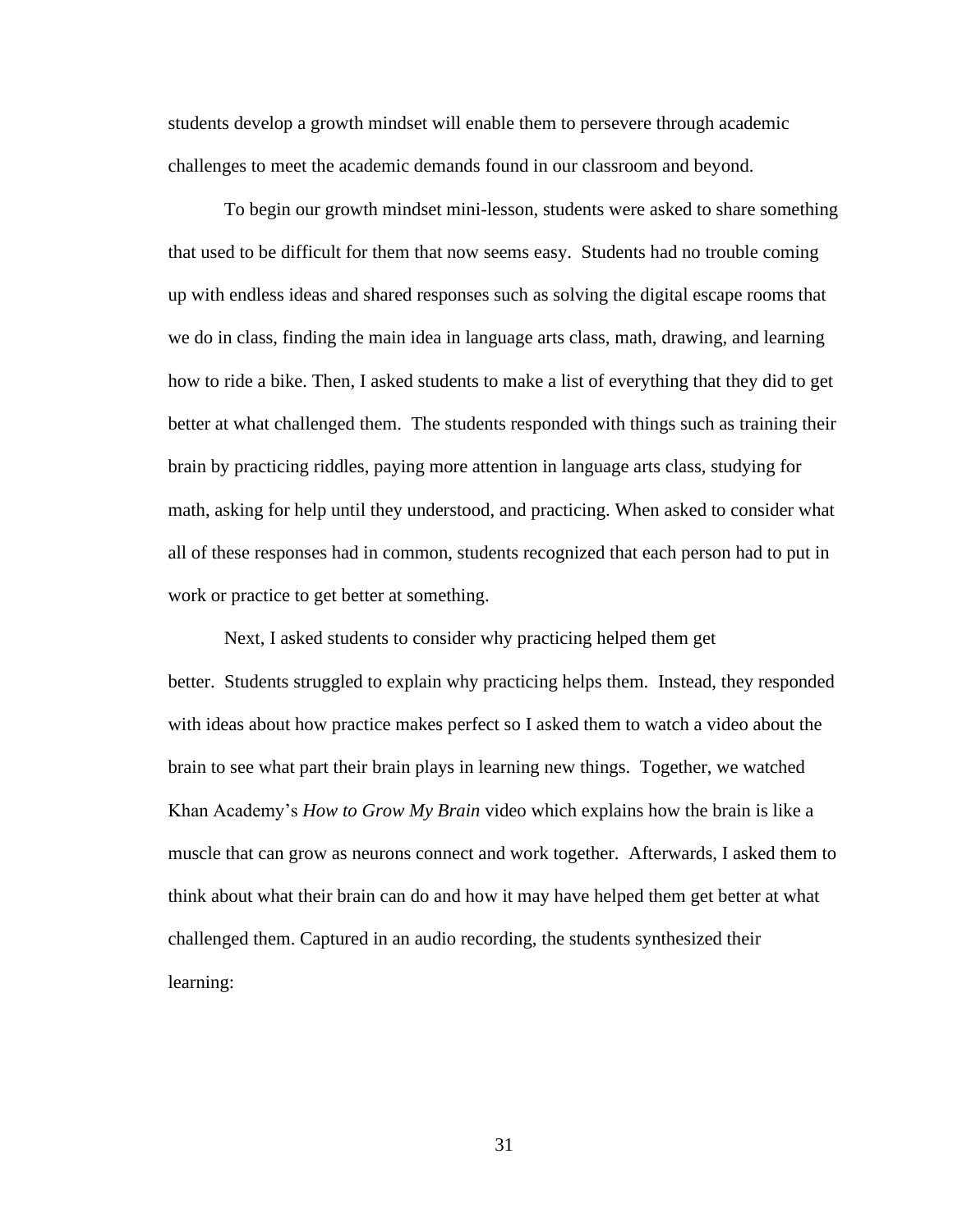| Mrs. J.: | Now that you know a little more about how your brain works, how<br>do you think that your brain helped you get better at whatever was<br>challenging for you?                                                                                                                                                                                               |
|----------|-------------------------------------------------------------------------------------------------------------------------------------------------------------------------------------------------------------------------------------------------------------------------------------------------------------------------------------------------------------|
| Bella:   | (Raises hand to be called on) Well my brain got bigger. It's like a<br>a muscle.                                                                                                                                                                                                                                                                            |
| Tyler:   | (Interrupts by calling out) Like when my dad goes to the gym! He<br>does the exercise until his muscles get bigger. But it takes a long<br>a long time.                                                                                                                                                                                                     |
| Maria:   | (Raises hand) When I was learning how to ride a bike last year, I<br>kept falling at first. Like, it was real hard to balance and<br>remember how much to turn the handlebars and pedal. After I kept<br>doing it, my brain took over and it just worked. I didn't have to<br>think so much. My brain just took over because it knew what to do<br>somehow. |
| Tyler:   | (Interrupts by calling out) Your neurons connected!                                                                                                                                                                                                                                                                                                         |

Mrs. J.: Ok. So now we know that our brain can do amazing things by helping it grow through practice. Let's see if we can use what we learned to train our brains in another way.

After our discussion, I showed my students a short video about how to develop a growth mindset. Then, the students worked together to complete a growth mindset virtual escape room. They read statements and had to determine if they represented a fixed mindset or growth mindset and read about famous people turning their failures into success. At the end of the escape room, students were asked to reflect on their thoughts about having a growth mindset. In a journal response below, one student shared that people with a growth mindset welcome change and understand that you can reach your goals instead of quitting or listening to negative thoughts:

I have learned that a growth mindset is when you believe in change and

challenges, welcoming them with open arms. Having a growth mindset means that you allow your brain to grow. You don't just sit in a corner feeling bad for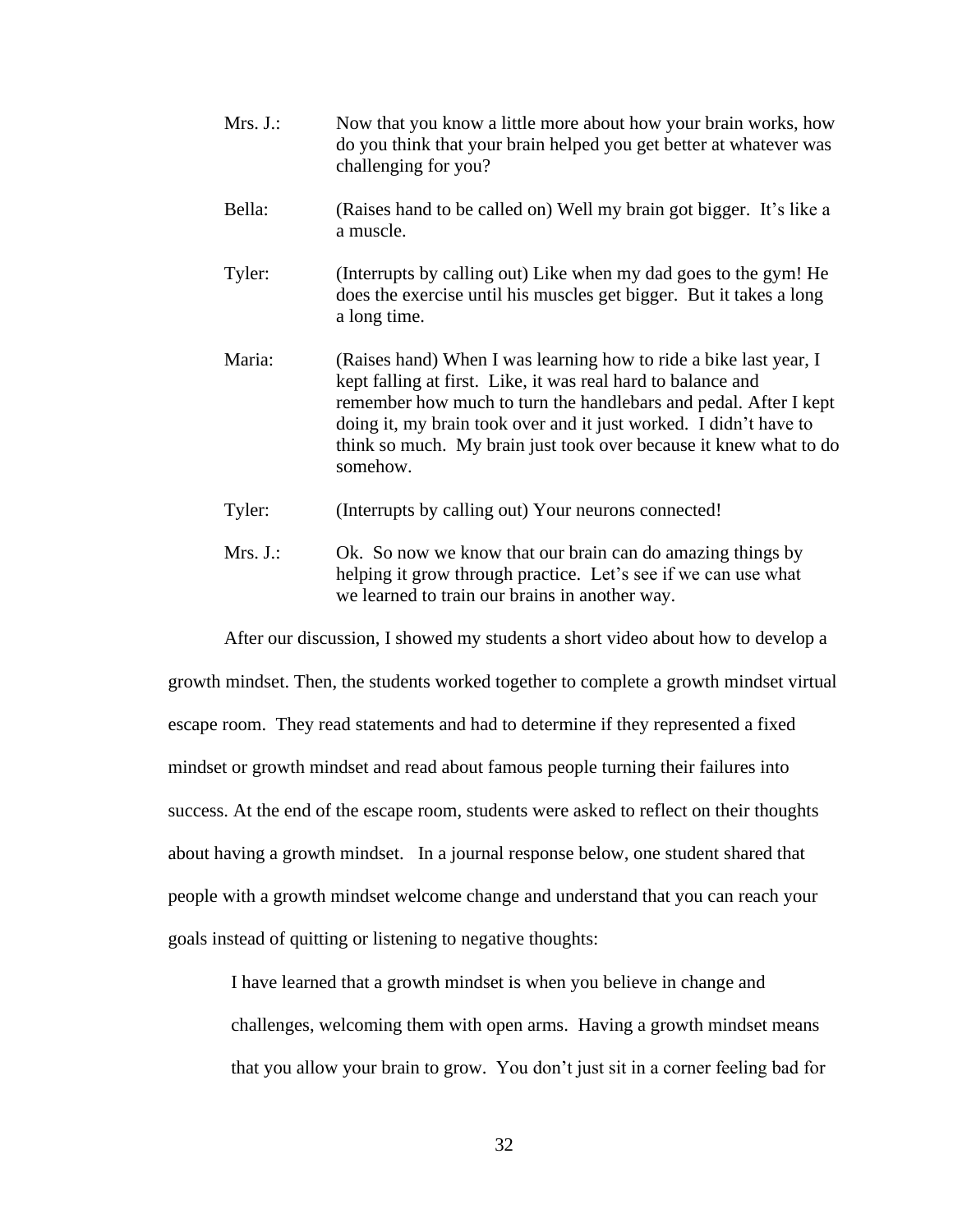yourself. You take your goals and make them reality. To have a growth mindset, you can learn how to respond to negative thoughts and comments. You can try to accept challenges and do your best, even if you think it will be too hard.

# *Final Self-Management Survey Results*

At the conclusion of the research study, students repeated the self-management student survey (Figure 1). Once again, students were asked how possible it was for someone to change being talented. This time, 50% of the students stated that it was completely possible to change, 12.5% said it was quite possible to change, and 37.5% said it was somewhat possible to change. Student responses show that many of the students now believe that they have the ability to change and grow things such as their talents, intelligence, and effort. These beliefs show that my class is beginning to develop their self-management skills by first believing that they have the ability to influence outcomes through their own efforts and actions.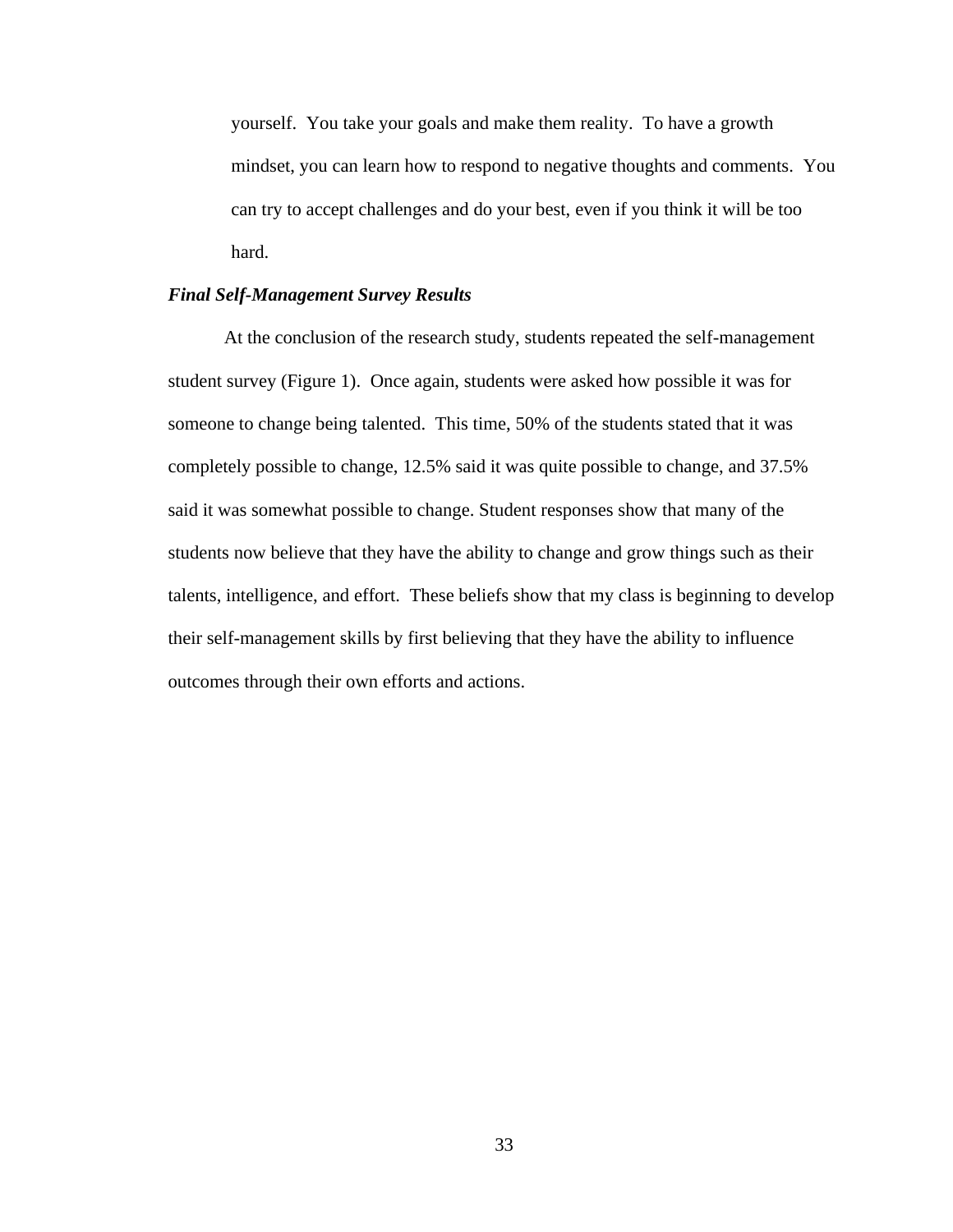# **Figure 1**



# *Growth Mindset Survey Results for Initial Survey and Post-Survey*

#### **Self -Awareness**

# *Initial Self-Awareness Survey Results*

In the second part of the initial survey, students were asked questions related to self-awareness. In particular, they were asked self-efficacy questions about how sure they were that they could complete all their work, understand complicated ideas, and retain the information a year later. When asked about how clearly they were able to describe their feelings in the last thirty days, 87.5% percent (or seven out of my eight students) reported being able to describe their feelings only somewhat clearly or not at all clearly. Survey results indicate that many of my students may benefit from learning how to describe their feelings clearly and accurately.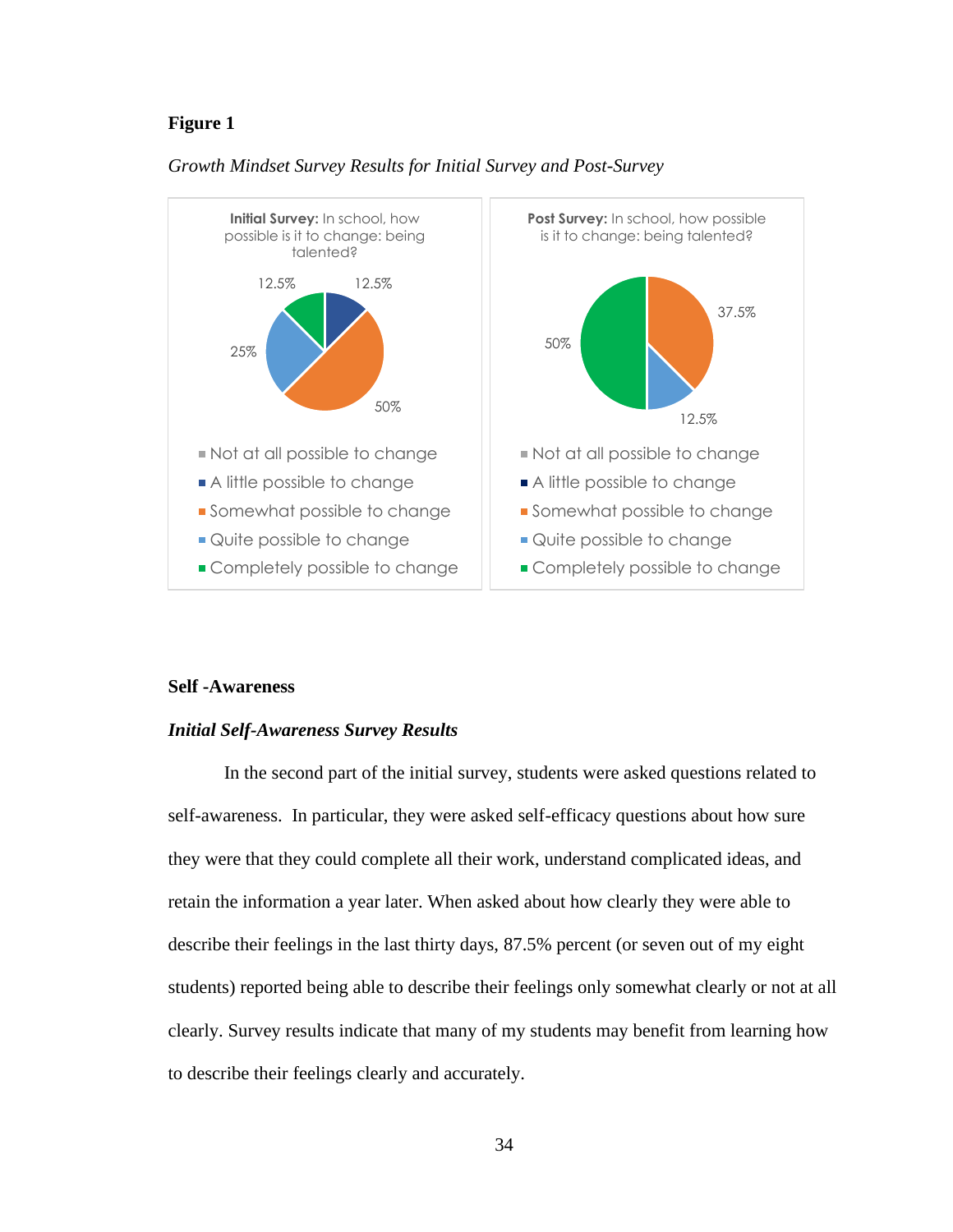# *Identifying and Expressing Emotions*

Based on the survey results, I determined that my students need to learn how to identify and express their emotions in order to be able to describe them clearly to others. In order to do this, we started with a lesson about emotions. First, I asked my students to look around them and describe some of the colors that they see in their home environment. Then, I asked them how all of the different colors are formed. One student responded with information she learned from art class about how primary colors mix together to make other colors. Next, I asked the students to define the word *emotion*. Initially, students responded by listing various emotions, but eventually a student explained that emotions are the feelings that people have. Captured in an audio recording the students shared their definitions for emotions:

| Mrs. J.: | What does the word <i>emotion</i> mean?                                                                                                                                                                                                                                           |
|----------|-----------------------------------------------------------------------------------------------------------------------------------------------------------------------------------------------------------------------------------------------------------------------------------|
| Dale:    | (Calls out) Like being happy or angry.                                                                                                                                                                                                                                            |
| Tyler:   | (Raises hand) Emotions are what you feel.                                                                                                                                                                                                                                         |
| Parker:  | (Raises hand) Like Tyler said. It's what you feel when something<br>happens to you like you might feel happy when you play video<br>games.                                                                                                                                        |
| Mrs. J.: | Very good. An emotion is what you feel when you experience<br>something. For example, when I saw a spider in my garage earlier<br>this morning, I felt scared. My emotion was fear. Let's<br>brainstorm a list of emotions and then see if we can sort them in<br>different ways. |

Together, the students created a list of as many emotions as possible. Then, I asked them to think of different ways to sort the emotions into categories. One student suggested that we sort them by positive or negative emotions. Another student suggested that we sort them by the common emotions they may be related to such as happiness,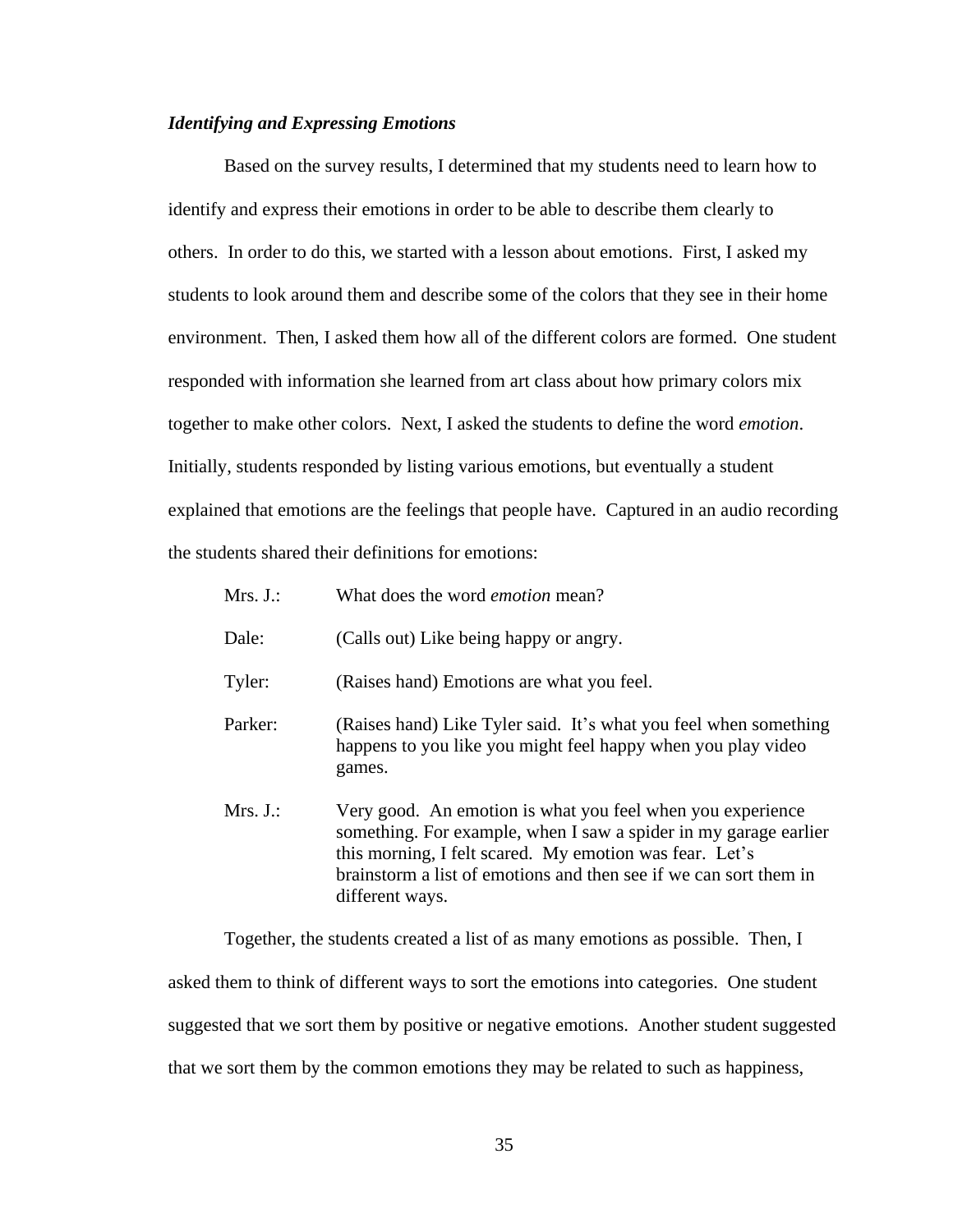anger, or fear. Next students looked at examples of how two simple emotions can work together to become a more complex emotion that may be more difficult to describe. Then, students were challenged to combine two simple emotions to make a more complex emotion and described how those emotions worked together.

# *Final Self-Awareness Survey Results*

At the conclusion of the research study, students repeated the self-awareness student survey (Figure 2). This time, when students were asked how clearly they were able to describe their feelings in the last thirty days, 62.5% of students reported being able to describe their feelings only somewhat clearly, slightly clearly, or not at all clearly. However, 37.5% of students reported being able to describe their feelings quite clearly or extremely clearly. Originally, only 12.5% of students reported being able to do so, which demonstrated that students are beginning to develop skills that help them understand and describe their emotions.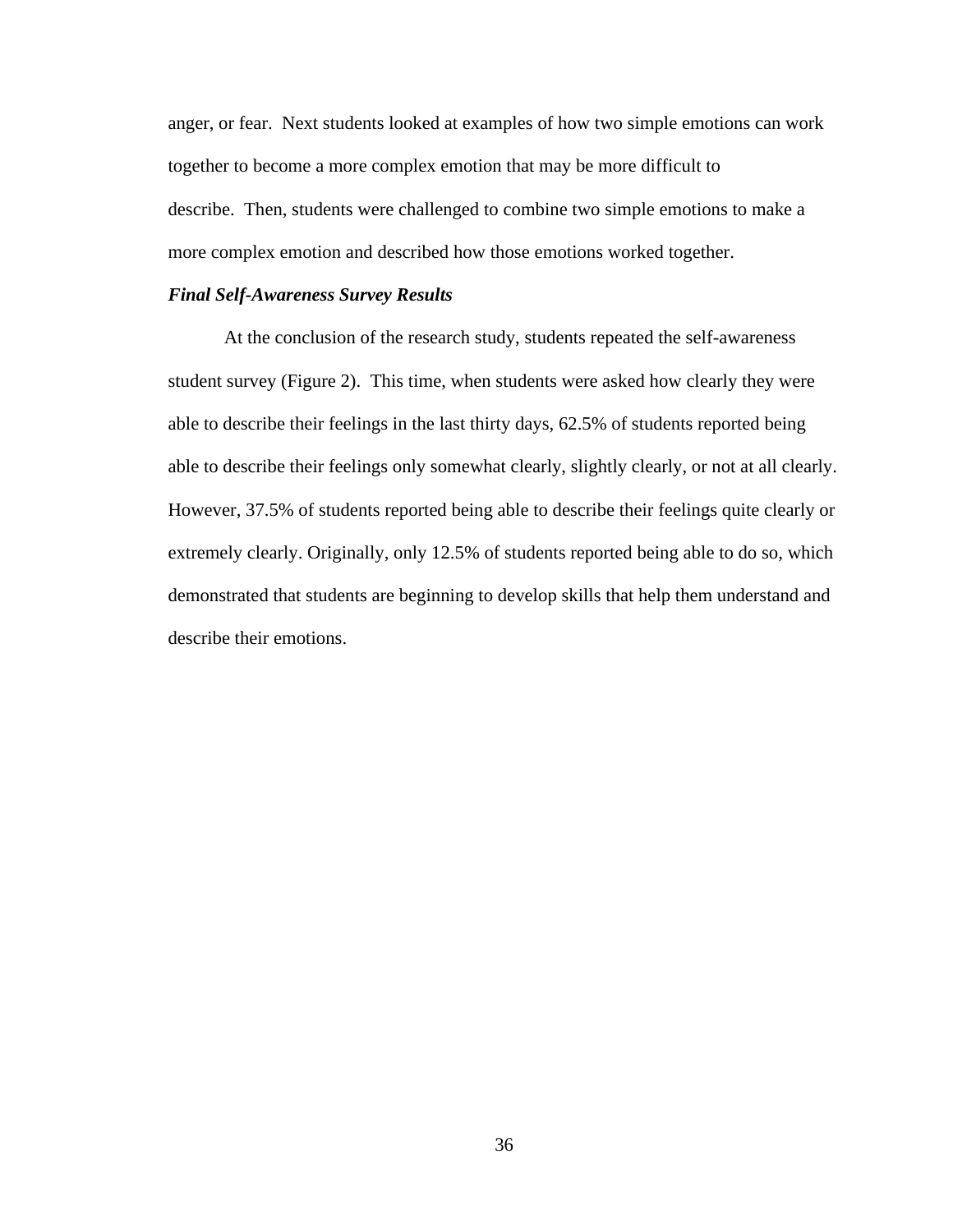# **Figure 2**



#### *Self-Awareness Results for Initial Survey and Post-Survey*

#### **Social Awareness**

# *Initial Social Awareness Survey Results*

In the initial survey, students were asked questions related to how they interact with others. For example, they were asked to what extent they were able to stand up for themselves without putting others down, how carefully they listened to other people's points of view, and how much they cared about other people's feelings. When students were asked to what extent they were able to disagree with others without starting an argument, 62.5% of students responded a tremendous amount or quite a bit while 37.5% responded somewhat or a little bit. When asked to what extent they were able to stand up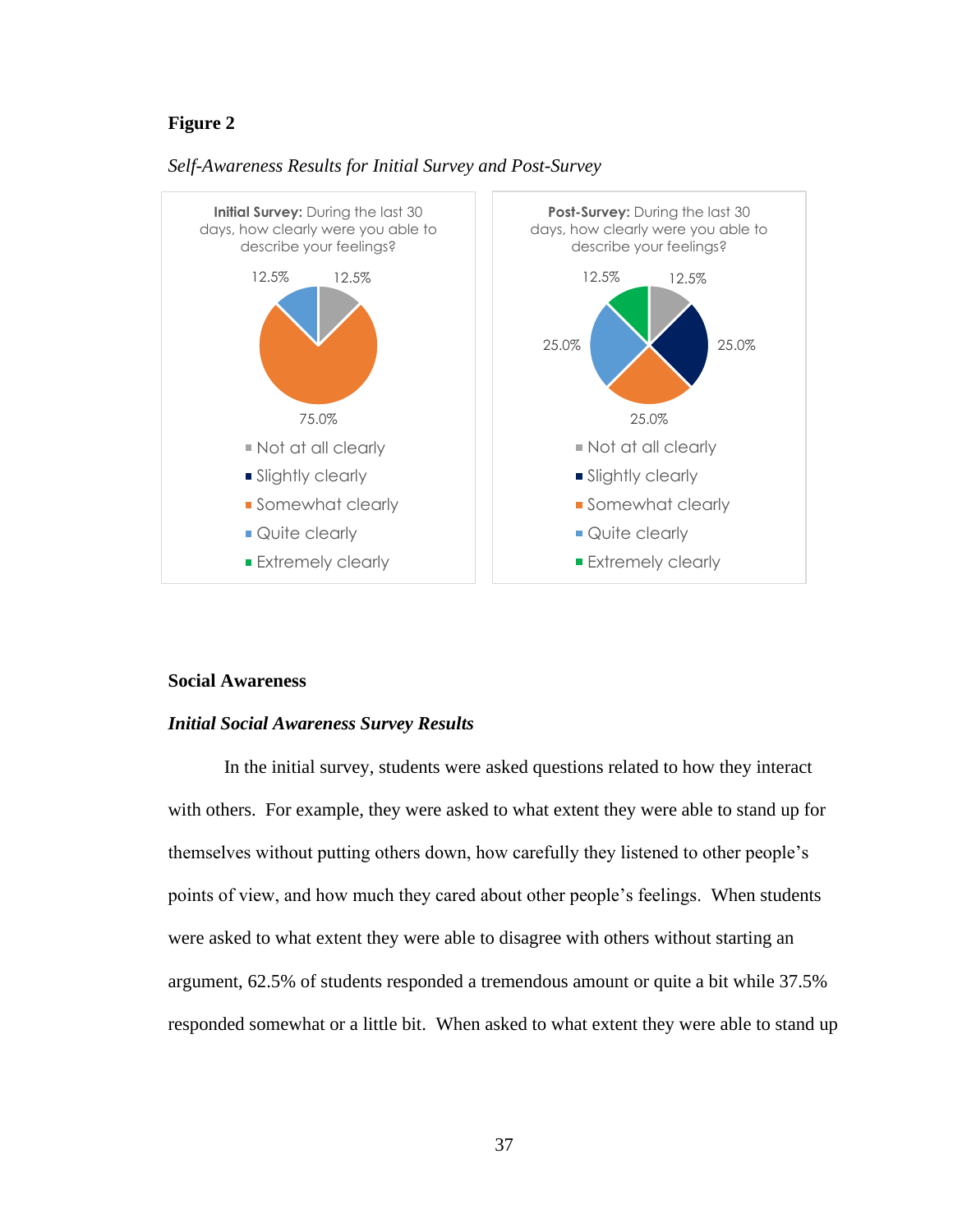for themselves without putting others down, 62.5% responded a tremendous amount or quite a bit while 37.5% responded with somewhat.

Survey results showed that, for the most part, students seemed to care about other people's feelings. However, they also showed that some students had trouble disagreeing with others without starting an argument or standing up for themselves without putting others down. For this reason, I determined that focusing on empathy would provide a solid foundation to start developing social awareness skills.

#### *Understanding Empathy*

A culturally responsive classroom should be a positive learning environment for all students. The classroom should be an inclusive space where all students feel safe being their own unique selves. When some students report that they have difficulty disagreeing with others without starting an argument or putting others down, this raises a concern that the classroom may not be a safe place for all students to voice their ideas, beliefs, or opinions.

In order for my students to be able to disagree with others without arguing and stand up for themselves without putting others down, they needed to understand what empathy is and how they can strengthen their ability to be empathetic towards others. First, I asked students if they have ever witnessed another student being picked on or bullied. Every student raised their hand. Then, I asked each student to write down how it made them feel to see another student be bullied and allowed them to share their responses. Student responses included being sad and upset, feeling angry or frustrated, and being worried or scared. When I asked students why they felt that way, one student explained that they remembered what it felt like to be picked on themselves so it made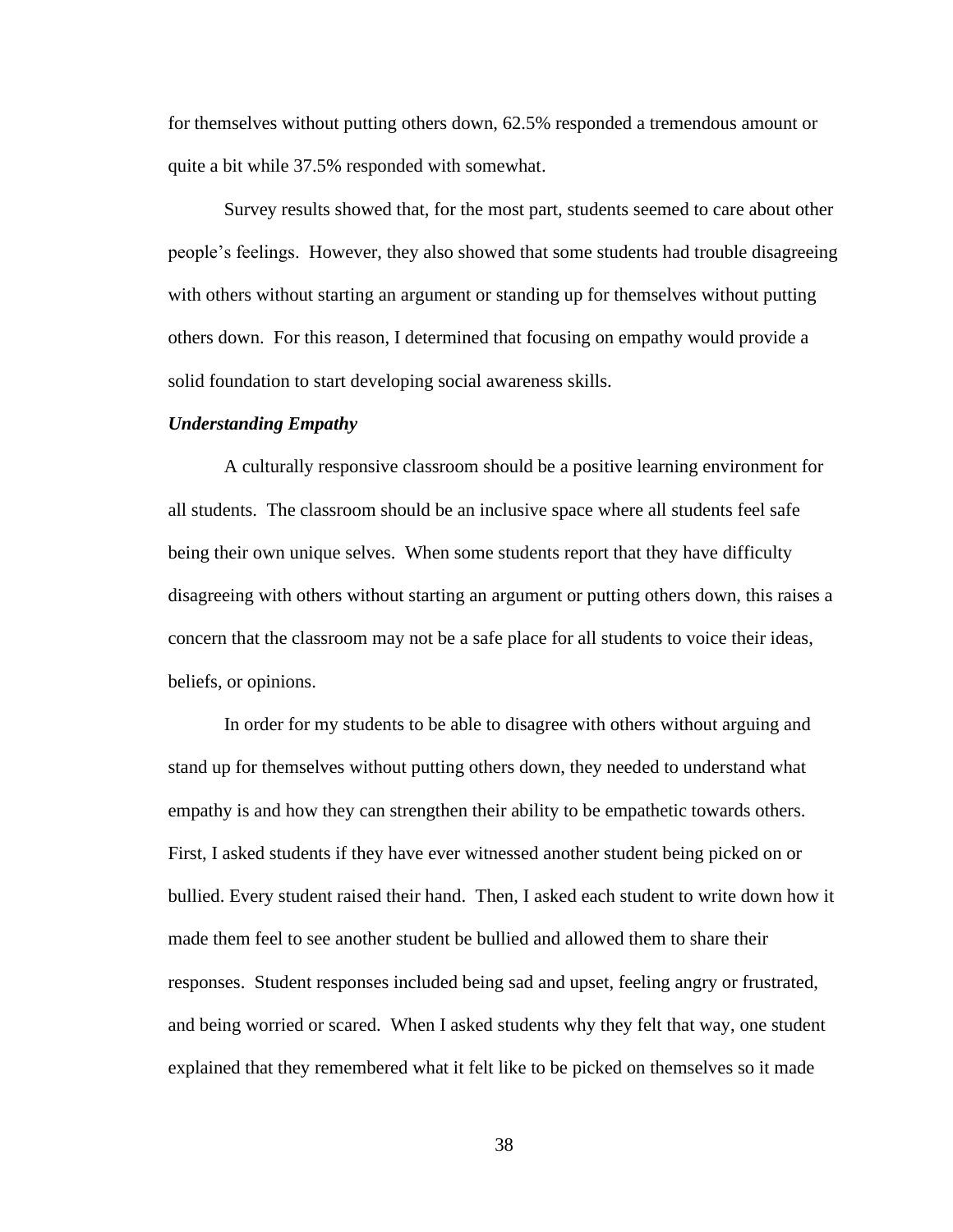them angry to see it happen to someone else. I explained to my students that what they were feeling was empathy and that when someone is able to understand and feel the feelings of another person, they are being empathetic.

Next, we read *The Invisible Boy* by Trudy Ludwig. Afterwards, students were asked to explain how the characters showed empathy towards one another in the story. One student wrote, "Brian knows what it is like to be invisible. He tries to talk to Justin to make him feel better about being the new kid." A second student wrote, "By writing the note for Justin to cheer him up because he understood what it felt like to be alone." These responses demonstrate that these two students understand that empathy involves not only feeling bad for someone because of something that is happening, but being able to feel what that person is feeling. They are able to distinguish between sympathy and empathy. In response to the same question, another student wrote "Brian showed Justin empathy because he left a friendly note for him." This student is describing an action that the character took to show the other character that he cared about how he was feeling, but doesn't acknowledge how the character needs to share the other character's feelings. This student has not demonstrated a complete understanding of empathy yet.

#### *Final Social Awareness Survey Results*

At the conclusion of the research study, students repeated the social awareness student survey (Figure 3). This time, when students were asked to what extent they were able to disagree with others without starting an argument, 62.5% of students responded a tremendous amount or quite a bit while 37.5% responded somewhat or a little bit. When broken down further, it appears that while 62.5% of students responded a tremendous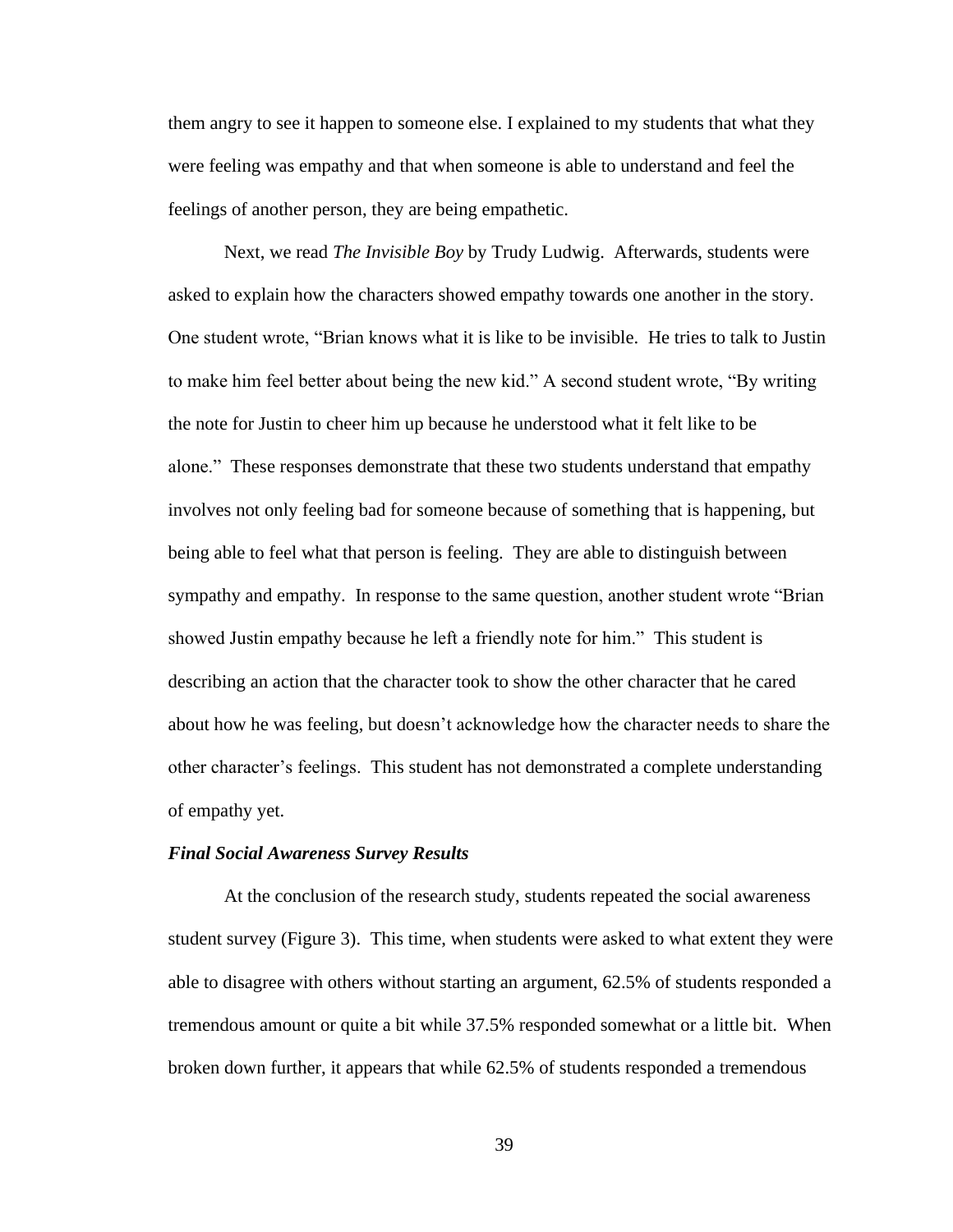amount or quite a bit for both the pre and post survey, there was actually an increase in the number of students who selected a tremendous amount which could indicate that there was some improvement in students' ability to disagree with others without arguing. When students once again responded to the question asking to what extent they were able to stand up for themselves without putting others down, 75% responded a tremendous amount or quite a bit while 25% responded with somewhat or not at all. This shows an increase in some students' abilities in this area, but it also shows that one student reports a decrease in their ability during the 30 days in discussion.

#### **Figure 3**



#### *Self-Awareness Results for Initial Survey and Post-Survey*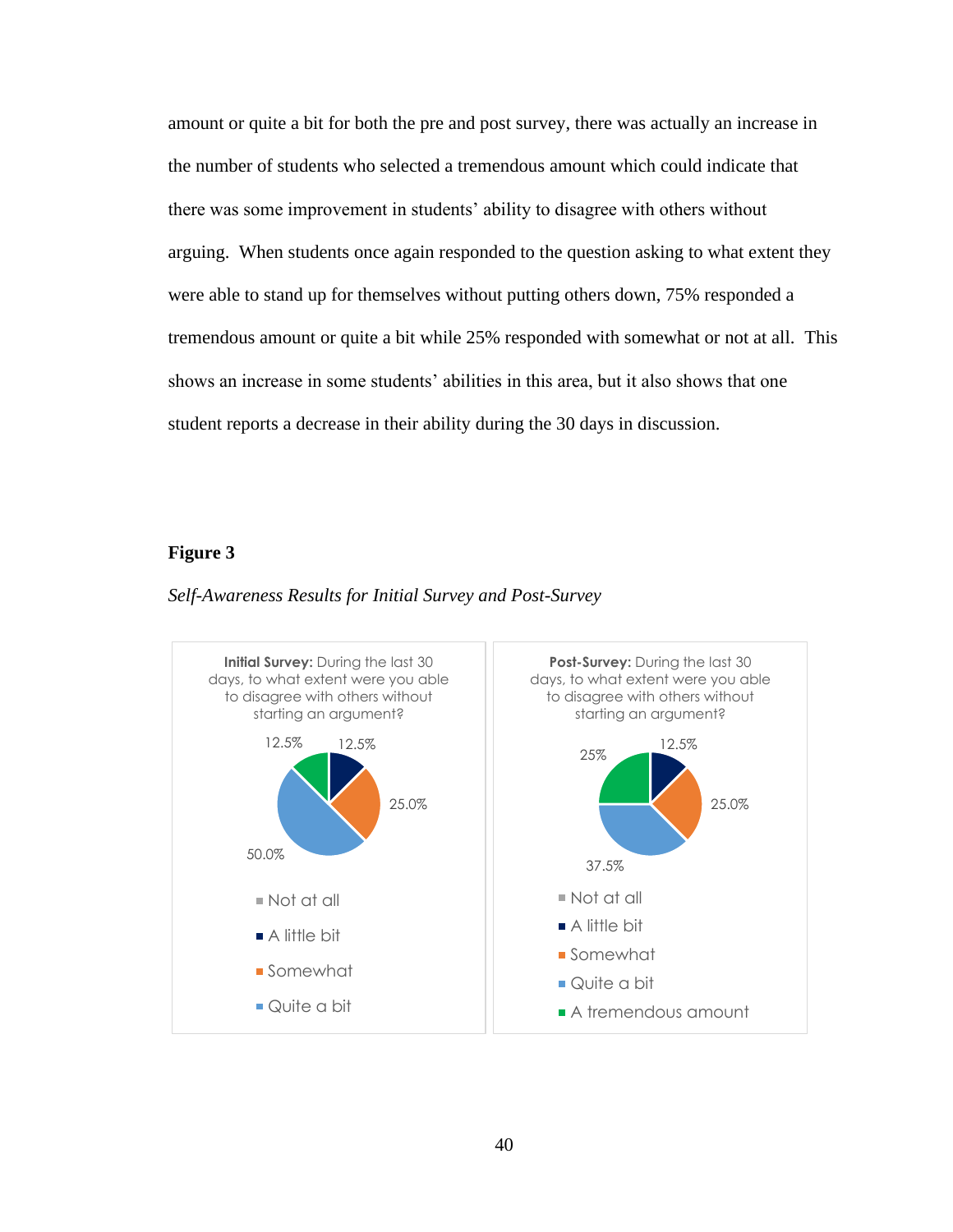#### **Responsible Decision Making**

Responsible decision making was not included in the initial student survey; however, it has always had a significant place in the classroom. Students have always had sets of rules and related consequences in school and in the classroom. For this study, we built on what students already knew about responsible decision making to get them to begin thinking about how their choices and actions affect not only themselves, but their classmates, friends, family, community, and the world around them.

In a culturally responsive classroom, responsible decision making takes into account the ways that decisions affect all stakeholders and takes into account varying points of view. To practice considering the impact that choices have on others, students took part in an activity called *Stuck in a Jam*. During this activity, students were presented with different scenarios and asked to share what they would do or say in each situation. Before students could respond, they had to consider all of the people that would be impacted by a scenario and how it would affect them. The first scenario that we completed together asked students to imagine that they found a wallet on the ground with \$100 in it. First, we discussed some possible actions: turn the wallet in to the police, return the wallet to the owner, leave the wallet where it was found, or keep the wallet. Then, we made a list of who would be affected by each action. Students said that if they gave the wallet to the police or returned it to the owner, they would be helping the owner and they would feel happy or relieved. They also said that if they decided to keep the wallet, they may feel happy because they have a lot of money, but the owner will be upset about losing their money. Some students said that while it would be nice to have the money, they would start to feel guilty about keeping the money. Finally, after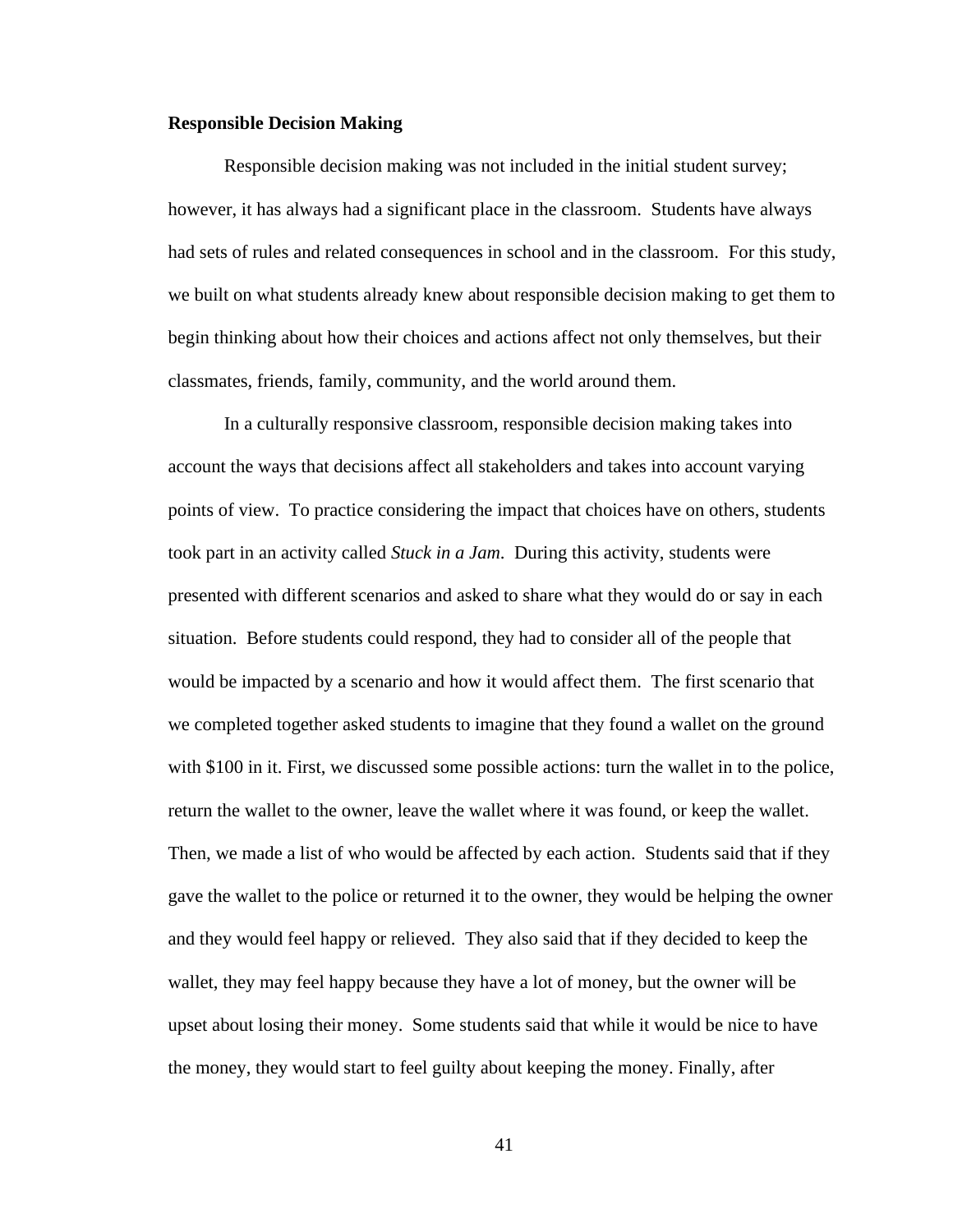thinking about how each choice could affect the people involved, students voted on how to handle the situation. In this scenario, students voted to turn in the wallet to the police because they felt that was the safest and most responsible decision.

In another scenario, students were asked what they would do or say if they saw their friend stealing candy from a store. After discussing who would be affected by the action (themselves, their friend, the store, the workers) students were asked to share how they would react in the chat. Captured in a chat transcript, students shared their

responses.

00:21:40.425,00:21:43.425 : I would tell them to put it back

00:21:44.751,00:21:47.751  $: I$  would tell them pay for that

00:21:47.638,00:21:50.638 : Stop being friends with her or tell her not to do that.

00:21:55.584,00:21:58.584

 $: I$  would tell them to stop, and if they didn't, then I would tell the person that is working there

00:22:10.975,00:22:13.975  $\pm$ : remind them that it's bad to steal, and they could get caught

00:22:43.790,00:22:46.790

: I would say to pay for it or I will tell the worker. If they dont listen, I would tell the cashier and not talk to them again.

All of the student responses involved intervening by telling their friend to pay or put the item back or by involving the store employee. This indicates that the students understand that their friend was not engaging in responsible decision making. Students continued to work through various difficult scenarios to determine what the most responsible decisions would be.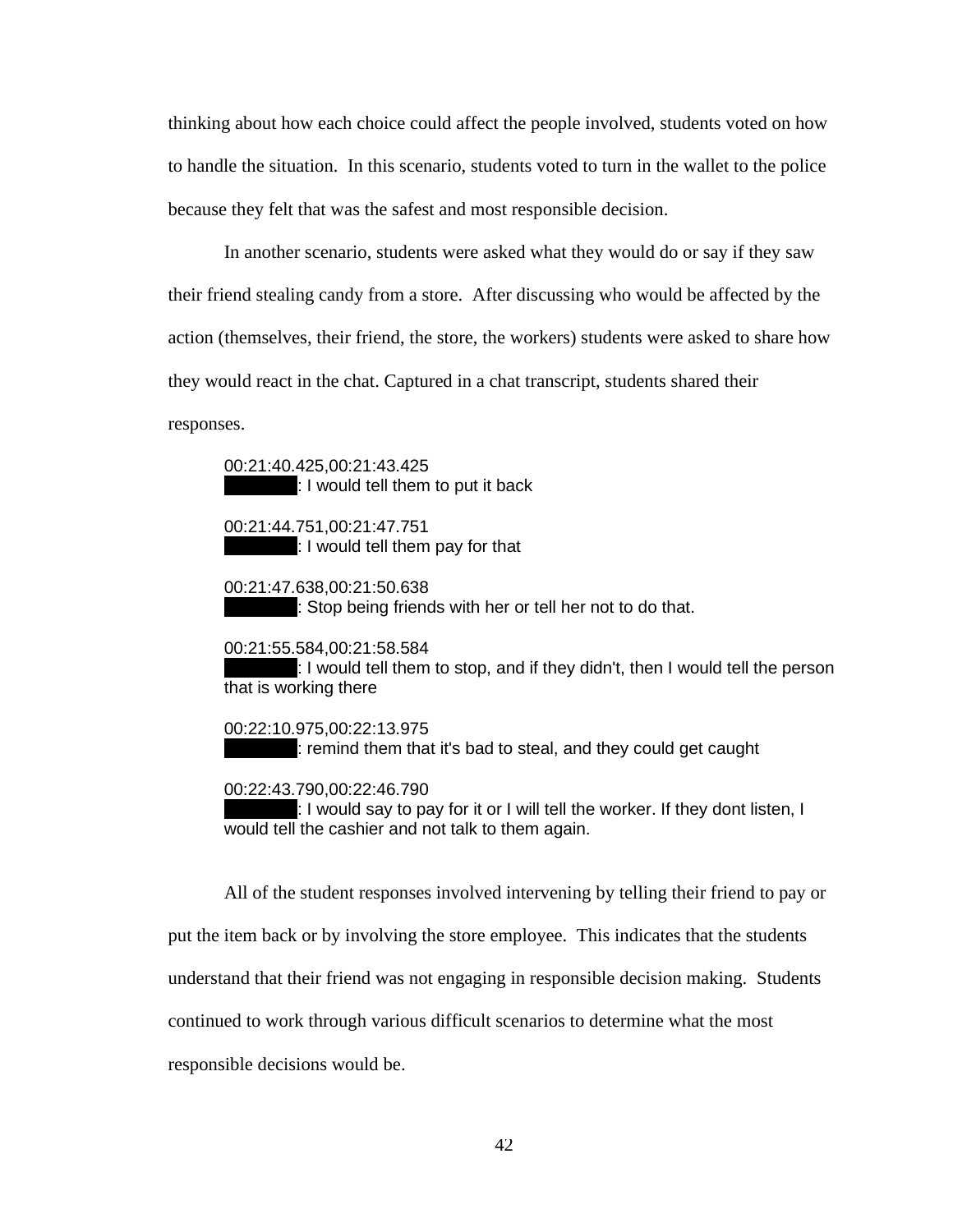#### **Relationship Skills**

# *Initial Relationship Skills Survey Results*

In the initial survey, students were asked three questions regarding supportive relationships. First, they were asked if they have a teacher or other adult from school that they can count on to help them, no matter what. Initially, 75% of students said yes and the other 25% said no. Next, students were asked if they have a family member or other adult outside of school that they can count on to help them, no matter what. This time, 87.5% of students (7 out of 8 students) said yes while one student said no. Finally, students were asked if they have a friend from school that they can count on to help them, no matter what. This time 62.5% of students said yes while 37.5% said no.

#### *Establishing and Maintaining Healthy Relationships*

A culturally responsive teacher knows each one of their students well. Because I worked with each of my students last year (and many of them even the year before that as well), I have had ample time and opportunities to get to know them and to form relationships with them and with their families. There are also many other practices in place in the classroom to help me continue to grow and strengthen my relationships with my students. At the beginning of each school year, students complete interest surveys to share information about themselves, their hobbies, and their interests. They also complete learning style inventories so that I can gain insight into how they learn. Throughout the year, I incorporate students' interests in our work and frequently talk about their interests with them. I also spend time attending activities in my students' community and attending soccer games, dance competitions, and church events when students invite me. Each of these activities helps develop relationships with my students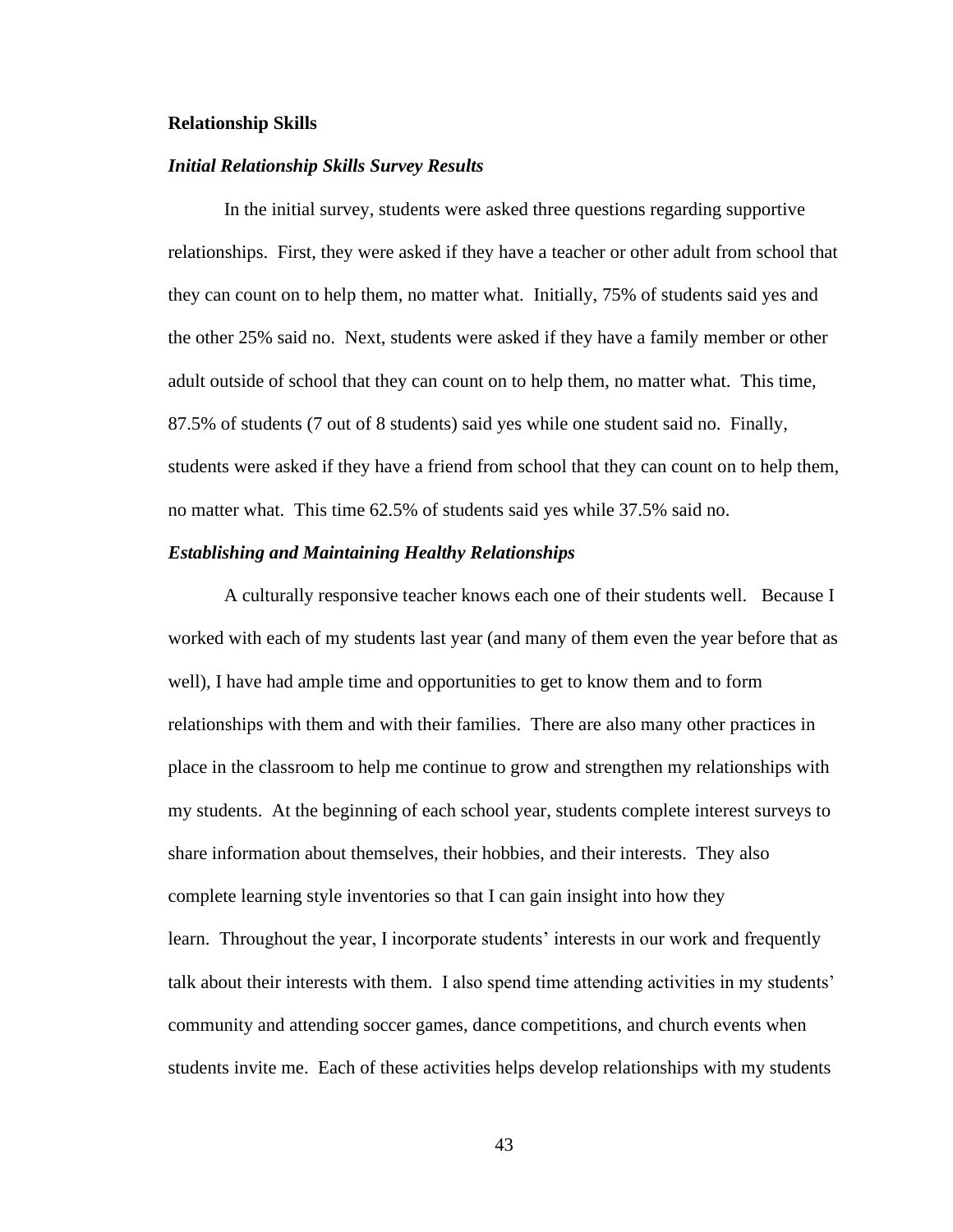and their families and help strengthen the sense of community within our classroom. This gives students a sense of confidence to take chances in the classroom because they know that they will be supported.

Based on the students' responses to the survey, it was determined that they would benefit from skills to help them establish and maintain friendships with their peers, particularly at school. For this reason, mini-lessons focused on the importance of friendship, making new friends, and the qualities that students look for when making friends.

The relationship skills mini-lesson began with a discussion about the importance of friendship. The discussion began with how having good friends makes life more interesting and enjoyable and how friends can help you get through difficult times. Each student shared why having friends is important to them (Figure 4). Student responses include:

#### **Figure 4**

#### *Student Responses about the Importance of Friendship*

Friends help me get through hard times, and they can also make me laugh. When I am lonely, they know how to make me feel better, and they always have my back.

When I have friends, I have people to have conversations with as I am an only child. I have someone to play with because I don't have a brother or sister to do that. Finally, I have someone to care about me.

Friends can help me become the best version of myself. They can bring out my fun side and help me be calm and happy.

Friends are important because they give you someone to share your feeling with.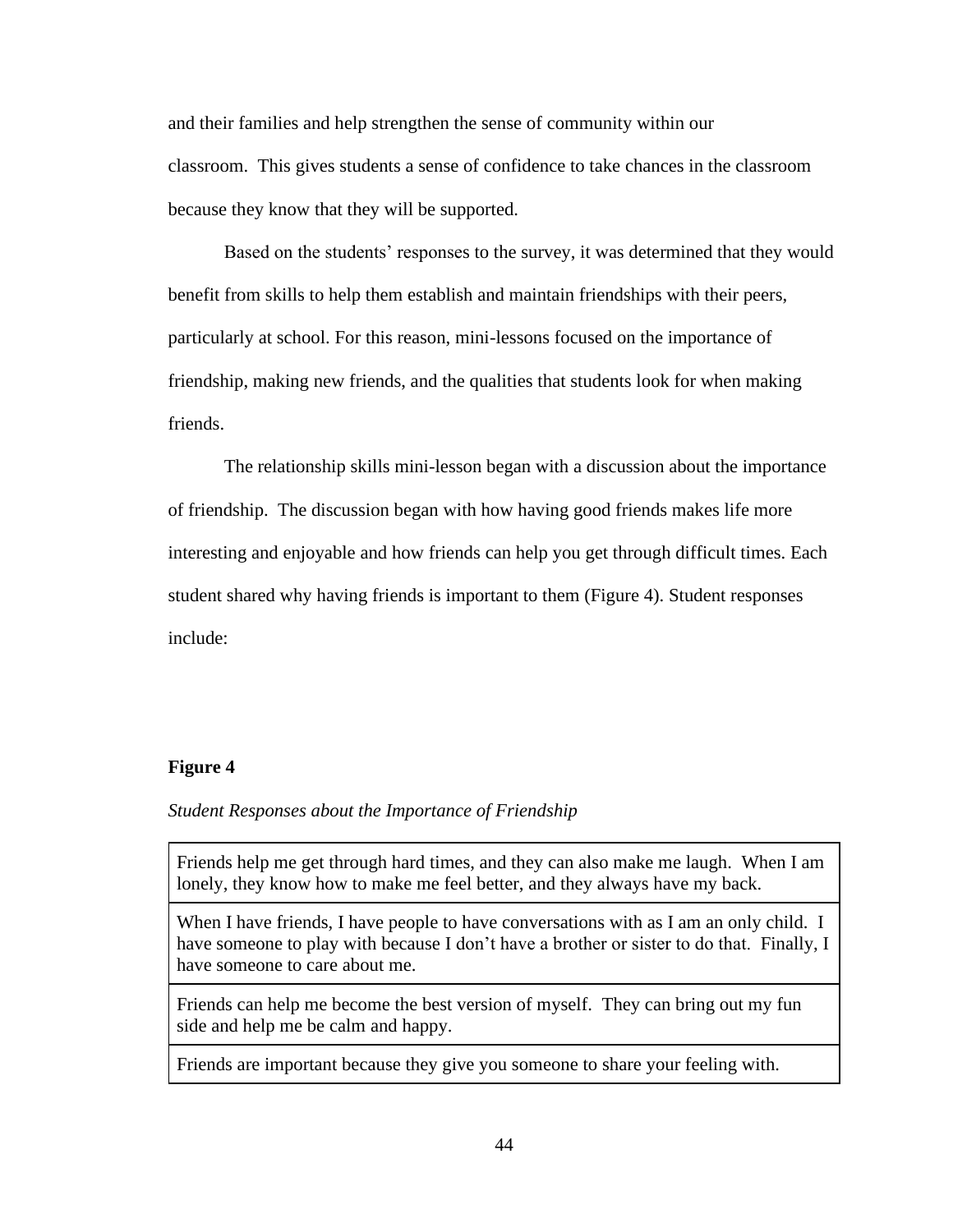Have friends important to me because they make me feel good when I am sad, and just are kind and make jokes and care about me.

Have friends is important to me because without them I would be wired all day, and sad and lonely all day. That is why having friends is important to me.

Having friends is important to me because they help me through hard times. They also make me happy and expressive.

Next, we talked about why it may be difficult for some students to make friends. Students shared that sometimes people may feel nervous or shy or they may be new to school or to an activity. Together, students brainstormed a list of tips for making new friends. Student tips included to just be themselves and do whatever interests them, to not be afraid to stand out, to approach others and say hello, to be nice and welcoming towards new people, to be kind and helpful, to ask other people about their interests, and to try to get to know people.

Finally, students were asked to think about the qualities they valued in a friend. After discussing various qualities and what they meant and what they might look like in a friendship, students were given a list of common qualities and asked to select which qualities they look for in a friend. The two most selected qualities were kind/thoughtful and funny/likes to have fun which were both selected by seven students. The next most selected qualities were good listener, honest, and trustworthy which were each selected by six students. The least selected qualities were quiet, talkative, artistic, adventurous, enjoys reading, and plays sports. These results seem to show that the students seem to care more about the quality of their friendships and the character of their friends than shared interests.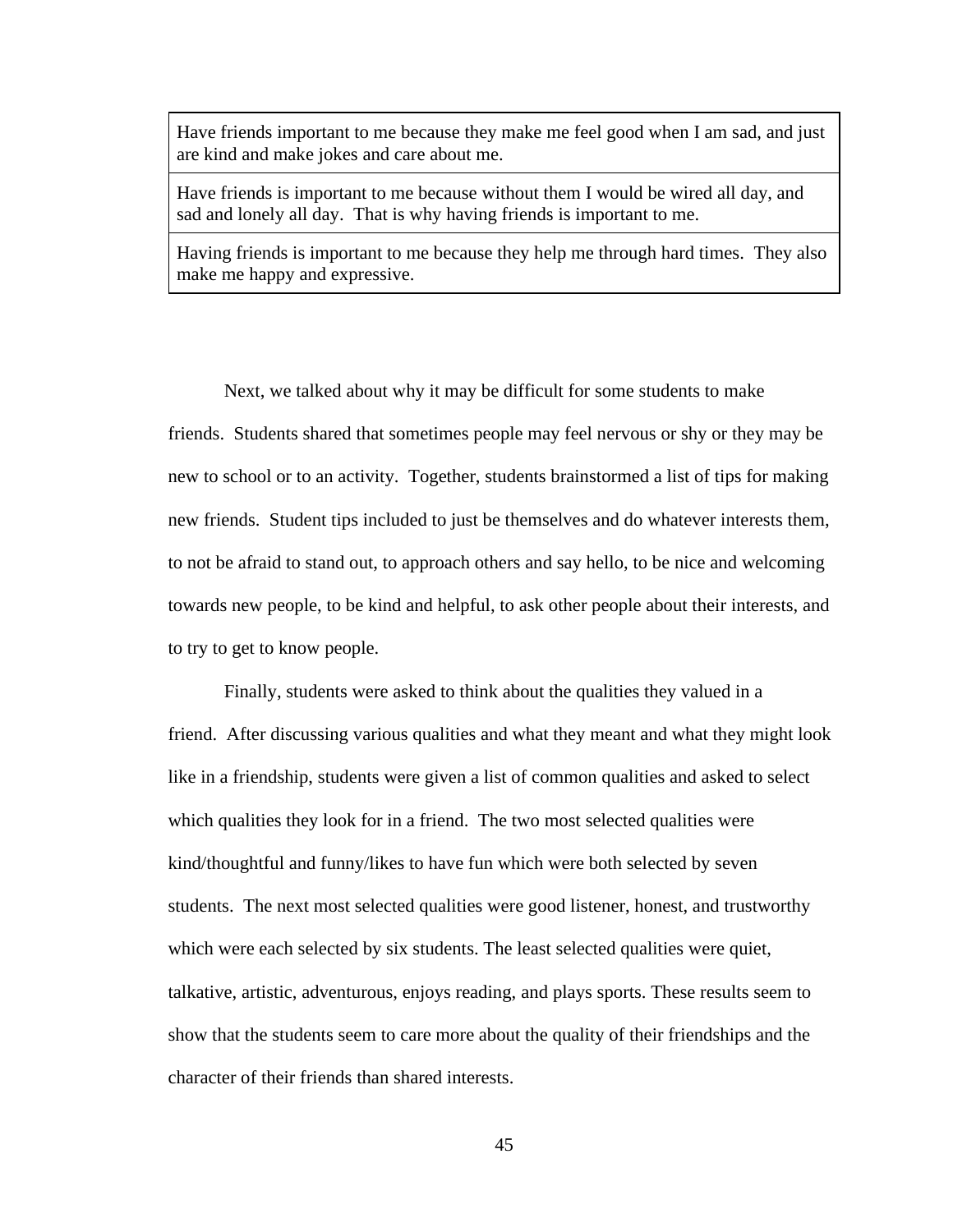# *Final Relationship Survey Results*

At the conclusion of the research study, students repeated the supportive relationships survey (Figure 5). Once again, students were asked three questions about what types of supportive relationships they have. This time, when asked if they have a teacher or other adult from school that they can count on to help them, no matter what, 87.5% of students (7 students) replied yes while only one student said no. When asked if they have a family member or other adult outside of school that they can count on to help them, no matter what, this time 100% of students said yes. Finally, when asked if they have a friend from school that they can count on to help them, no matter what, 87.5% of students (7 out of the 8 students) responded yes and one responded no. Student responses show an increase in the number of students reporting having each type of supportive relationship. This may indicate that students have begun to develop an ability to establish and/or maintain relationships with others.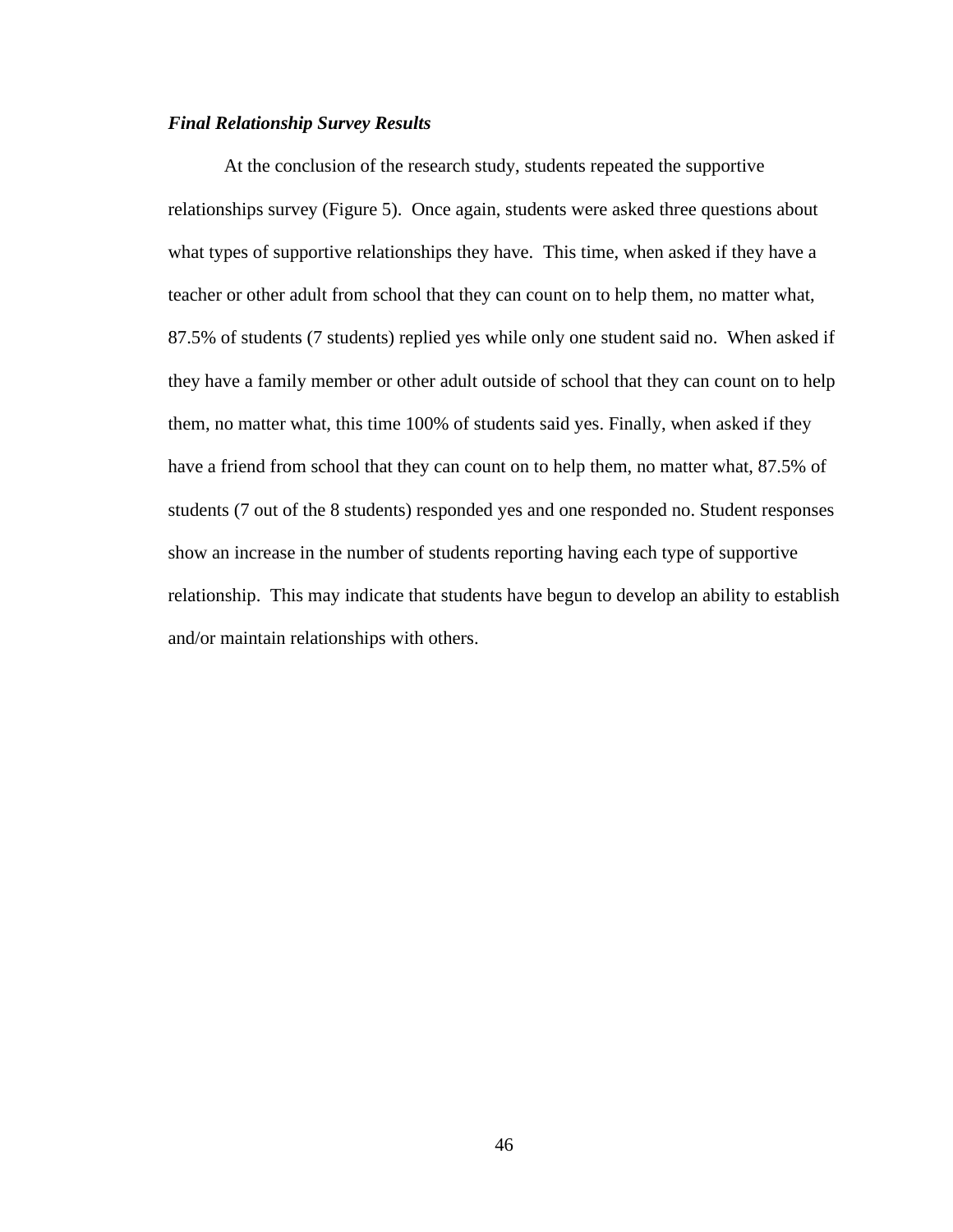# **Figure 5**



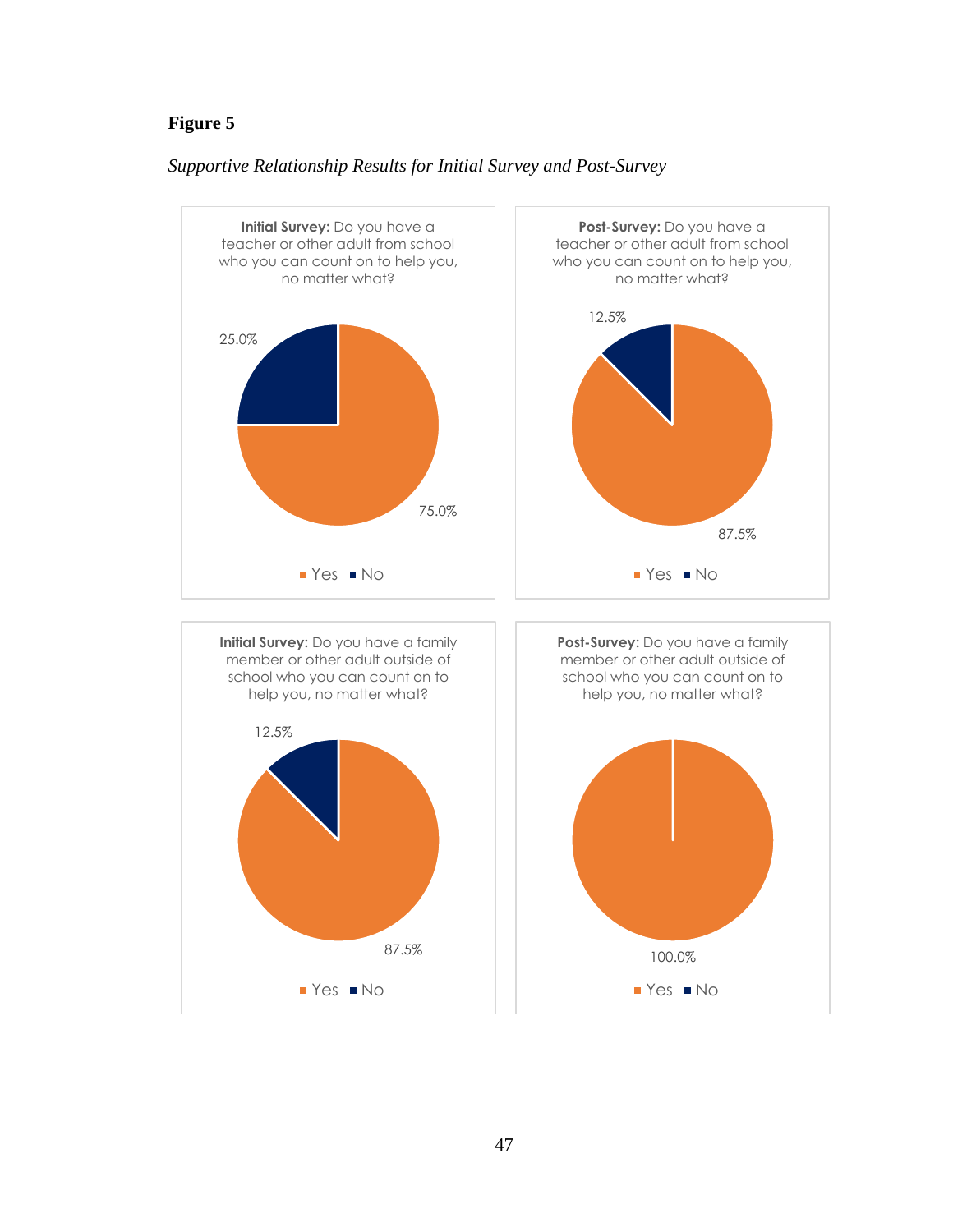

# **Conclusion**

The findings suggest that when social and emotional learning and culturally responsive pedagogy are simultaneously integrated in a gifted and talented classroom, students' perceptions about themselves and their abilities are positively impacted. Continuation of the simultaneous use of both will help other researchers learn more about how SEL and CRP affect students' perceptions about themselves and their abilities. The following chapter outlines conclusions and implications from the study. Suggestions for further research are also discussed.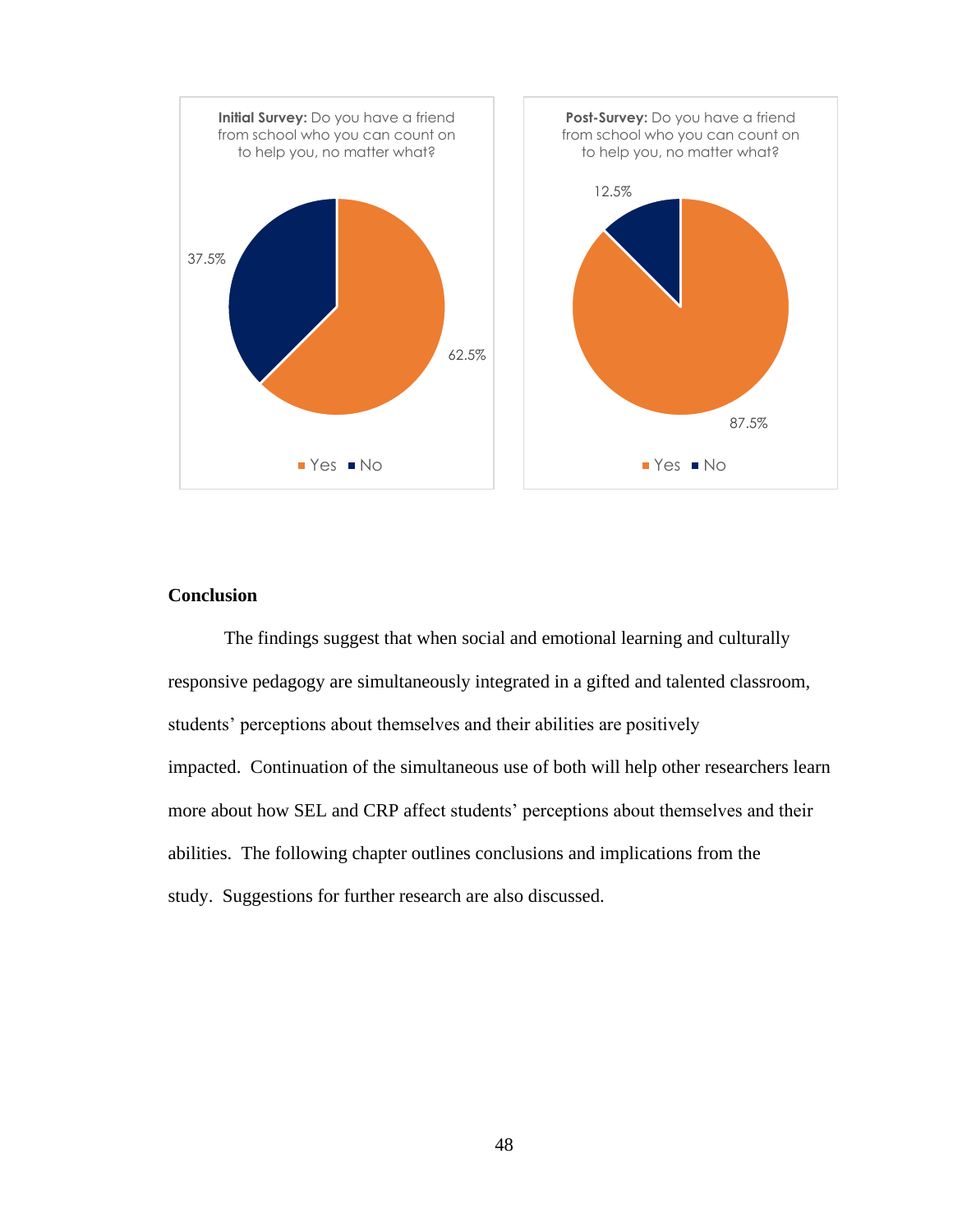#### **Chapter V**

### **Conclusions**

"Oh! This one looks hard! Can we start?" Parker asks excitedly as the digital escape room game pops up on the screen of our virtual classroom. As I take in the bright smiles on my students' faces and listen to their excited chatter, I can't help but think about how much has changed over the past few months. I see evidence of the confidence and new skills my students have worked so hard to develop. I am so proud of how far they've come and can't wait to see where they go from here. (Research Journal April 1, 2021)

This final chapter reviews the findings of the study as well as conclusions that can be drawn based on the research findings. Additionally, implications and suggestions for future researchers are also discussed. The chapter concludes with final thoughts.

#### **Summary of the Findings**

The purpose of this study was to uncover what happens to students' perceptions about themselves and their abilities when SEL and culturally responsive pedagogy are simultaneously integrated in a gifted and talented classroom. To conduct the research, fourth and fifth grade students in the gifted education program of a suburban school district in southern New Jersey were observed in a naturally occurring virtual classroom setting. A teacher's research journal, student surveys, student journals, and audio/video recordings of each lesson were used to collect data during virtual class sessions. The findings suggest simultaneously integrating social and emotional learning and culturally responsive pedagogy had an overall positive effect on student's perceptions about themselves and their abilities. The findings also suggest, through student reporting, that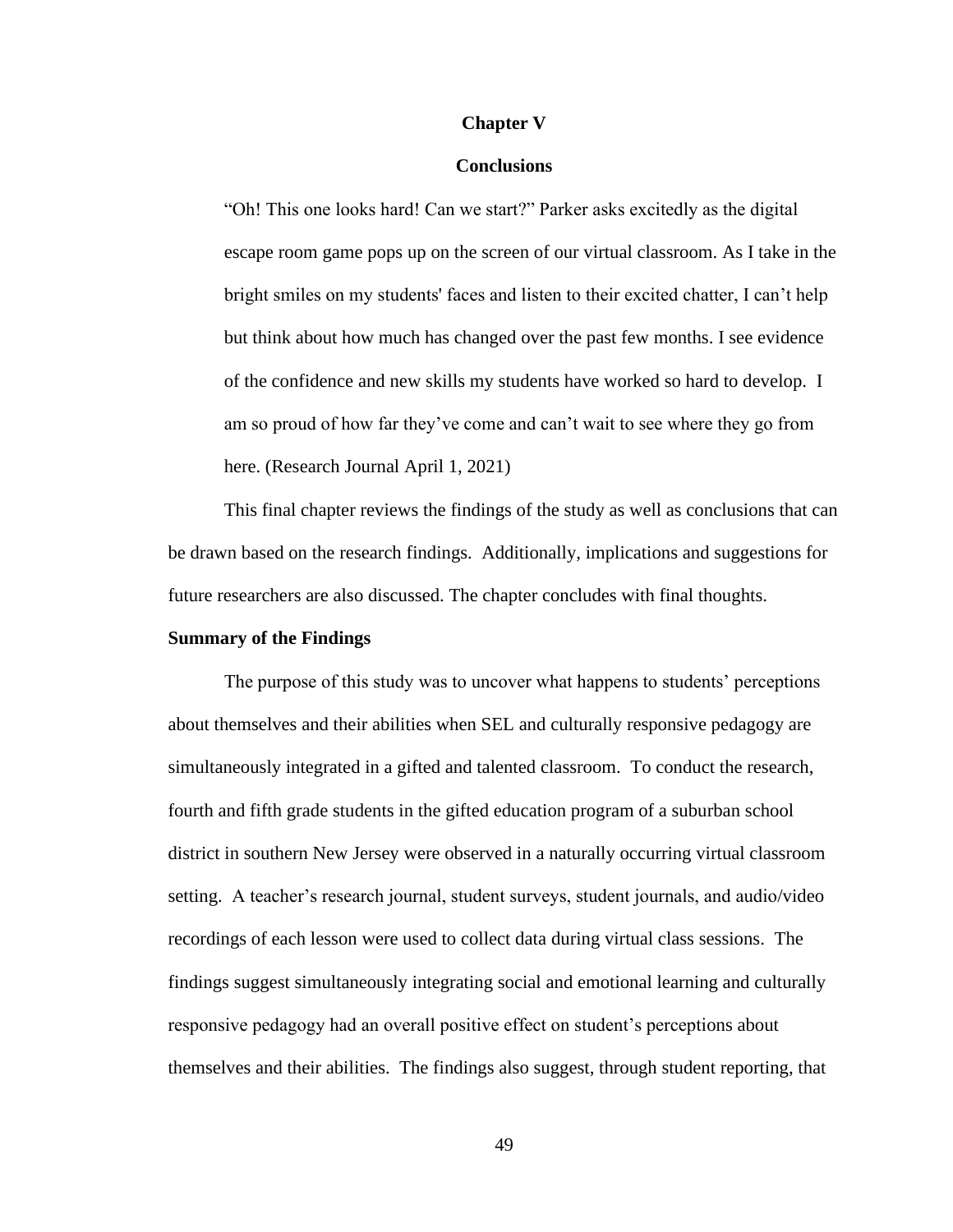students have begun to develop a growth mindset, have started to more accurately describe their emotions, have improved their ability to disagree with others without starting an argument, and have begun to develop an increased number of supportive relationships.

#### **Conclusions of the Study**

The main goal of the study was to understand what happens to students' perceptions about themselves and their abilities when social and emotional learning and culturally responsive pedagogy were simultaneously integrated into my gifted and talented classroom. I wanted to know if SEL and CRP would help my students become more confident in their abilities so that they would be more inclined to take academic risks and become less concerned with perfectionism. Additionally, I wanted to know more about how SEL and CRP could help my students further develop their social skills in order to successfully engage with their peers both inside and outside of the classroom. Finally, I wanted to see if simultaneously integrating SEL and CRP would provide students with the social and emotional skills needed to navigate the unique needs that may arise as a result of their advanced intellectual talents.

Based on the research, it can be concluded that SEL and CRP can help positively impact students' perceptions about their control over their abilities. Prior to implementation, the majority of the participants believed that it was only somewhat or a little possible to change being talented at something. Learning about growth mindset and brain science and engaging in opportunities to practice using a growth mindset helped students start to reframe how they view their abilities. While working in class, instances of students saying things were too challenging seemed to decrease. Most students began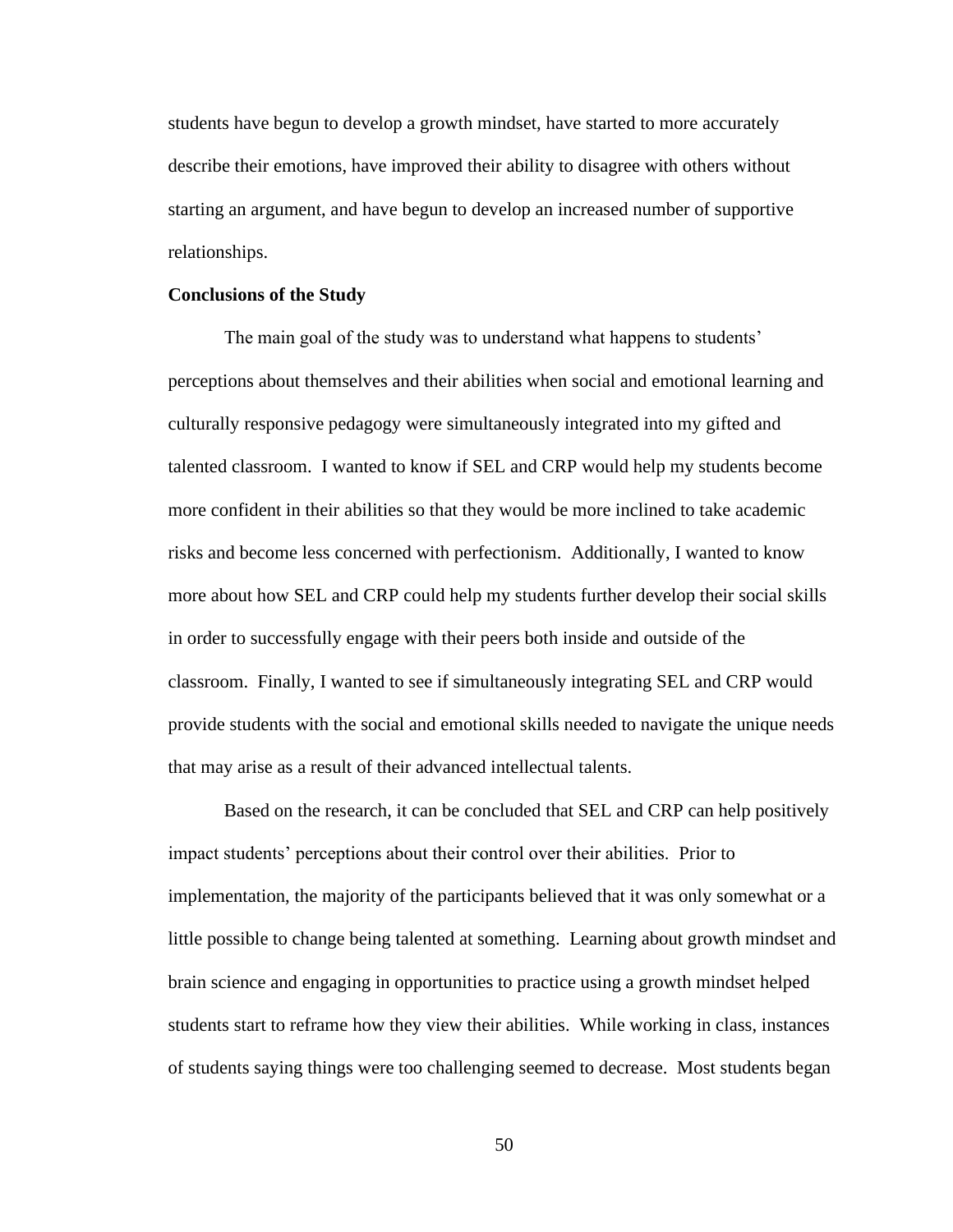to accept challenges more readily and were more willing to work through difficult tasks rather than saying that things were too difficult. In class discussions, students frequently referenced growth mindset when talking about things that were challenging. Instead of saying they couldn't do something, some students would say that they were still working towards learning how to do something or that they couldn't do something *yet*. Although students initially underestimated their abilities, opportunities to increase their confidence in their abilities were embedded in the curriculum. Developing this confidence is a key component of culturally responsive pedagogy. Gay (2018) stated "Students have to believe they can succeed in learning tasks and be willing to pursue success relentlessly until mastery is obtained" and "teachers must show students that they expect them to succeed and commit themselves to making success happen" (p. 40). As Gay asserted, it is essential that my students believe they are capable of succeeding at the tasks asked of them in the classroom. Utilizing a growth mindset reminds students that they need to keep working towards their goals in order to be successful. As the teacher, it is my role to continue to show my students that I believe they are capable of success and expect them to continue to work towards that success.

It can also be concluded that SEL and CRP can help gifted students develop the social and emotional skills required to navigate the unique needs that they may have as a result of their advanced intellectual gifts. According to Reuven Bar-On (2007), the ability to regulate emotions has a significant impact on cognitive intelligence. In order to regulate emotions, students must be able to identify and describe them. Prior to implementation, only 12.5% of students reported being able to describe their feelings quite clearly or extremely clearly. At the end of the study, 37.5% of students reported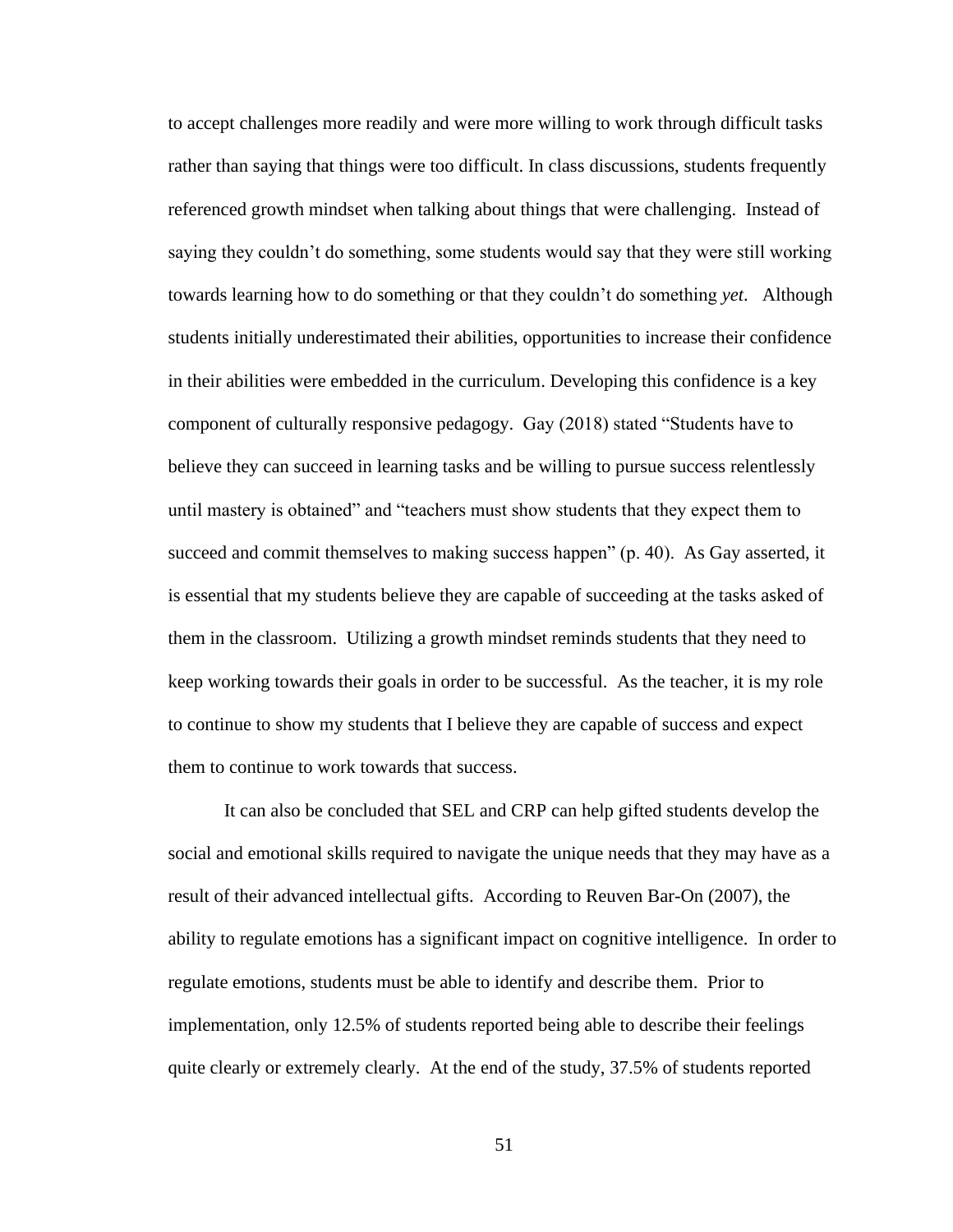being able to express their feelings quite clearly or extremely clearly. This indicates that two additional students moved into the most confident categories for clearly describing their feelings. Additionally, students were asked questions regarding their ability to regulate emotions. The study showed an increase in the number of students who were able to disagree with others without arguing as well as an increase in students who reported an ability to stand up for themselves without putting others down.

Past research has shown that SEL can have a positive impact on academic achievement. In their meta-analysis of 214 school-based SEL programs, Durlak, et al. (2011) found that students participating in SEL programs had an 11-percentile point gain in academic achievement. Similar results cannot be confirmed with this study. Students' grades stayed fairly consistent from the onset of the study through to completion. One theory for this is that the participants are all already high achieving students so there is less room to see significant academic improvement in terms of test scores or report card grades.

# **Implications**

Because this study demonstrated positive effects on students' perceptions about themselves and their abilities, it can offer valuable information in terms of how teachers can support their students in these areas. Through the use of social and emotional learning and culturally responsive pedagogy, students' perceptions about themselves and their abilities have been positively impacted. Even though the benefits of using SEL and CRP can have a positive impact on students' perceptions of themselves and their abilities, oftentimes educators are not taking advantage of this resource.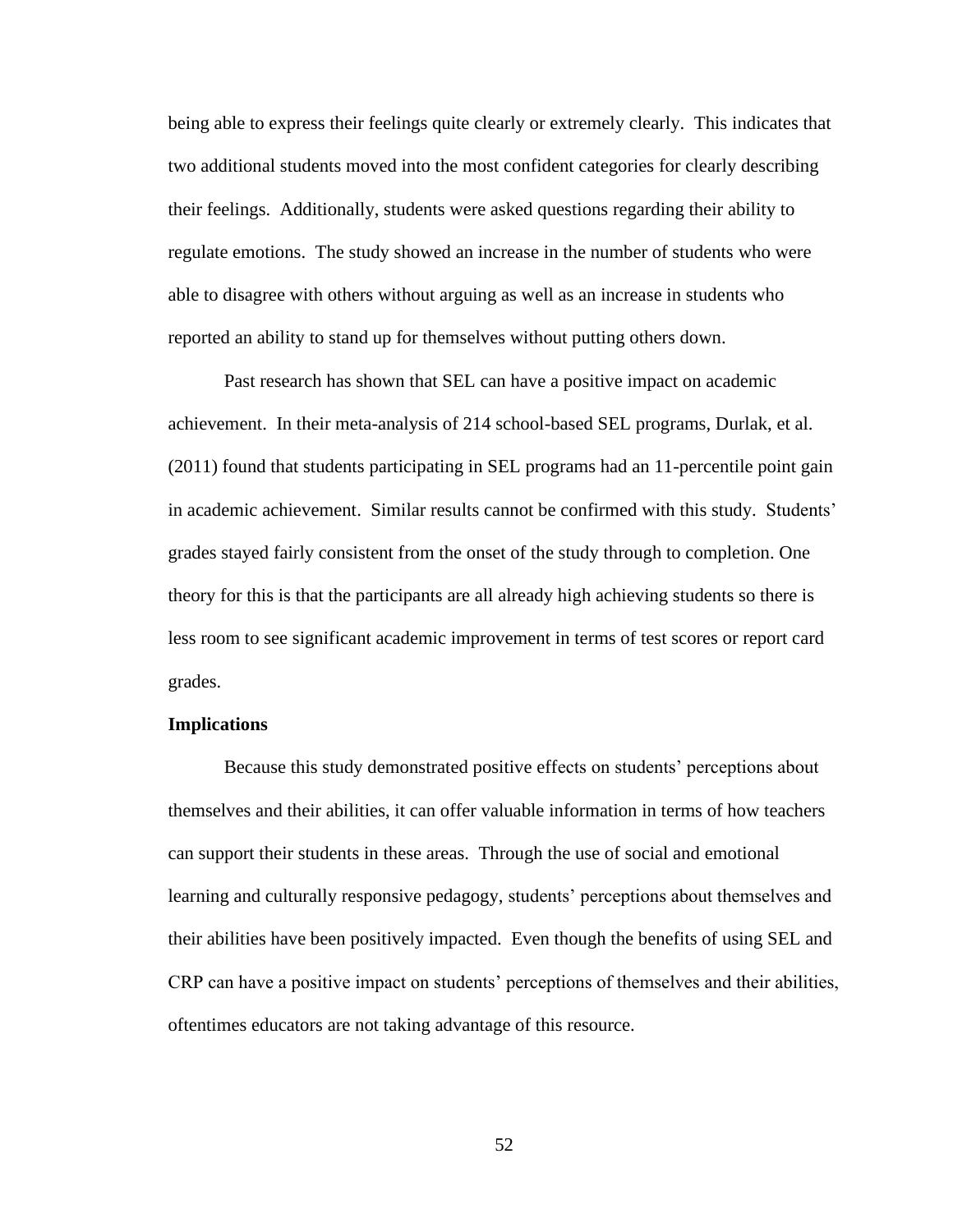There are many reasons why social and emotional learning and culturally responsive pedagogy are not being used by more educators. One such reason is a lack of knowledge. Teachers may want to use the most effective instructional strategies for their students, but they may not know what those strategies actually are. Teachers that have not been in college in recent years may not know much about SEL or CRP. Educational research is always evolving and it can be difficult to keep up with. Even though teachers are required to complete ongoing professional development, this is often directed by the school district who may not opt to offer information on these topics.

Other teachers may argue that time plays a factor in their decision not to incorporate these SEL or CRP into their teaching practices. However, incorporating these strategies and ideologies may actually save teachers time in the long run. As Elias (1997) explains, attending to students' SEL needs can help improve academic performance and decrease problem behaviors. Increasing academic performance could mean spending less time remediating materials and decreasing problem behaviors means less disrupted lesson time dealing with disciplinary issues.

Some teachers may argue that SEL would be best done by someone with more specialized training, such as the school guidance counselor. However, Durlak, et al. (2011) found that classroom teachers can effectively conduct SEL programs themselves, regardless of grade level. Ashdown and Bernard (2011) also found that SEL programs, even when taught by classroom teachers, had significant positive effects. Teachers that don't feel as comfortable implementing SEL in the classroom may benefit from using a more formal curriculum to build their own knowledge and comfort in this domain.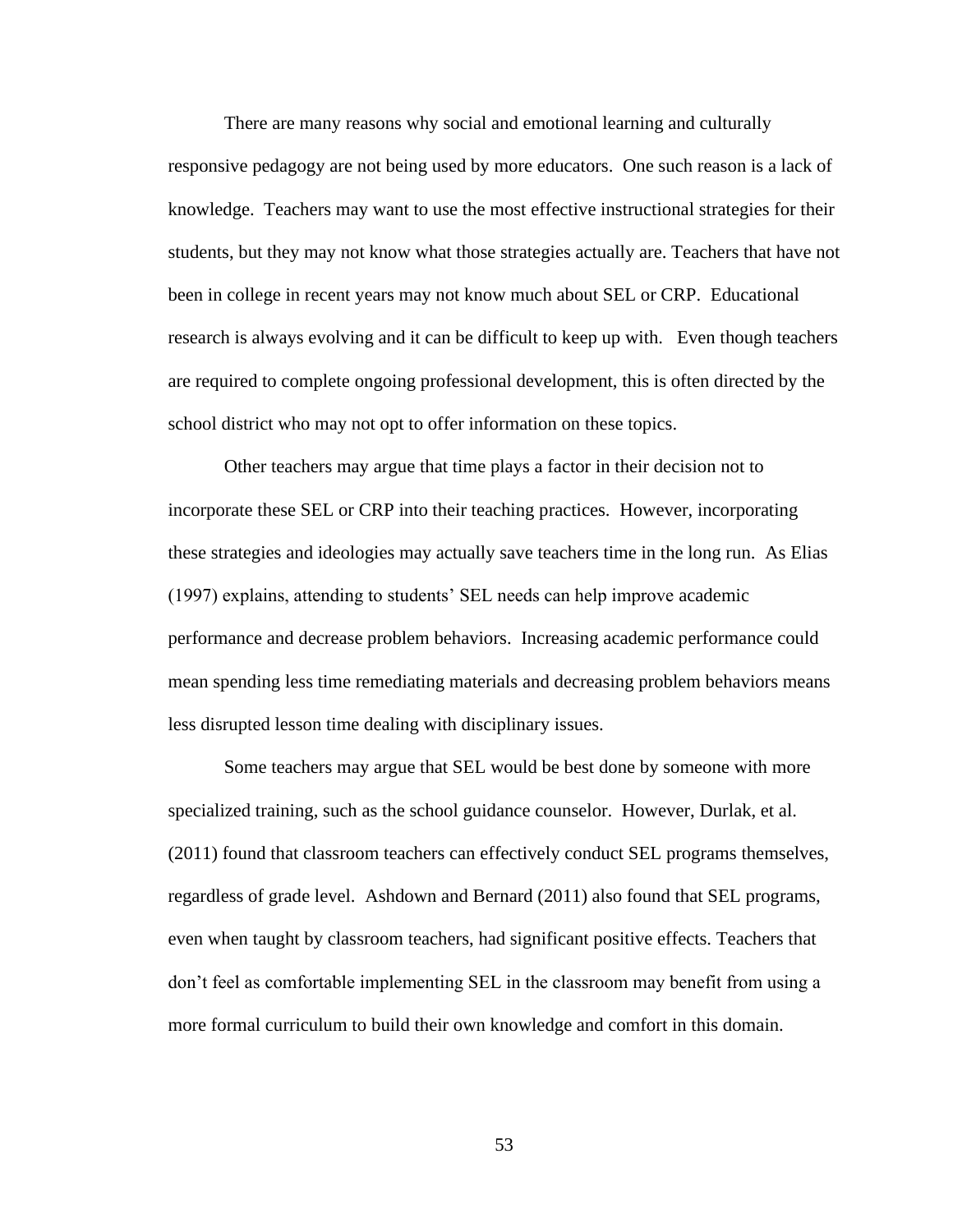Some teachers may even say that there is no place for SEL and CRP in their predominantly white classrooms. As this study has shown, there is a place for CRP in all classrooms, especially those that are working towards incorporating SEL. CRP is meant to be validating and affirming by acknowledging students' own knowledge, skills, and lived experiences and by capitalizing on their strengths and utilizing a variety of instructional strategies to improve academic achievement. SEL helps students identify these skills as they develop self-awareness. CRP is also meant to be comprehensive and inclusive by developing a learning community where students work together and function as family (collaborating, sharing resources, helping one another, and developing caring relationships) in order to achieve success. These skills are further developed through SEL as students work on their social awareness skills. Finally, CRP is meant to be empowering. CRP promotes self-confidence and relentless pursuit of goals or knowledge. SEL also works side by side with CRP to help students develop these skills by strengthening students' self-management skills. Experts actually caution that SEL requires a culturally responsive approach. Snyder and Cook (2018) assert that "the intersection of culture and SEL is an important one, since school settings are often meeting grounds for learners and educators from a rich and diverse range of cultures, languages, and behavioral norms'' (para. 7). When you look closely enough, you will find that elements of CRP are easily woven throughout SEL and are useful in all classrooms.

Implementing a full range of CRT and CSP demands a look at the iniquities that exist to prevent more students of color from participating in gifted and talented programs. In my school district, student population data shows that white and Asian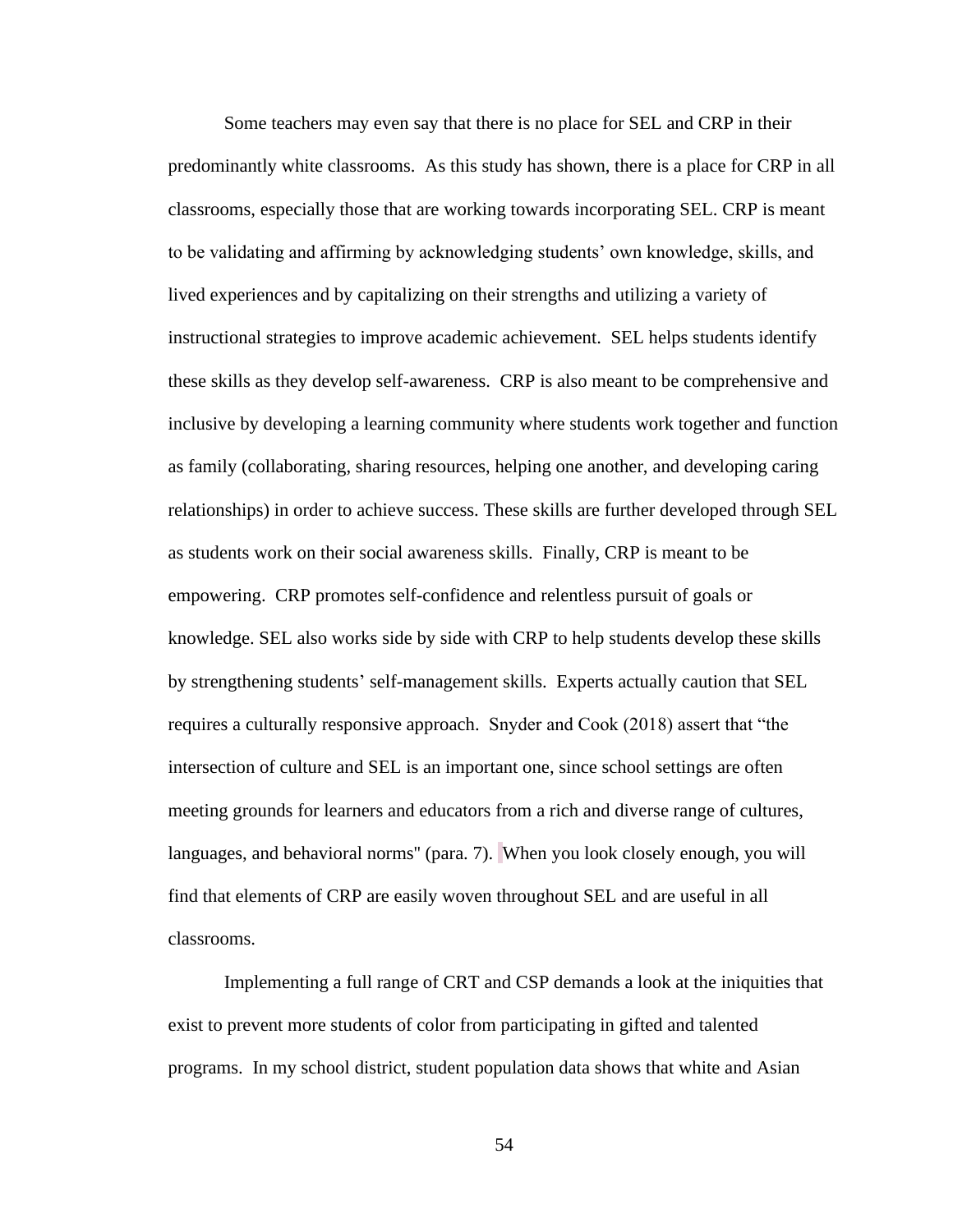students are both overrepresented in our gifted education program while black students are underrepresented by 33% and Hispanic students are underrepresented by 78.2%. Donna Y. Ford and Robert A. King, Jr. (2014) explain that the underrepresentation is the result of social inequalities, such as prejudice and discrimination as well as too much emphasis being placed on IQ testing and achievement tests as a means for identifying gifted students. Ford and King (2005) advocate for nonverbal assessments in place of IQ testing because they "provide a more equitable evaluation of children from culturally and linguistically diverse populations" (p. 30). They conclude that "using a general measure of ability that is not laden with verbal and quantitative knowledge in an appropriate way—perhaps the most appropriate way to measure general ability and level the playing field for children who come to school with limited language or educations skills, as well as with economic limitations" (p. 35). Had such iniquities not existed, I may have had more participants which would have enabled me to carry out the research study in the manner originally intended.

# **Limitations**

During the course of this study, there were some limitations that may have impacted the results of the study. Although all of my fourth and fifth grade students at Tall Trees Elementary School had the opportunity to participate in the study, I was unable to obtain consent from all students. As a result, the study did not represent a diverse group of students. All participants identified as white and English speaking. Therefore, results of the study are limited to the backgrounds of the participants.

Another limitation of the study was time. Due to the COVID-19 global pandemic, the amount of time that I had with my students was significantly less than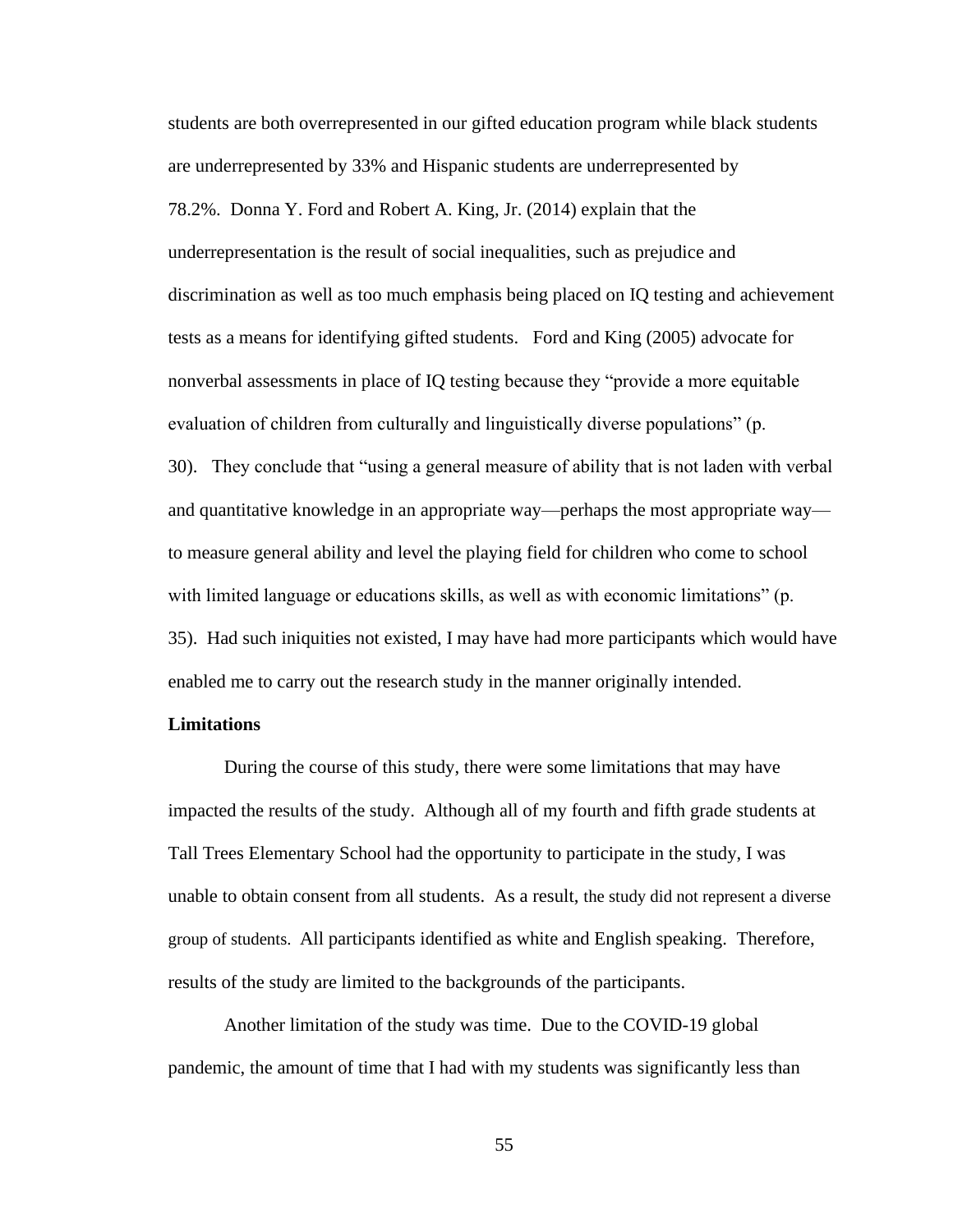anticipated when planning the study. Students participated in one thirty-minute class session per week as opposed to two forty-minute sessions that would have occurred under normal circumstances.

Another limitation caused by the COVID-19 pandemic was that all classes were conducted remotely via a virtual classroom. Participation in classroom discussions and activities may not represent what would happen in a traditional classroom setting. Students were participating on camera and in their own homes which may have altered their typical participation behaviors.

A third limitation caused by the COVID-19 pandemic was that students were living and learning under uniquely stressful and uncertain circumstances. Such circumstances may have had unusual or unforeseen impacts on students' social and emotional health that may have altered the results of the study.

A final limitation is that all participants are members of the district's gifted and talented program. As a result, students of varying academic ability levels were not represented.

#### **Suggestions for Future Research**

Further research in the area of SEL and CRP will continue to be beneficial to educators. Social and emotional learning has been a trending topic resulting in bountiful research in recent years, but not as much research has been done in connection with culturally responsive pedagogy. I suggest that researchers conduct this research with students from a variety of racial and ethnic backgrounds. Including participants from different cultural backgrounds may yield different results and/or provide new insights to researchers regarding the social and emotional skills of gifted students. Another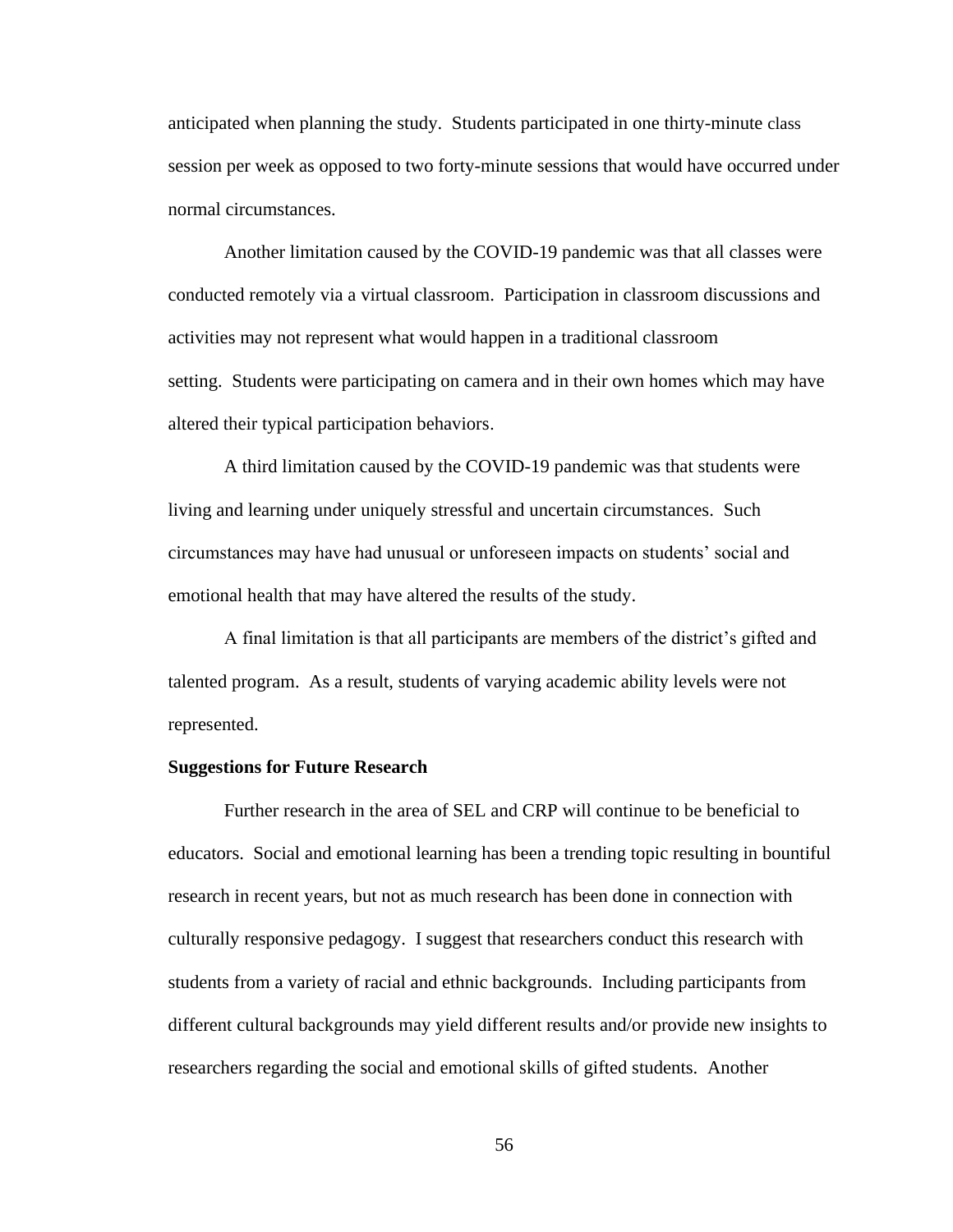suggestion for future research is to encourage researchers to increase the amount of time dedicated to the research study. Increasing both the amount of time spent explicitly teaching and modeling SEL skills and the time for practice as well as the duration of time of doing so throughout the school year may yield additional or new information. Finally, I suggest conducting this research in a more typical school year when students are learning in a normal classroom setting as opposed to learning virtually.

# **Final Thoughts**

In closing, simultaneously integrating social and emotional learning and culturally responsive pedagogy can have positive effects on students' perception about themselves and their abilities. Previous research suggests that one of the most effective ways to improve social and emotional skills, academic achievement, attitudes, and behaviors is through the incorporation of SEL and/or culturally responsive pedagogy. This research experience has had a positive impact on not only my teaching practices, but also on the way I view and interact with others by considering their social and emotional needs. Integrating social and emotional learning and culturally responsive pedagogy in my classroom will help my students develop skills that will make a lasting impact on their lives. It is my hope that through this research other educators will be willing to try these practices to help improve their students' perceptions about themselves and their abilities. Simultaneously integrating SEL and culturally responsive pedagogy can support this effort.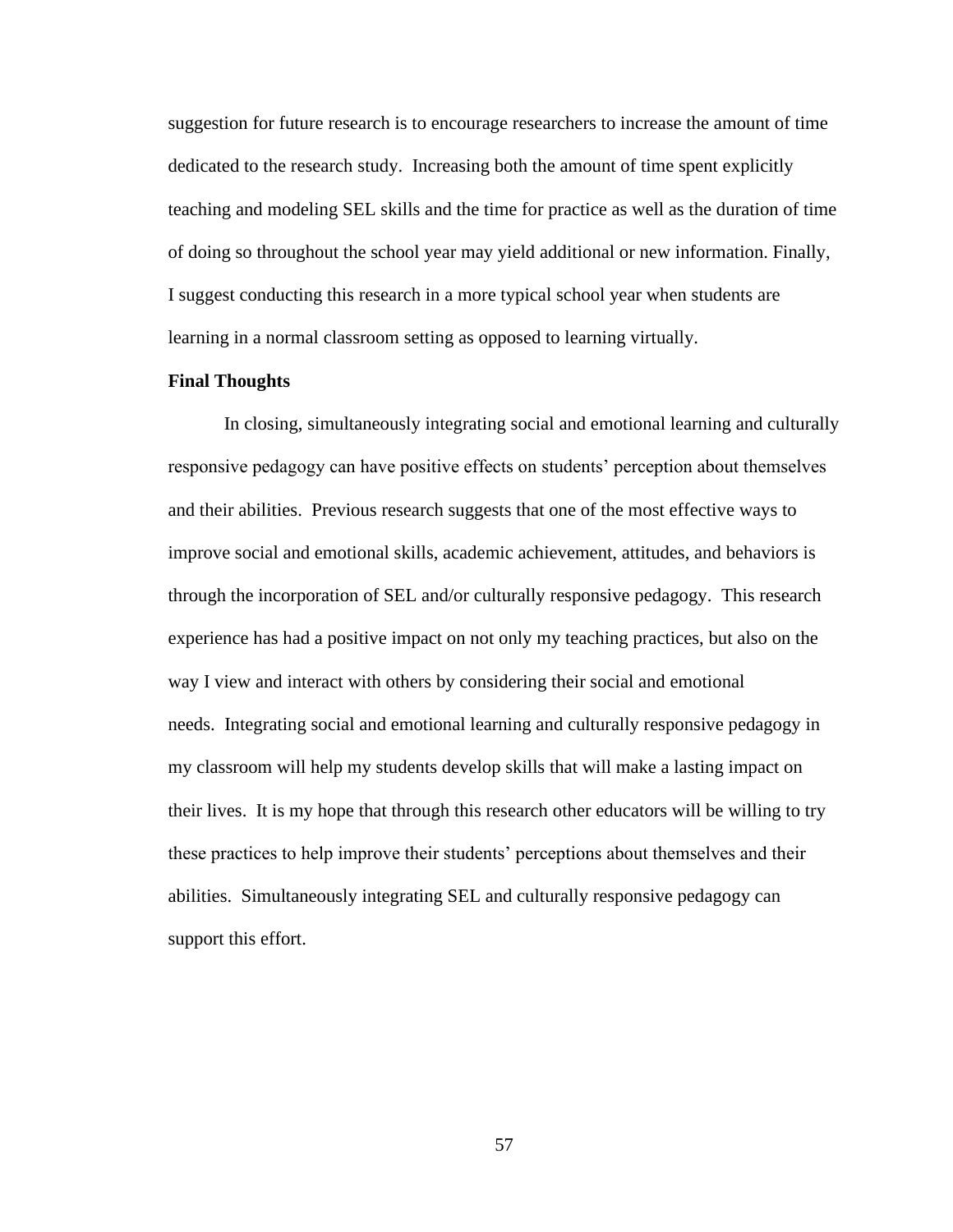#### **References**

- Ashdown, D. M., & Bernard, M. E. (2011). Can explicit instruction in social and emotional learning skills benefit the social-emotional development, well-being, and academic achievement of young children? *Early Childhood Education Journal, 39*(6), 397-405.
- Au, Kathryn. (2009). Isn't culturally responsive teaching just good teaching? *Social Education*, (4), 179-183.
- Bar-On, R. (2007). The impact of emotional intelligence on giftedness. *Gifted Education International, 23*(2), 122-137.
- Collaborative for Academic, Social, and Emotional Learning (2021). *What is SEL?*. https://casel.org/what-is-sel/
- Delpit, L. (2012). *"Multiplication is for white people": Raising expectations for other people's children*. The New Press.
- Durlak, J. A., Weissberg, R. P., Dymnicki, A. B., Taylor, R. D., & Schellinger, K. B. (2011). The impact of enhancing students' social and emotional learning: A metaanalysis of school-based universal interventions. *Child Development, 82*(1), 405- 432.
- Elias, M. J., Zins, J. E., Weissberg, R. P., Frey, K. S., Greenberg, M. T., Haynes, N. M., & Elias, M. J. (1997). *Promoting social and emotional learning: Guidelines for educators*. Association for Supervision and Curriculum Development.
- Ford, D. Y., & Robert A. King, J. (2014). No blacks allowed: Segregated gifted education in the context of brown v. board of education. *The Journal of Negro Education, 83*(3), 300-426.
- Ford, D. Y. (2015). Multicultural issues: Recruiting and retaining black and hispanic students in gifted education: Equality versus equity schools. *Gifted Child Today, 38*(3), 187-191.
- Gay, G. (2000). *Culturally responsive teaching: Theory, research, and practice*. Teachers College Press.
- Gay, G. (2002). Preparing for culturally responsive teaching. *Journal of Teacher Education, 53*(2), 106-116.
- Gay, G. (2018). *Culturally responsive teaching: Theory, research, and practice*. Teachers College Press.
- Thomas, David, R. (2003). *A general inductive approach for qualitative data analysis.*  School of Population Health University of Auckland.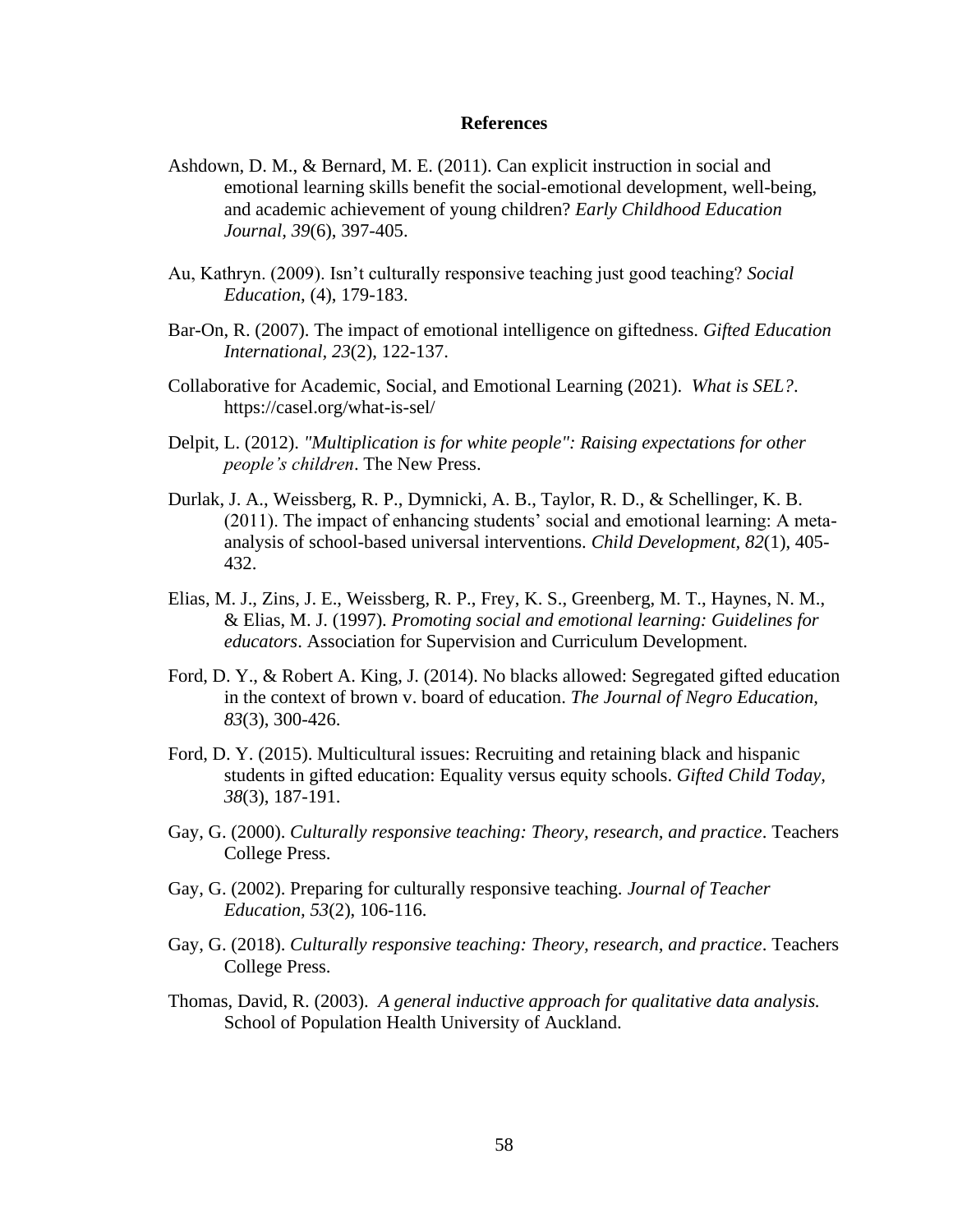- Ginsberg, M. B., & Wlodkowski, R. J. (2019). Intrinsic motivation as the foundation for culturally responsive social-emotional and academic learning in teacher education. *Teacher Education Quarterly, 46*(4), 53-66.
- Guest, G., Namey, E. E., & Mitchell, M. L. (2013). *Collecting qualitative data: A field manual for applied research*. SAGE Publications.
- Guion, L. (2002). *Triangulation: Establishing the validity of qualitative studies*. Department of Family, Youth and Community Sciences, Florida Cooperative Extension Service, Institute of Food and Agricultural Sciences, University of Florida.
- Khan Academy. (2018, August 10). *How to grow my brain*. [Video]. YouTube. https://www.youtube.com/watch?v=rf8FX2sI3gU
- Ladson-Billings, G. (1992). Reading between the lines and beyond the pages: A culturally relevant approach to literacy teaching. *Theory into Practice, 31*(4), 312- 320.
- Ladson-Billings, G. (1995). But that's just good teaching! The case for culturally relevant pedagogy. *Theory into Practice, 34*(3), 159-165.
- Ludwig, T. (2013). *The Invisible Boy*. Knopf Books for Young Readers.
- Lytle, S., & Cochran-Smith, M. (1992). Teacher research as a way of knowing. *Harvard Educational Review, 62*(4), 447-474.
- Manning, J., & Kunkel, A. (2014). Making meaning of meaning-making research: Using qualitative research for studies of social and personal relationships. *Journal of Social and Personal Relationships, 31*(4), 433-441.
- Snyder, A. & Cook, C. (2018, November 9). *Culturally responsive social and emotional learning (SEL)*. Medium. https://medium.com/inspired-ideas-prek-12/culturallyresponsive-social-and-emotional-learning-be7fb6e3d58d
- Moll, L. C., Amanti, C., Neff, D., & Gonzalez, N. (1992). Funds of knowledge for teaching: Using a qualitative approach to connect homes and classrooms. *Theory into Practice, 31*(2), 132-141.
- New Jersey Department of Education. (2018-2019). *School Performance Reports*. https://rc.doe.state.nj.us/
- O'Brien, D., & Rogers, T. (2016). Sociocultural perspectives on literacy and learning. In L. Corno & E. M. Anderman (Eds.), Handbook of educational psychology (3rd ed., pp. 311–337). New York, NY: Routledge.
- Riessman, Catherine K. (2005). Narrative, Memory & Everyday Life. University of Huddersfield, Huddersfield, pp. 1-7.

Shagoury, R. and Power, M. (2012). *Living the Questions*. Sternhouse Publishers.